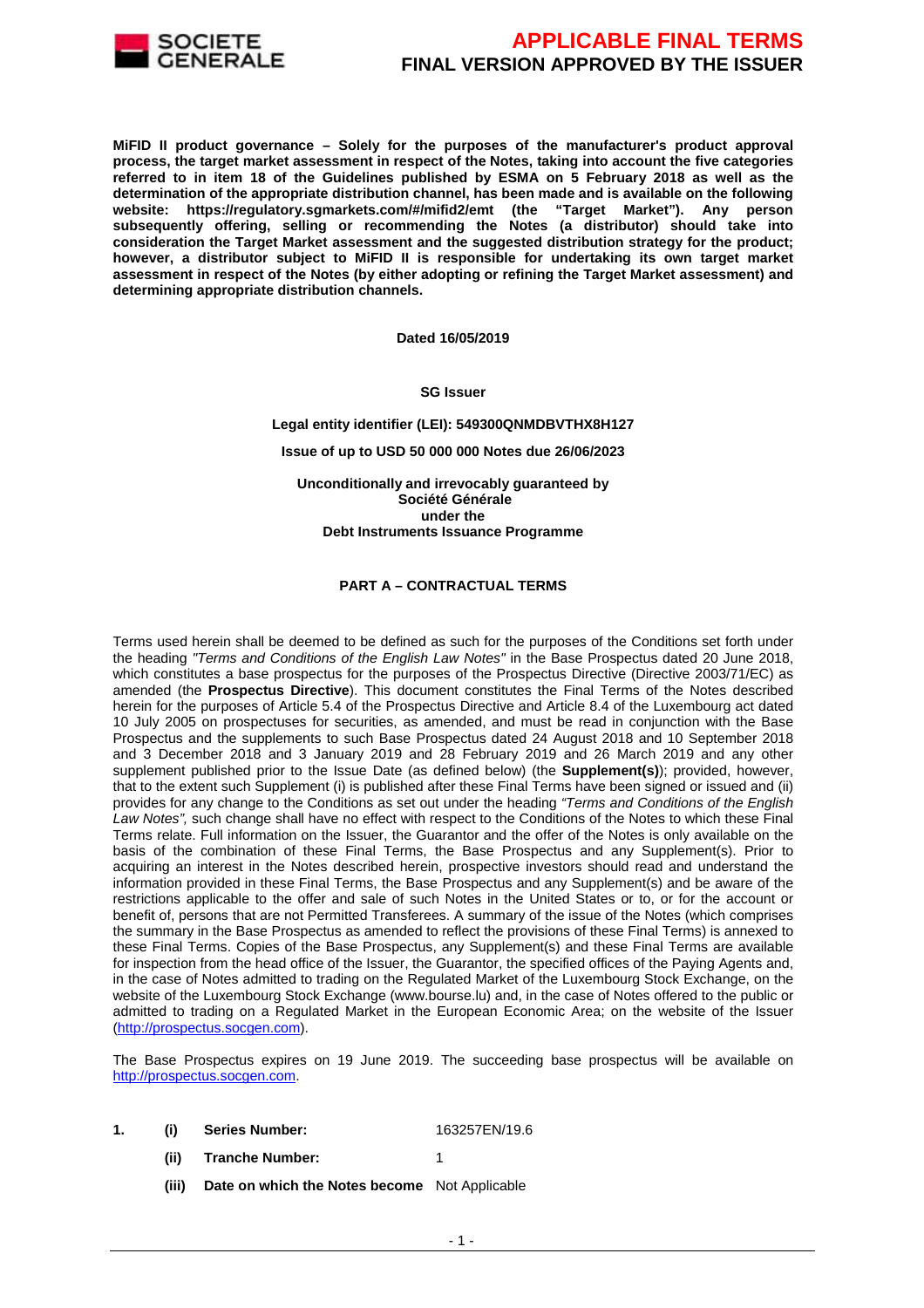

**fungible:**

### **APPLICABLE FINAL TERMS FINAL VERSION APPROVED BY THE ISSUER**

**2. Specified Currency:** USD **3. Aggregate Nominal Amount: (i) - Tranche:** Up to USD 50 000 000 **(ii) - Series:** Up to USD 50 000 000 **4. Issue Price:** 100% of the Aggregate Nominal Amount **5. Specified Denomination(s):** USD 2 000 **6. (i) Issue Date: (DD/MM/YYYY)** 25/06/2019 **(ii) Interest Commencement Date:** Issue Date **7. Maturity Date: (DD/MM/YYYY)** 26/06/2023 **8. Governing law:** English law **9. (i) Status of the Notes:** Unsecured **(ii) Date of corporate authorisation obtained for the issuance of Notes:**  Not Applicable **(iii) Type of Structured Notes:** Index Linked Notes The provisions of the following Additional Terms and Conditions apply: Additional Terms and Conditions for Index Linked Notes **(iv) Reference of the Product** 3.3.2 with Option 0 applicable as described in the Additional Terms and Conditions relating to Formulae With Add-on relating to Automatic Early Redemption applicable pursuant to Condition 1.4.1 of the Additional Terms and Conditions relating to Formulae: the "Automatic Early Redemption" is modified as "Not Applicable". **10. Interest Basis:** See section "PROVISIONS RELATING TO INTEREST (IF ANY) PAYABLE" below. **11. Redemption/Payment Basis:** See section "PROVISIONS RELATING TO REDEMPTION" below. **12. Issuer's/Noteholders' redemption option:** See section "PROVISIONS RELATING TO REDEMPTION" below.

#### **PROVISIONS RELATING TO INTEREST (IF ANY) PAYABLE**

| 13. |       | <b>Fixed Rate Note Provisions:</b>                                        | Applicable as per Condition 3.1 of the General Terms and<br>Conditions                                                                                                                |
|-----|-------|---------------------------------------------------------------------------|---------------------------------------------------------------------------------------------------------------------------------------------------------------------------------------|
|     | (i)   | Rate(s) of Interest:                                                      | 1.5% per annum payable annually in arrear                                                                                                                                             |
|     | (ii)  | Specified Period(s) / Interest<br><b>Payment Date(s):</b><br>(DD/MM/YYYY) | 25/06/2020; 25/06/2021; 27/06/2022                                                                                                                                                    |
|     | (iii) | <b>Business Day Convention:</b>                                           | Following Business Day Convention (unadjusted)                                                                                                                                        |
|     | (iv)  | <b>Fixed Coupon Amount:</b>                                               | Unless previously redeemed, on each Interest Payment<br>Date, the Issuer shall pay to the Noteholders, for each<br>Note, an amount determined by the Calculation Agent as<br>follows: |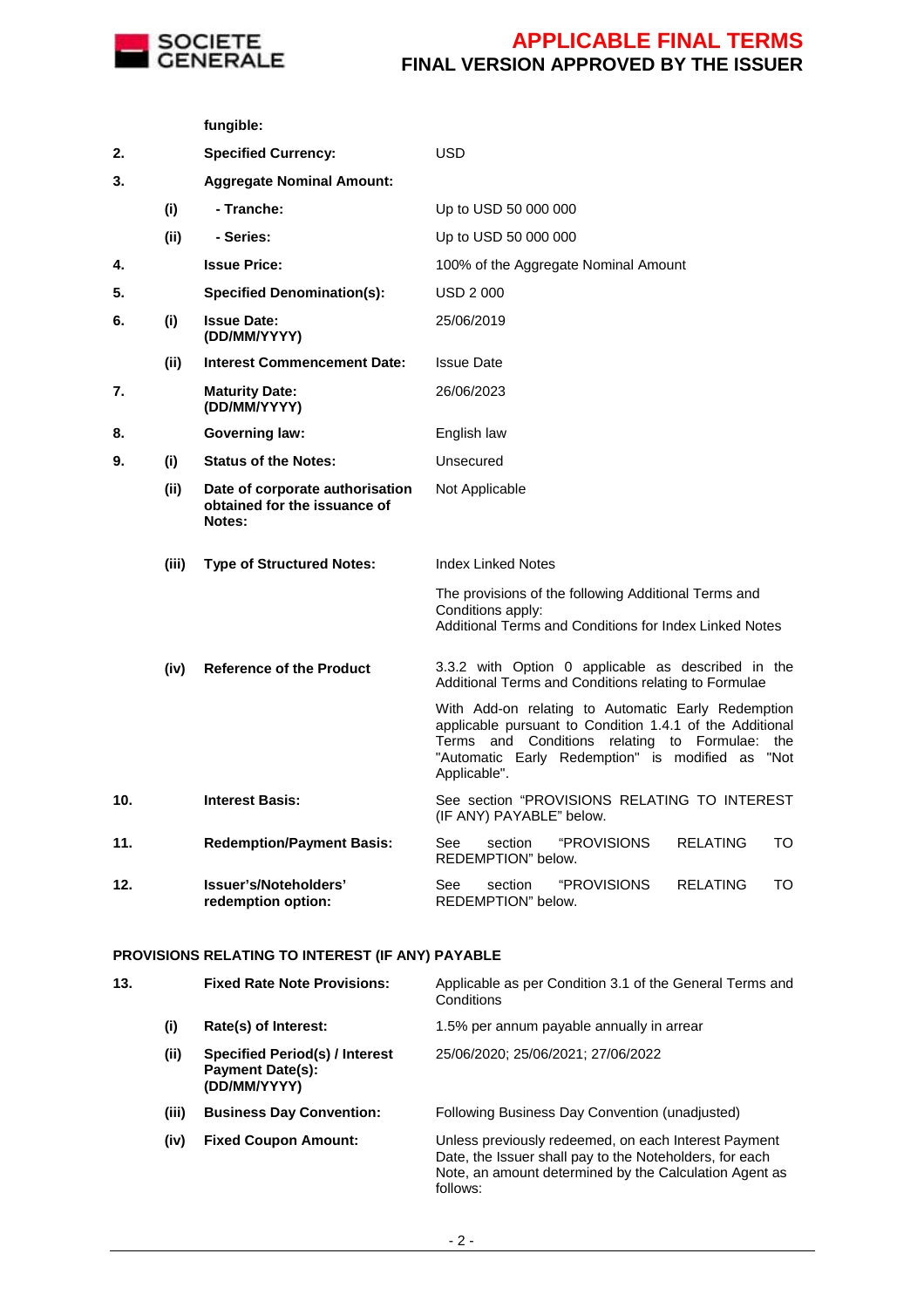

 Rate of Interest x Specified Denomination x Day Count Fraction

- **(v) Day Count Fraction:** Actual/Actual (ISDA)
- **(vi) Broken Amount(s):** In case of a long or short Interest Period (with regard to paragraph 13(ii) "Specified Period(s)/Interest Payment Date(s)" above), the amount of interest will be calculated in accordance with the formula specified in paragraph 13(iv) "Fixed Coupon Amount" above. **(vii) Determination Date(s):** Not Applicable
- **14. Floating Rate Note Provisions:** Not Applicable

**15. Structured Interest Note Provisions:** Applicable as per Condition 3.3 of the General Terms and **Conditions** 

**(i) Structured Interest Amount(s):** Unless previously redeemed, on the Interest Payment Date(i)  $(i = 4)$ , the Issuer shall pay to the Noteholders, for each Note, an amount determined by the Calculation Agent as follows:

#### **Scenario 1:**

If on Valuation Date(i), Performance(i) is higher than 0%, then:

Structured Interest Amount(i) = Specified Denomination x Performance(4)

#### **Scenario 2:**

If on Valuation Date(i), Performance(i) is lower than or equal to 0%, then:

Structured Interest Amount(i) = 0 (zero)

 Definitions relating to the Structured Interest Amount are set out in paragraph 27(ii)" Definitions relating to the Product"

- **(ii) Specified Period(s)/Interest Payment Date(s):**  Interest Payment Date(4): the Maturity Date
- **(iii) Business Day Convention:** Following Business Day Convention (unadjusted) **(iv) Day Count Fraction:** Not Applicable
- **(v) Business Centre(s):** New York, TARGET2

#### **16. Zero Coupon Note Provisions:** Not Applicable

#### **PROVISIONS RELATING TO REDEMPTION**

| 17. |     | Redemption at the option of the<br><b>Issuer:</b> | Applicable as per Condition 5.5 of the General Terms and<br>Conditions                                                                                                                                                    |  |
|-----|-----|---------------------------------------------------|---------------------------------------------------------------------------------------------------------------------------------------------------------------------------------------------------------------------------|--|
|     | (i) | <b>Optional Redemption Amount:</b>                | Unless previously redeemed, at the option of the Issuer,<br>the Notes may be early redeemed on the Optional<br>Redemption Date(i) (i from 2 to 3) in accordance with the<br>following provisions in respect of each Note: |  |

Optional Redemption Amount = Specified Denomination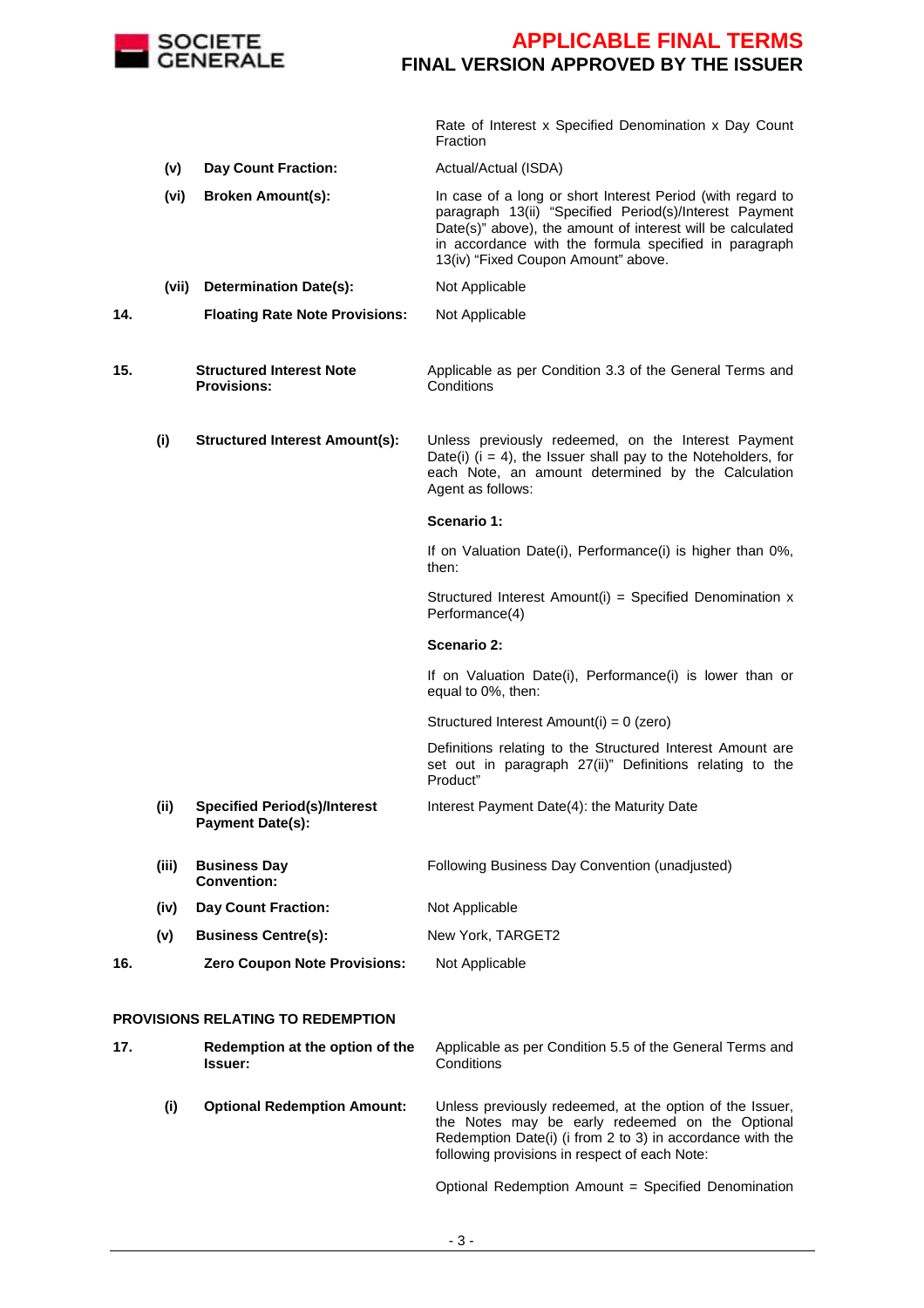

 $\times$  [100% + (i x 3.5%)]

|     | (ii)  | <b>Optional Redemption Date(s):</b><br>(DD/MM/YYYY)                                                                                                                                                                                                    | Optional Redemption Date(i) (i from 2 to 3): 25/06/2021;<br>27/06/2022                                                                                         |
|-----|-------|--------------------------------------------------------------------------------------------------------------------------------------------------------------------------------------------------------------------------------------------------------|----------------------------------------------------------------------------------------------------------------------------------------------------------------|
|     | (iii) | Notice period:                                                                                                                                                                                                                                         | 15 Business Days prior to the Optional Redemption Date                                                                                                         |
|     | (iv)  | <b>Redemption in part:</b>                                                                                                                                                                                                                             | Not Applicable                                                                                                                                                 |
| 18. |       | Redemption at the option of the<br>Noteholders:                                                                                                                                                                                                        | Not Applicable                                                                                                                                                 |
| 19. |       | <b>Automatic Early Redemption:</b>                                                                                                                                                                                                                     | Not Applicable                                                                                                                                                 |
| 20. |       | <b>Final Redemption Amount:</b>                                                                                                                                                                                                                        | Unless previously redeemed, the Issuer shall redeem the<br>Notes on the Maturity Date, in accordance with the<br>following provisions in respect of each Note: |
|     |       |                                                                                                                                                                                                                                                        | Final Redemption Amount = Specified Denomination $x$<br>100%                                                                                                   |
| 21. |       | <b>Physical Delivery Notes</b><br><b>Provisions:</b>                                                                                                                                                                                                   | Not Applicable                                                                                                                                                 |
| 22. |       | <b>Credit Linked Notes Provisions:</b>                                                                                                                                                                                                                 | Not Applicable                                                                                                                                                 |
| 23. |       | <b>Bond Linked Notes Provisions:</b>                                                                                                                                                                                                                   | Not Applicable                                                                                                                                                 |
| 24. |       | Trigger redemption at the option<br>of the Issuer:                                                                                                                                                                                                     | Not Applicable                                                                                                                                                 |
| 25. |       | <b>Early Redemption for tax</b><br>reasons, special tax reasons,<br>regulatory reasons, Force<br>Majeure Event, Event of Default,<br>or at the option of the<br><b>Calculation Agent pursuant to</b><br>the Additional Terms and<br><b>Conditions:</b> | Early Redemption Amount: Market Value                                                                                                                          |

#### **PROVISIONS APPLICABLE TO THE UNDERLYING(S) IF ANY**

**26. (i) Underlying(s):** The following Index as defined below:

| <b>Index Name</b>                                 | <b>Bloomberg Ticker</b> | <b>Index Sponsor</b> | <b>Exchange</b>                                                                                                                          | <b>Website</b>              |
|---------------------------------------------------|-------------------------|----------------------|------------------------------------------------------------------------------------------------------------------------------------------|-----------------------------|
| <b>STOXX® Global ESG Leaders</b><br>Select 50 EUR | <b>SGESGSEP</b>         | <b>STOXX Limited</b> | Each<br>exchange on<br>which<br>securities<br>comprised in<br>traded, from<br>time to time,<br>as determined<br>by the Index<br>Sponsor. | the Index are www.stoxx.com |

- **(ii) Information relating to the past and future performances of the Underlying(s) and volatility:** The information relating to the past and future performances of the Underlying(s) and volatility are available on the source specified in the table above.
- **(iii) Provisions relating, amongst others, to the Market Disruption**

The provisions of the following Additional Terms and Conditions apply: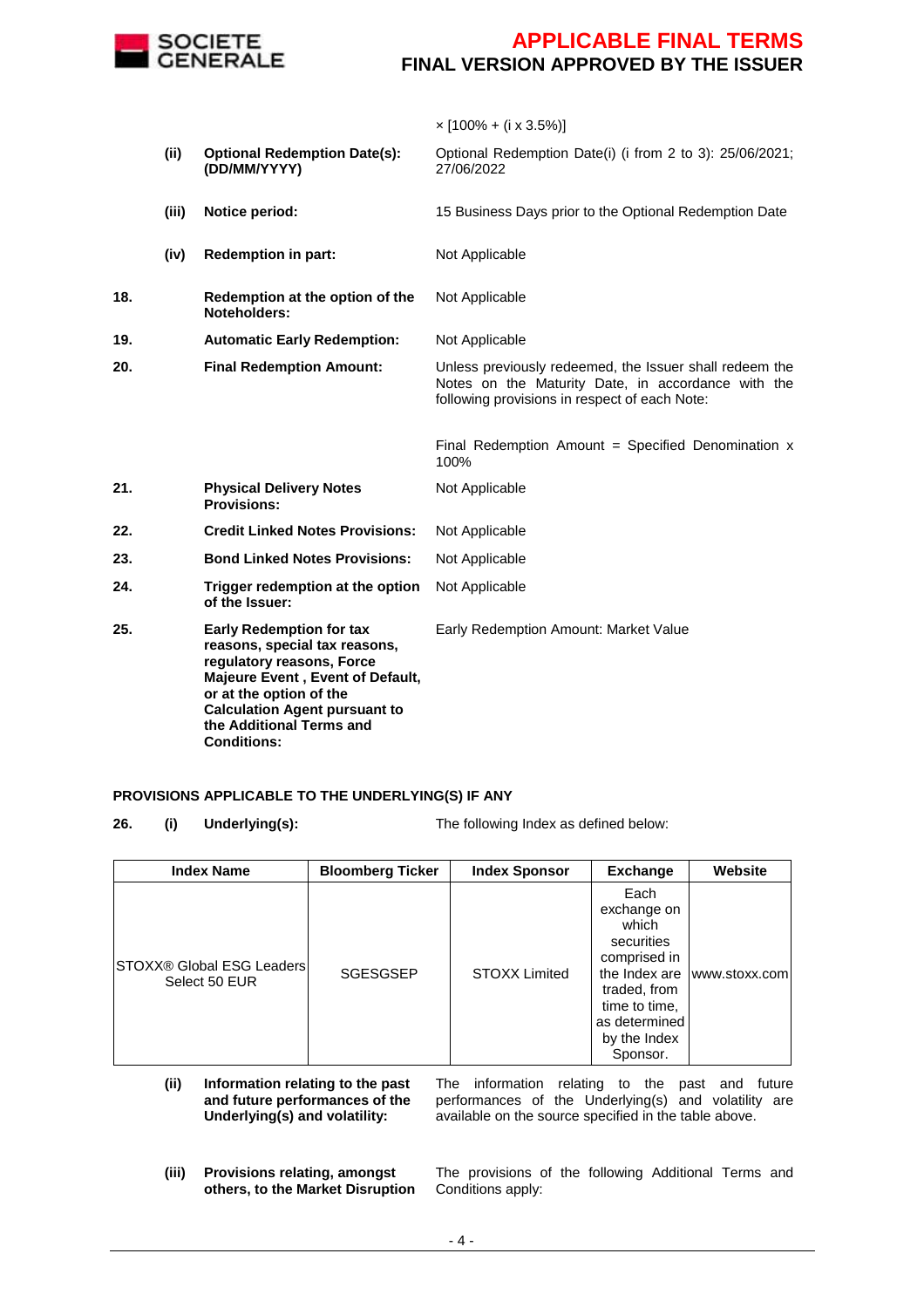

**Event(s) and/or Extraordinary Event(s) and/or any additional disruption event(s) as described in the relevant Additional Terms and Conditions:**

**(iv) Other information relating to the Underlying(s):**

Additional Terms and Conditions for Index Linked Notes

Information or summaries of information included herein with respect to the Underlying(s), has been extracted from general databases released publicly or by any other available information.

Each of the Issuer and the Guarantor confirms that such information has been accurately reproduced and that, so far as it is aware and is able to ascertain from information published, no facts have been omitted which would render the reproduced information inaccurate or misleading.

#### **DEFINITIONS APPLICABLE TO INTEREST (IF ANY), REDEMPTION AND THE UNDERLYING(S) IF ANY**

| 27. | (i)  | Definitions relating to date(s):               | Applicable                                                                                                          |
|-----|------|------------------------------------------------|---------------------------------------------------------------------------------------------------------------------|
|     |      | <b>Valuation Date(0):</b><br>(DD/MM/YYYY)      | 25/06/2019                                                                                                          |
|     |      | Valuation Date(i); $(i = 4)$<br>(DD/MM/YYYY)   | 19/06/2023                                                                                                          |
|     | (ii) | Definitions relating to the<br><b>Product:</b> | Applicable, subject to the provisions of Condition 4 of the<br>Additional Terms and Conditions relating to Formulae |
|     |      | Performance(i)<br>$(i = 4)$                    | means $(S(i) / S(0)) - 100\%$                                                                                       |

| S(i)                        | means in respect of any Valuation Date(i) the Closing |
|-----------------------------|-------------------------------------------------------|
| $(i = 0 \text{ or } i = 4)$ | Price of the Underlying                               |

#### **PROVISIONS RELATING TO SECURED NOTES**

**28. Secured Notes Provisions:** Not Applicable

#### **GENERAL PROVISIONS APPLICABLE TO THE NOTES**

| 29. |      | Provisions applicable to<br>payment date(s):                                                                  |                                                                                                                                           |
|-----|------|---------------------------------------------------------------------------------------------------------------|-------------------------------------------------------------------------------------------------------------------------------------------|
|     |      | - Payment Business Day:                                                                                       | <b>Following Payment Business Day</b>                                                                                                     |
|     |      | - Financial Centre(s):                                                                                        | New York, TARGET2                                                                                                                         |
| 30. |      | Form of the Notes:                                                                                            |                                                                                                                                           |
|     | (i)  | Form:                                                                                                         | Non-US Registered Global Note registered in the name of<br>a nominee for a common depositary for Euroclear and<br>Clearstream, Luxembourg |
|     | (ii) | New Global Note (NGN – bearer No<br>notes) / New Safekeeping<br><b>Structure (NSS - registered</b><br>notes): |                                                                                                                                           |
| 31. |      | <b>Redenomination:</b>                                                                                        | Not Applicable                                                                                                                            |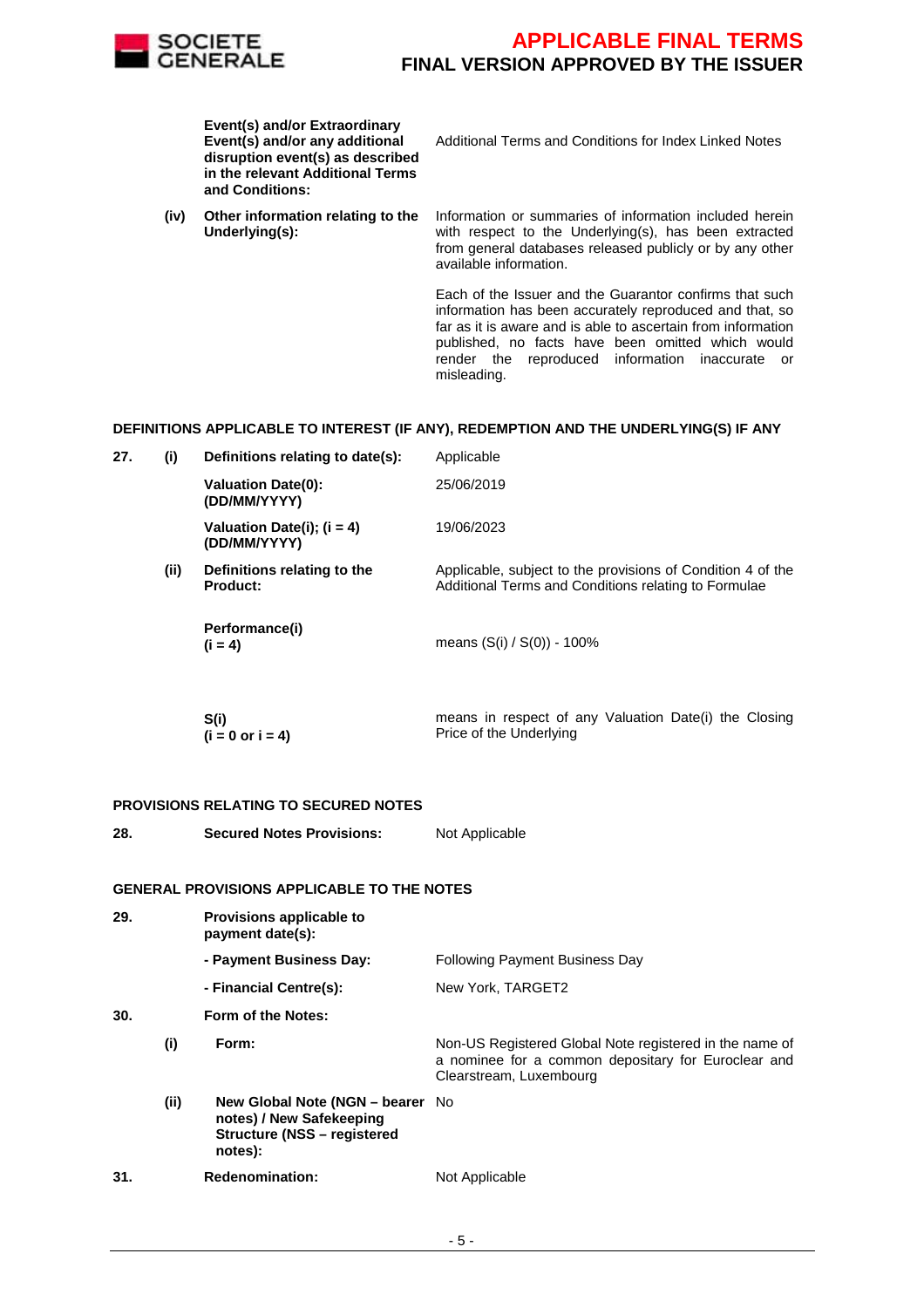

| 32. | <b>Consolidation:</b>                                                                         | Not Applicable |
|-----|-----------------------------------------------------------------------------------------------|----------------|
| 33. | <b>Partly Paid Notes Provisions:</b>                                                          | Not Applicable |
| 34. | <b>Instalment Notes Provisions:</b>                                                           | Not Applicable |
| 35. | Masse:                                                                                        | Not Applicable |
| 36. | <b>Dual Currency Note Provisions:</b>                                                         | Not Applicable |
| 37. | <b>Additional Amount Provisions</b><br>for Italian Certificates:                              | Not Applicable |
| 38. | Interest Amount and/or the<br><b>Redemption Amount switch at</b><br>the option of the Issuer: | Not Applicable |
| 39. | <b>Portfolio Linked Notes</b><br><b>Provisions:</b>                                           | Not Applicable |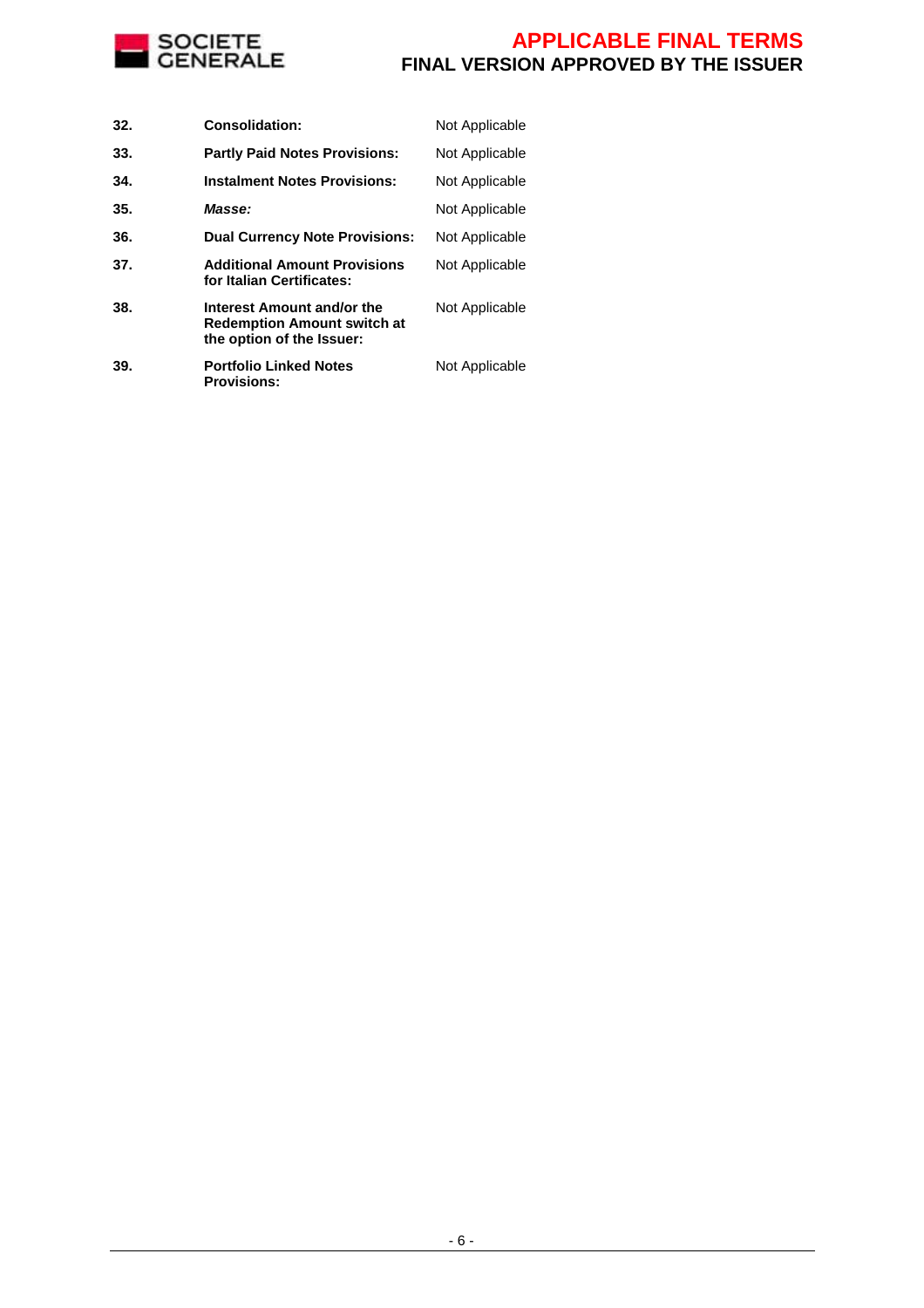

#### **PART B – OTHER INFORMATION**

#### **1. LISTING AND ADMISSION TO TRADING**

- **(i) Listing:** None
- **(ii) Admission to trading:** Application shall be made for the Notes to be admitted to trading on the Multilateral Trading Facility ("MTF") named EuroTLX organized and managed by EuroTLX Sim S.p.A. with effect from or as soon as practicable after the Issue Date. Société Générale, directly or through a third party appointed by it, will act as specialist for the Notes, in accordance with the rules and regulations of EuroTLX.

 **There can be no assurance that the listing and trading of the Notes will be approved with effect on the Issue Date or at all, provided that if EuroTLX Sim S.p.A. does not release its decision of admission to trading within the day immediately preceding the Issue Date, Section 10 – paragraph "Conditions to which the offer is subject" of these Final Terms shall apply**

- **(iii) Estimate of total**  Not Applicable **expenses related to admission to trading:**
- **(iv) Information required for Notes to be listed on SIX Swiss Exchange:** Not Applicable

#### **2. RATINGS**

The Notes to be issued have not been rated.

#### **3. INTERESTS OF NATURAL AND LEGAL PERSONS INVOLVED IN THE ISSUE/OFFER**

 Save for fees, if any, payable to the Dealer, and so far as the Issuer is aware, no person involved in the issue of the Notes has an interest material to the offer.

The Dealer and its affiliates have engaged, and may in the future engage, in investment banking and/or commercial banking transactions with, and may perform other services for, the Issuer and its affiliates in the ordinary course of business.

Société Générale will ensure the roles of provider of hedging instruments to the Issuer of the Notes and Calculation Agent of the Notes.

The possibility of conflicts of interest between the different roles of Société Générale on one hand, and between those of Société Générale in these roles and those of the Noteholders on the other hand cannot be excluded.

 Furthermore, given the banking activities of Société Générale, conflicts may arise between the interests of Société Générale acting in these capacities (including business relationship with the issuers of the financial instruments being underlyings of the Notes or possession of non public information in relation with them) and those of the Noteholders. Finally, the activities of Société Générale on the underlying financial instrument(s), on its proprietary account or on behalf of its customers, or the establishment of hedging transactions, may also have an impact on the price of these instruments and their liquidity, and thus may be in conflict with the interests of the Noteholders.

#### **4. REASONS FOR THE OFFER AND USE OF PROCEEDS, ESTIMATED NET PROCEEDS AND TOTAL EXPENSES**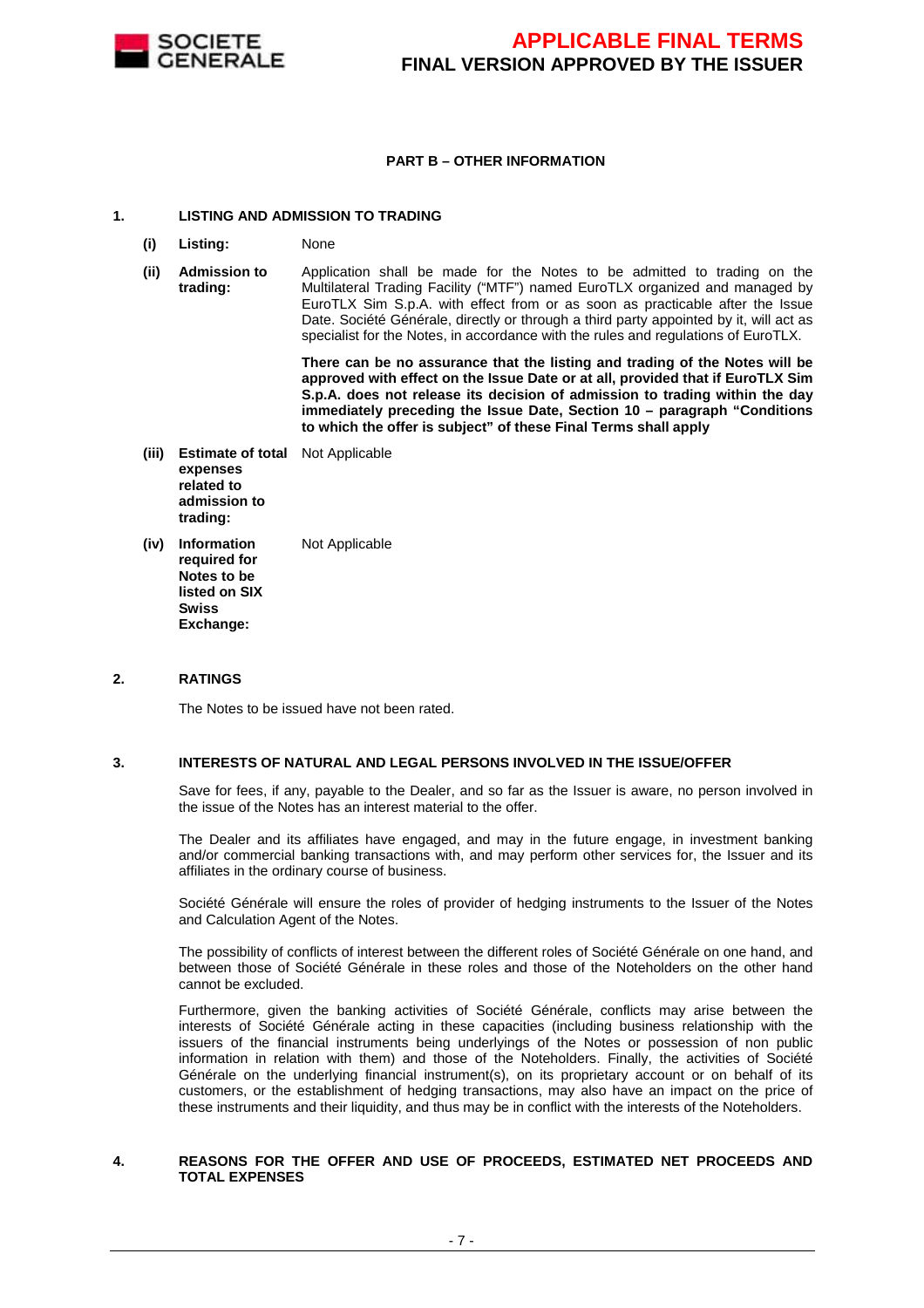

**(i) Reasons for the offer and use of proceeds:** The net proceeds from each issue of Notes will be applied for the general financing purposes of the Société Générale Group, which include making a profit.

> Société Générale commits to hold in its books an amount in Positive Impact Finance ("Positive Impact Finance") assets<sup>1</sup> equivalent to 100% of the outstanding nominal amount of the Notes.

> Société Générale commits to monitor its Positive Impact Finance assets through the stringent Société Générale Environmental & Social (E&S) risk management process, during the life of the Notes.

> Vigeo Eiris was commissioned by Société Générale to conduct an independent assessment of the sustainable credentials of the Positive Impact Finance assets according to the Vigeo Eiris Environmental, Social and Governance (ESG) assessment methodology. Vigeo Eiris has confirmed the sustainable credentials of the Positive Impact Finance assets.

> Société Générale will appoint Vigeo Eiris or a similar external ESG advisor to review on an annual basis the sustainable credentials of the Positive Impact Finance assets, until the maturity of the Notes. With,

| Vigeo  | expert in the assessment of companies  |
|--------|----------------------------------------|
| Eiris: | and organizations with regard to their |
|        | practices and performance on           |
|        | environmental, social and governance   |
|        | (" <b>ESG</b> ") issues.               |

| Positive | Positive Impact Finance is the one which     |
|----------|----------------------------------------------|
| Impact   | serves to deliver a positive contribution to |
| Finance: | one or more of the three pillars of          |
|          | sustainable development (economic,           |
|          | environmental and social), once any          |
|          | potential negative impacts have been         |
|          | duly identified and mitigated.               |

<sup>1</sup>Conditions: In the event that any of the Positive Impact Finance assets currently attributed by Société Générale to this product are prepaid, sold, cease to exist or for whatever reason cannot be considered as attributable to the Notes, then Société Générale will, to the extent possible, replace such asset with another Positive Impact Finance asset.

- **(ii) Estimated net proceeds:** Not Applicable
- **(iii) Estimated total expenses:** Not Applicable
- **5. INDICATION OF YIELD** (Fixed Rate Notes only) Not Applicable
- **6. HISTORIC INTEREST RATES** (Floating Rate Notes only)

Not Applicable

#### **7. PERFORMANCE AND EFFECT ON VALUE OF INVESTMENT**

**(i) PERFORMANCE OF FORMULA, EXPLANATION OF EFFECT ON VALUE OF INVESTMENT**  (Structured Notes only)

Not Applicable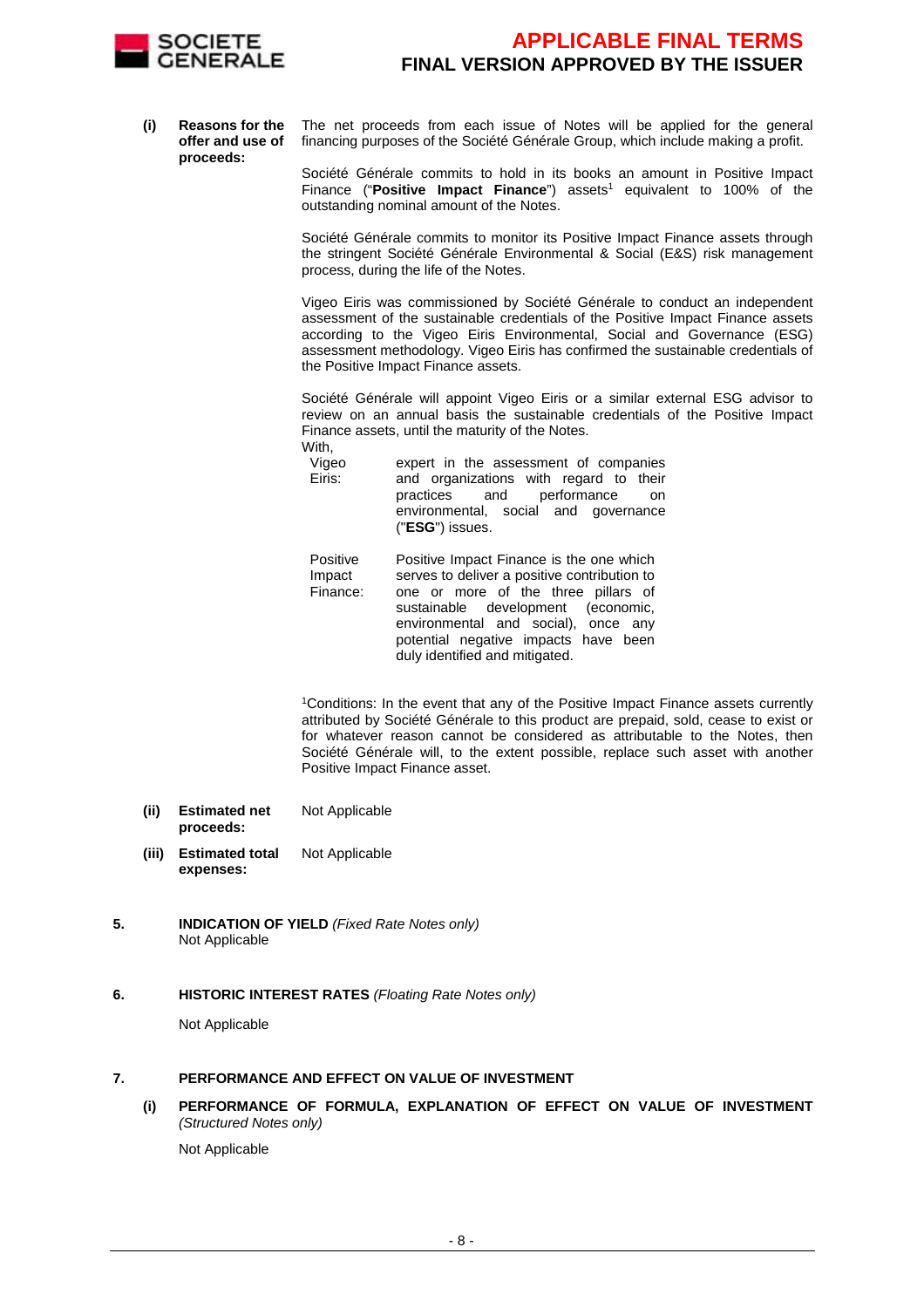

**(ii) PERFORMANCE OF RATE(S) OF EXCHANGE AND EXPLANATION OF EFFECT ON VALUE OF INVESTMENT** (Dual Currency Notes only)

Not Applicable

#### **8. OPERATIONAL INFORMATION**

- **(i) Security identification code(s):**
	- **ISIN code:** XS1968526209
	- **Common code:** 196852620
- **(ii) Clearing System(s):** Euroclear Bank S.A/N.V. (**Euroclear) /** Clearstream Banking société anonyme (**Clearstream, Luxembourg**)
- **(iii) Delivery of the Notes:** Delivery against payment
- **(iv) Calculation Agent:** Société Générale Tour Société Générale 17 Cours Valmy 92987 Paris La Défense Cedex France
- **(v) Paying Agent(s):** Société Générale Bank&Trust 11, avenue Emile Reuter 2420 Luxembourg Luxembourg

No

- **(vi) Eurosystem eligibility of the Notes:**
- **(vii) Address and contact details of Société Générale for all administrative communications**  Name: Sales Support Services - Derivatives **relating to the Notes:** Société Générale Tour Société Générale 17 Cours Valmy 92987 Paris La Défense Cedex France Tel: +33 1 57 29 12 12 (Hotline) Email: clientsupport-deai@sgcib.com

#### **9. DISTRIBUTION**

- **(i) Method of distribution:** Non-syndicated
	- **Dealer(s):** Société Générale Tour Société Générale 17 Cours Valmy 92987 Paris La Défense Cedex
		- France

Entity, other than the Dealer, that agreed to partially underwrite the issue on a firm commitment basis:

MPS Capital Services Banca per le Imprese S.p.a. (**MPSCS**), with registered office at Via Leone Pancaldo, 4 50127 Florence and Offices at Viale Mazzini 23, 53100 Siena, Italy.

MPSCS will receive from Société Générale an underwriting fee of 0.50% calculated on the amount of its underwriting commitment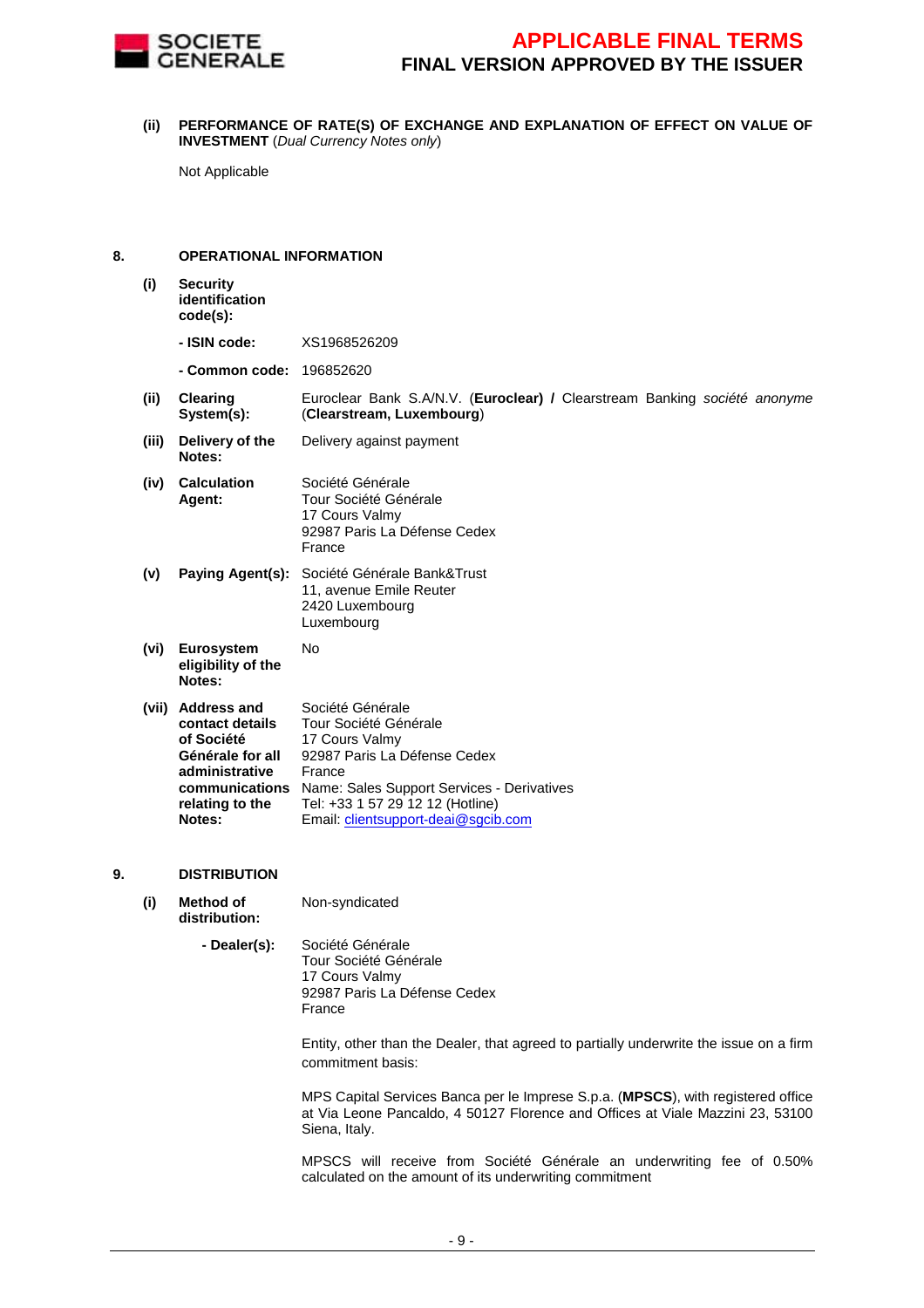

MPSCS and Banca Monte dei Paschi di Siena, acting respectively as partial underwriter and Initial Authorized Offeror of the Notes, are in a position of conflict of interest with the potential investors in the Notes as they belong to the same banking group (the Montepaschi Banking Group).

**(ii) Total commission and**  Managers. **concession:** There is no commission and/or concession paid by the Issuer to the Dealer or the

> Société Générale shall pay to its relevant Distributors (as defined below), an upfront remuneration of up to 2.50% of the nominal amount of Notes effectively placed by such Distributors as of the Issue Date.

- **(iii) TEFRA rules:** Not Applicable
- **(iv) Non-exempt Offer:** A Non-exempt offer of the Notes may be made by the Dealer and any Initial Authorised Offeror below mentioned, any Additional Authorised Offeror, the name and address of whom will be published on the website of the Issuer (http://prospectus.socgen.com) and any other financial intermediaries to whom the Issuer gives a General Consent (the General Authorised Offerors) in the public offer jurisdiction(s) (Public Offer Jurisdiction(s)) during the offer period (Offer Period) as specified in the paragraph "Public Offers in European Economic Area" below.

 **- Individual Consent / Name(s) and address(es) of any Initial Authorised Offeror:** Applicable • Banca Consulia S.p.A., Corso Monforte, 52, 20122 Milano; • Banca Monte dei Paschi di Siena, Piazza Salimbeni, 3, 53100 Siena; • Banca Sella Holding S.p.A., Piazza Gaudenzio Sella, 1, 13900 Biella, acting directly and through Banca Sella S.p.A. (Piazza Gaudenzio Sella,1, 13900 Biella) and Banca Patrimoni Sella & C. S.p.A. (Via Lagrange, 20 – 10123 Torino);

- CheBanca! S.p.A, Viale Bodio 37, Palazzo 4,20158 Milano
- Deutsche Bank S.p.A., Piazza del Calendario, 3, 20126 Milano

(each a **Distributor** and collectively the **Distributors**).

|     |      | - General<br><b>Consent/ Other</b><br>conditions to<br>consent:   | Applicable                                                                                                                                                                                                              |
|-----|------|-------------------------------------------------------------------|-------------------------------------------------------------------------------------------------------------------------------------------------------------------------------------------------------------------------|
|     | (v)  | U.S. federal<br>income tax<br>considerations:                     | The Notes are not Specified Notes for purposes of Section 871(m) Regulations.                                                                                                                                           |
|     | (vi) | <b>Prohibition of</b><br>Sales to EEA<br><b>Retail Investors:</b> | Not Applicable                                                                                                                                                                                                          |
| 10. |      |                                                                   | <b>PUBLIC OFFERS IN EUROPEAN ECONOMIC AREA</b>                                                                                                                                                                          |
|     |      | - Public Offer<br>Jurisdiction(s):                                | Italy                                                                                                                                                                                                                   |
|     |      | - Offer Period:                                                   |                                                                                                                                                                                                                         |
|     |      |                                                                   | From and including May 20, 2019 at 9.00 a.m. Central European Time (CET) to<br>and including June 20, 2019 at 4.00 p.m. CET, subject to any early closing of the<br>Offer Period as described under clause (iii) below. |
|     |      |                                                                   | The Notes will be distributed:                                                                                                                                                                                          |
|     |      |                                                                   | (a) within the premises of the Distributors (at their offices and branches);                                                                                                                                            |
|     |      |                                                                   | (b) through door-to-door selling (fuori sede) pursuant to Articles 30 and 31 of the<br>Italian Legislative Decree No. 58 of 24 <sup>th</sup> February 1998, as amended from time to                                     |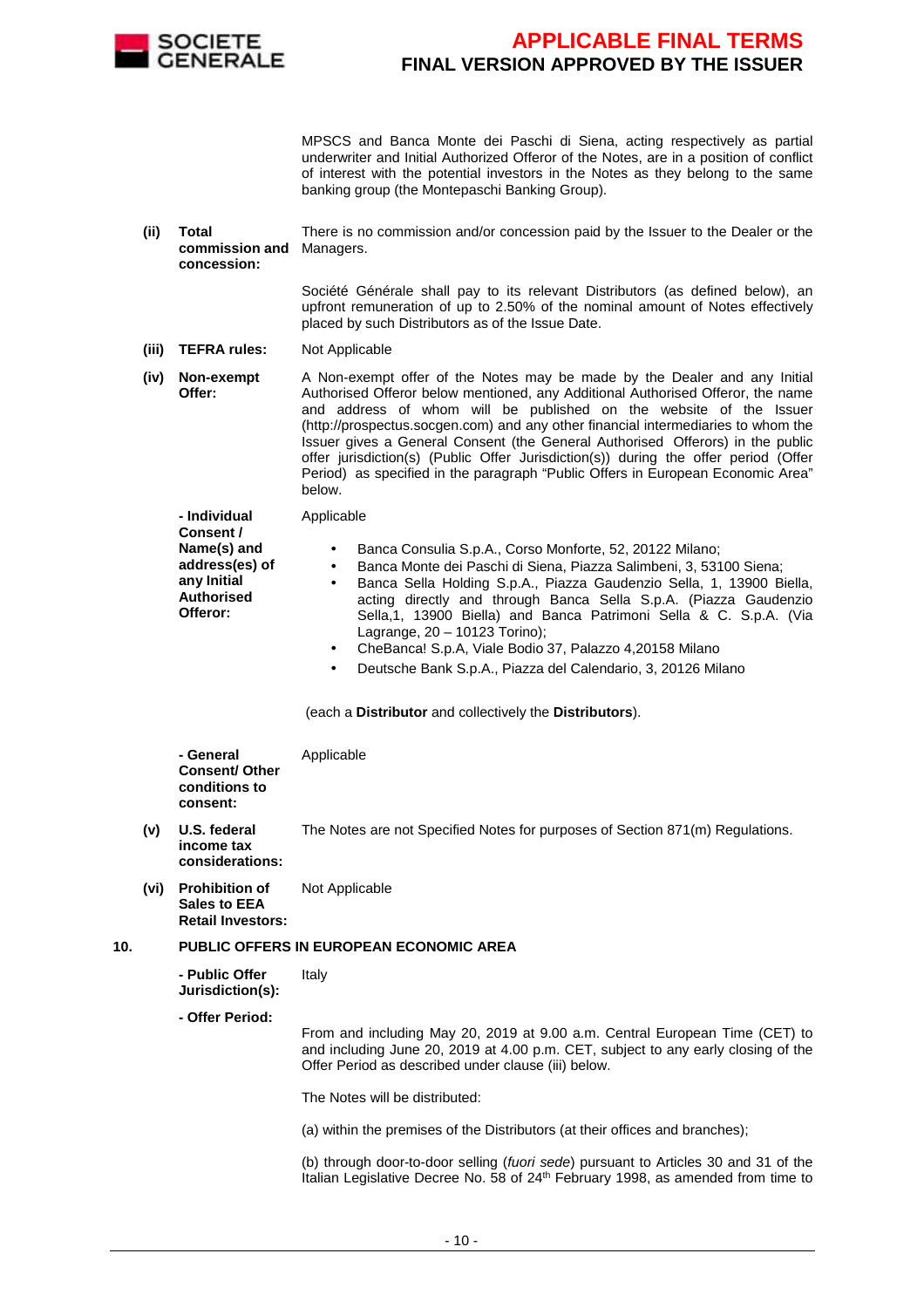

time (the **"Italian Financial Services Act"**) from and including May 20, 2019 at 9.00 a.m. CET to and including June 17, 2019 at 4.00 p.m. CET; and

(c) through long distance selling techniques (tecniche di comunicazione a distanza) pursuant to article 32 of the Italian Financial Services Act from and including May 20, 2019 at 9.00 a.m. CET to and including June 10, 2019 at 4.00 p.m. CET,

subject to any early closing of the Offer Period as described below.

If agreed with the Dealer, a Distributor can perform the distribution of the Notes during a period shorter than the Offer Period, provided that in such event the applicable start and end dates are set out in the subscription form of the relevant Distributor.

Distributors intending to distribute Notes through door-to-door selling (fuori sede) pursuant to article 30 of the Italian Financial Services Act will collect the acceptance forms - other than directly at their branches and offices - through financial advisors for door-to-door selling (consulenti finanziari abilitati all'offerta fuori sede) pursuant to Article 31 of the Italian Financial Services Act.

Pursuant to Article 30, paragraph 6, of the Italian Financial Services Act, the validity and enforceability of contracts entered into through door-to-door selling (fuori sede) is suspended for a period of 7 (seven) days from the date of subscription of the acceptance form by the relevant investor.

Within such period investors may notify the relevant Distributor of their withdrawal without payment of any charge or commission.

The Notes will be also offered through long distance selling techniques (tecniche di comunicazione a distanza) pursuant to article 32 of the Italian Financial Services Act *(i.e.,* through the trading-online platform of the Distributors and/or recorded telephone orders). In this case, investors may purchase the Notes via the internet, after being identified by the Distributor, by using their personal password/identification codes. Pursuant to article 67-duodecies of the Italian Legislative Decree No. 206/2005 as amended (the so called "Codice del Consumo"), the validity and enforceability of the contracts entered into through long distance selling techniques (tecniche di comunicazione a distanza) is suspended for a period of 14 (fourteen) days from the date of subscription of the acceptance form by the relevant investor. Within such period investors may notify the relevant Distributor of their withdrawal without any charge or commission.

 **- Offer Price:** The Notes will be offered at the Issue Price of which up to a maximum of 2.50% is represented by distribution fee payable upfront by the Issuer to the Distributors.

 **- Conditions to which the offer is subject:** Offers of the Notes are conditional on their issue and, on any additional conditions set out in the standard terms of business of the financial intermediaries, notified to investors by such relevant financial intermediaries.

> The Issuer reserves the right to close the Offer Period prior to its stated expiry for any reason.

> The Issuer reserves the right to withdraw the offer and cancel the issuance of the Notes for any reason at any time on or prior to the Issue Date. For the avoidance of doubt, if any application has been made by a potential investor and the Issuer exercises such right, no potential investor shall be entitled to subscribe or otherwise acquire the Notes.

> In each case, a notice to the investors on the early termination or the withdrawal, as applicable, will be published on the website of the Issuer (http://prospectus.socgen.com).

> The validity of the offer is subject to the condition that the decision of admission to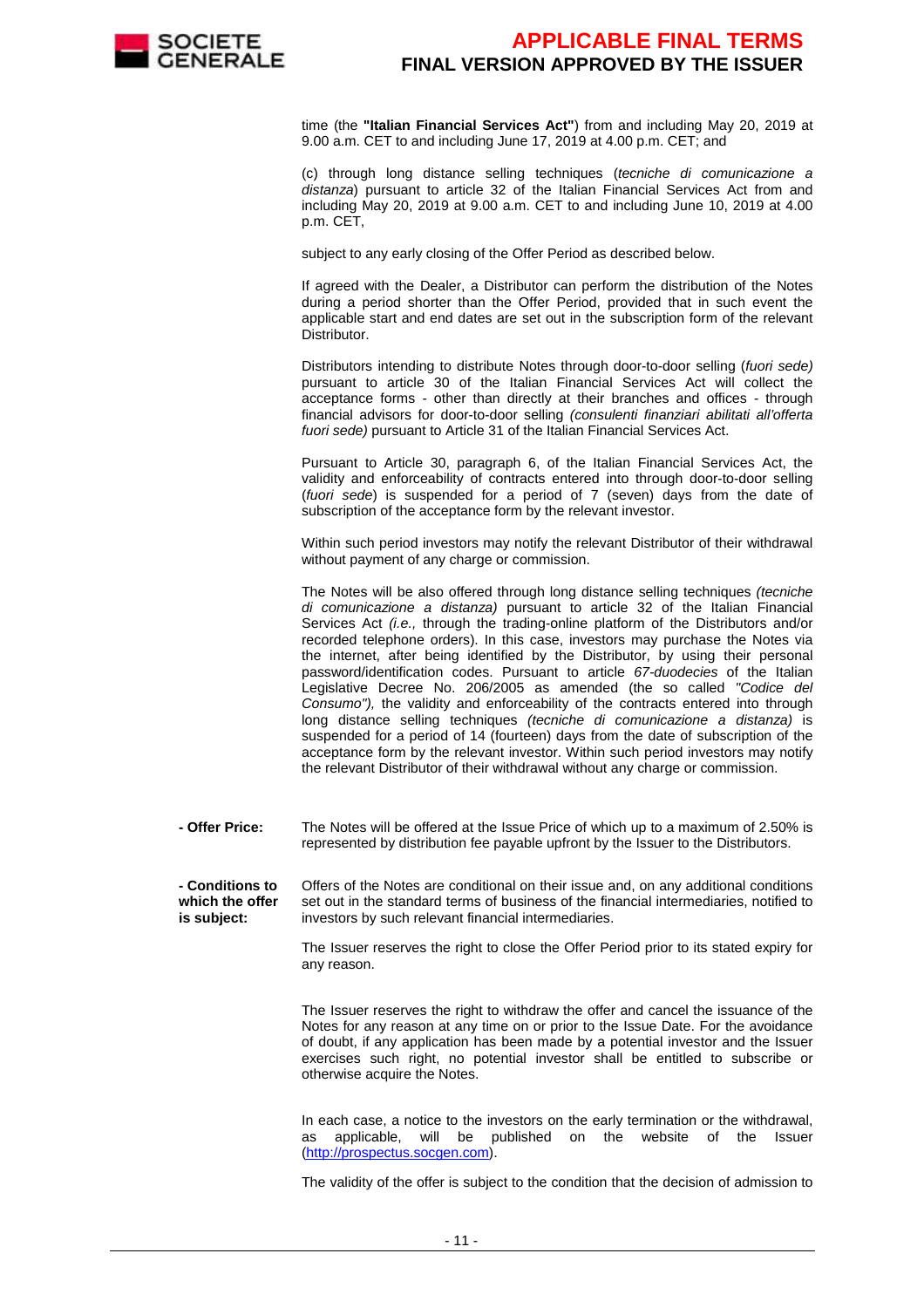

trading on EuroTLX is released by EuroTLX Sim S.p.A. by not later than on the day immediately preceding the Issue Date; otherwise, the offer will be deemed withdrawn and the issuance cancelled. The Issuer undertakes to file the relevant application with EuroTLX Sim S.p.A. in due time to allow EuroTLX Sim S.p.A. to release a decision, according to its rules, within the day immediately preceding the Issue Date.

 **- Description of the application process:** The distribution activity will be carried out in accordance with the financial intermediary's usual procedures. Prospective investors will not be required to enter into any contractual arrangements directly with the Issuer in relation to the subscription of the Notes.

 **- Description of possibility to reduce subscriptions and manner for refunding excess amount** 

Not Applicable

**paid by applicants: - Details of the minimum and/or maximum amount of application:** Minimum amount of application: USD 2 000 (i.e 1 Note) **- Details of the**  method and time net subscription moneys. However, the settlement and delivery of the Notes will be **limits for paying up and delivering the Notes:** The Notes will be issued on the Issue Date against payment to the Issuer of the executed through the Dealer mentioned above. Investors will be notified by the relevant financial intermediary of their allocations of Notes and the settlement arrangements in respect thereof. The settlement and the delivery of the securities will be executed through the Dealer mentioned above only for technical reasons. However, the Issuer will be the only offeror and as such will assume all the responsibilities in connection with the information contained in the Final Terms together with the Base Prospectus. **- Manner and date in which results of the offer are to be made public:** Publication on the website of the Issuer (http://prospectus.socgen.com) and in a daily newspaper of general circulation in the relevant place(s) of listing and/or public offer at the end of the subscription period if required by local regulation. **- Procedure for exercise of any right of preemption, negotiability of subscription rights and treatment of subscription rights not exercised:** Not Applicable

 **- Whether tranche(s) has/have been reserved for certain countries:** Not Applicable

 **- Process for notification to applicants of the amount allotted**  Not Applicable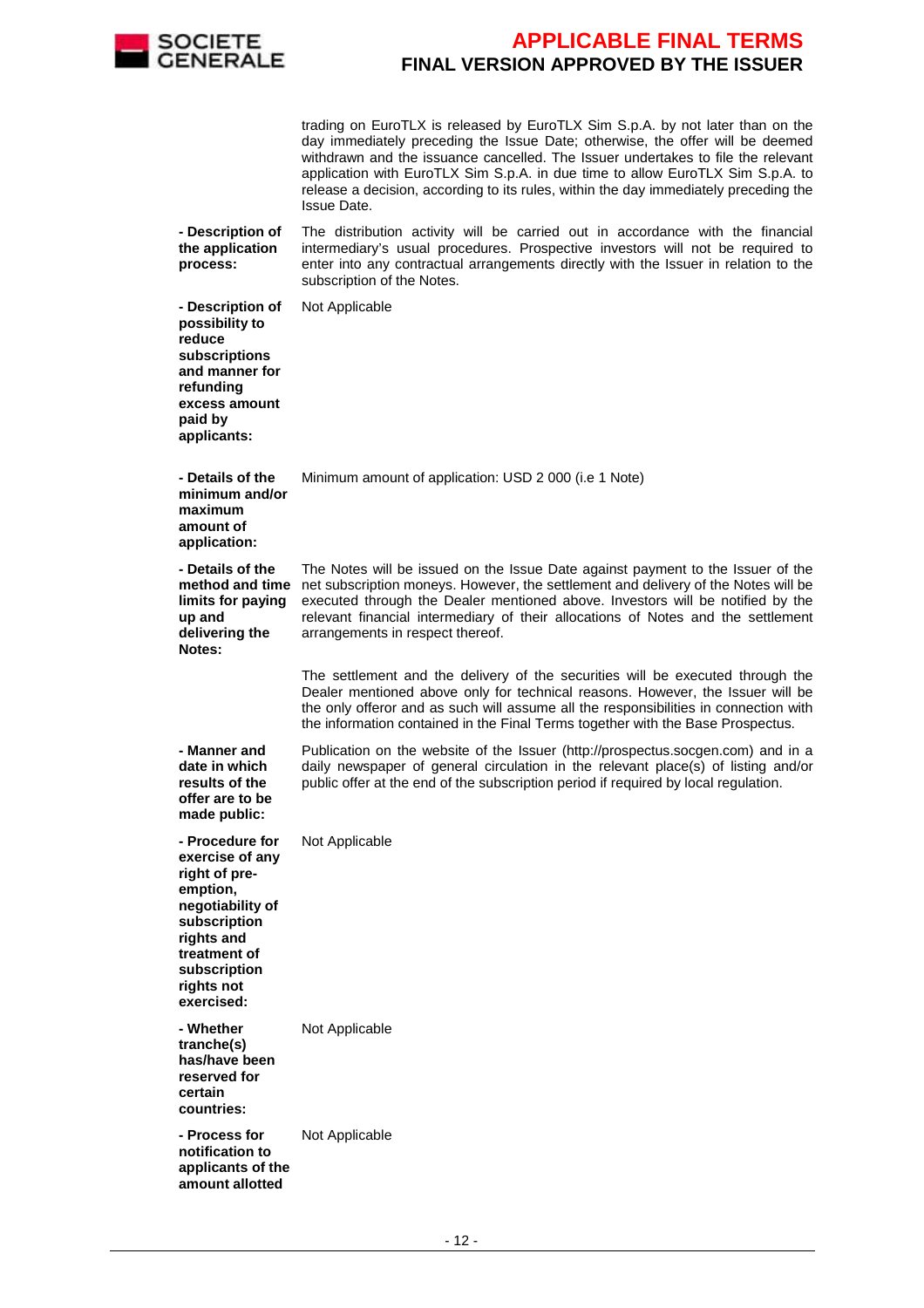

|     | and the<br>indication<br>whether dealing<br>may begin<br>before<br>notification is<br>made:               |                                                                                                                                                                                                                                                                                                                                                                                                                                                          |
|-----|-----------------------------------------------------------------------------------------------------------|----------------------------------------------------------------------------------------------------------------------------------------------------------------------------------------------------------------------------------------------------------------------------------------------------------------------------------------------------------------------------------------------------------------------------------------------------------|
|     | - Amount of any<br>expenses and<br>taxes<br>specifically<br>charged to the<br>subscriber or<br>purchaser: | Taxes charged in connection with the subscription, transfer, purchase or holding of<br>the Notes must be paid by the Noteholders and neither the Issuer nor the<br>Guarantor shall have any obligation in relation thereto; in that respect, Noteholders<br>shall consult professional tax advisers to determine the tax regime applicable to<br>their own situation. The Noteholders shall also consult the Taxation section in the<br>Base Prospectus. |
|     |                                                                                                           | Subscription fees or purchases fees: None                                                                                                                                                                                                                                                                                                                                                                                                                |
| 11. | <b>ADDITIONAL INFORMATION</b>                                                                             |                                                                                                                                                                                                                                                                                                                                                                                                                                                          |
|     | - Minimum<br>investment in<br>the Notes:                                                                  | USD 2 000 (i.e 1 Note)                                                                                                                                                                                                                                                                                                                                                                                                                                   |
|     | - Minimum<br>trading:                                                                                     | USD 2 000 (i.e 1 Note)                                                                                                                                                                                                                                                                                                                                                                                                                                   |
|     | - Underlying<br><b>Disclaimer:</b>                                                                        | STOXX Limited, Deutsche Börse Group and their licensors, research partners or<br>data providers have no relationship to the licensee, other than the licensing of the<br>STOXX® Global ESG Leaders Select 50 EUR and the related trademarks for use<br>in connection with the product.                                                                                                                                                                   |
|     |                                                                                                           | STOXX, Deutsche Börse Group and their licensors, research partners or<br>data providers do not:                                                                                                                                                                                                                                                                                                                                                          |
|     |                                                                                                           | » sponsor, endorse, sell or promote the product.                                                                                                                                                                                                                                                                                                                                                                                                         |
|     |                                                                                                           | » recommend that any person invest in the products or any other<br>securities.                                                                                                                                                                                                                                                                                                                                                                           |
|     |                                                                                                           | » have any responsibility or liability for or make any decisions about<br>the timing, amount or pricing of products.                                                                                                                                                                                                                                                                                                                                     |
|     |                                                                                                           | » have any responsibility or liability for the administration,<br>management or marketing of the products.                                                                                                                                                                                                                                                                                                                                               |
|     |                                                                                                           | » consider the needs of the products or the owners of the products<br>in determining, composing or calculating the relevant index or have<br>any obligation to do so.                                                                                                                                                                                                                                                                                    |
|     |                                                                                                           | STOXX, Deutsche Börse Group and their licensors, research partners or<br>data providers give no warranty, and exclude any liability (whether in<br>negligence or otherwise), in connection with the products or their<br>performance.                                                                                                                                                                                                                    |
|     |                                                                                                           | STOXX does not assume any contractual relationship with the purchasers of the<br>products or any other third parties.                                                                                                                                                                                                                                                                                                                                    |
|     |                                                                                                           | Specifically,                                                                                                                                                                                                                                                                                                                                                                                                                                            |
|     |                                                                                                           | » STOXX, Deutsche Börse Group and their licensors, research<br>partners or data providers do not give any warranty, express or<br>implied, and exclude any liability about:                                                                                                                                                                                                                                                                              |

- The results to be obtained by the products, the owner of the products or any other person in connection with the use of the relevant index and the data included in the relevant index;

- The accuracy, timeliness, and completeness of the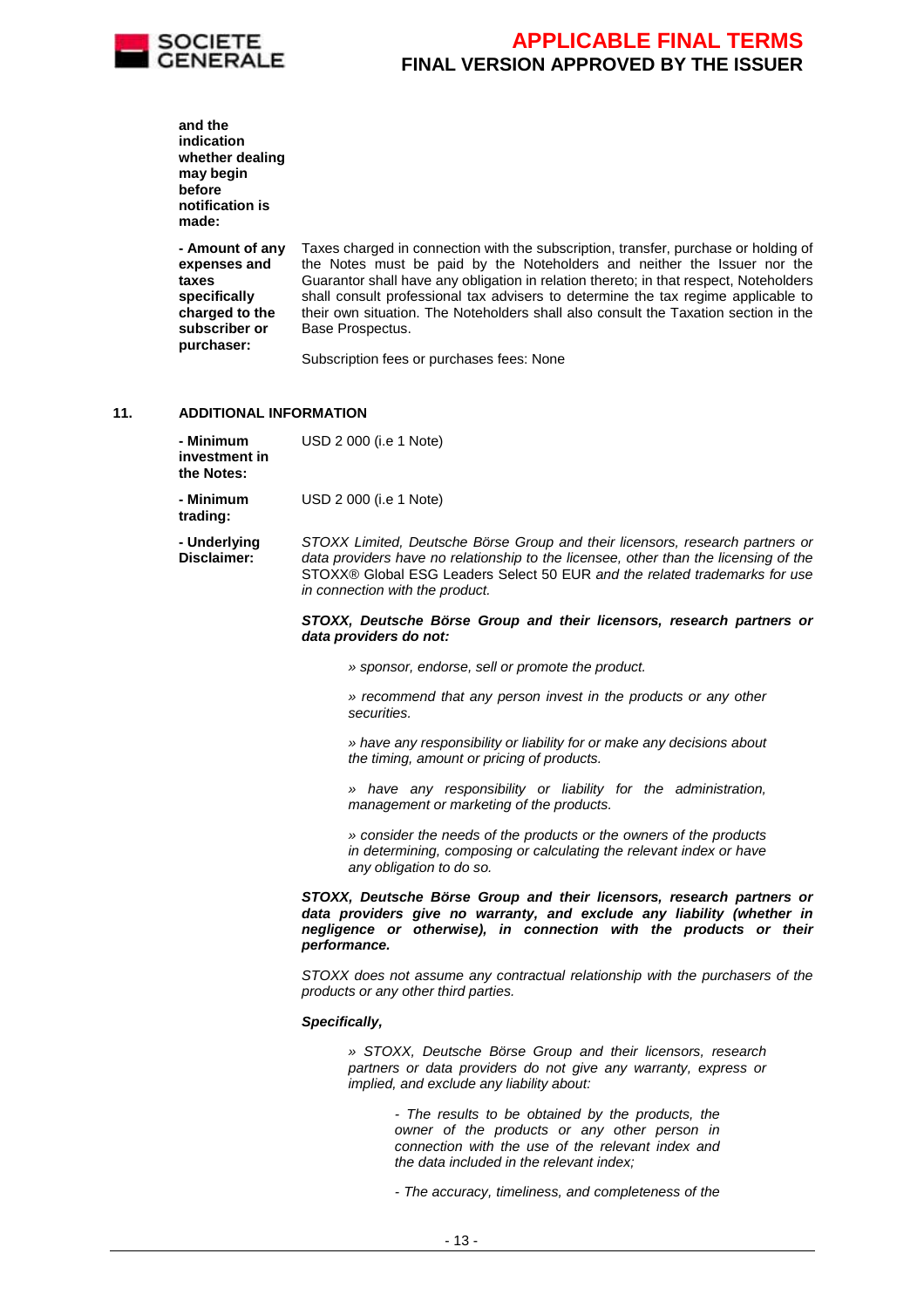

relevant index and its data;

- The merchantability and the fitness for a particular purpose or use of the relevant index and its data;

- The performance of the products generally.

» STOXX, Deutsche Börse Group and their licensors, research partners or data providers give no warranty and exclude any liability, for any errors, omissions or interruptions in the relevant index or its data;

» Under no circumstances will STOXX, Deutsche Börse Group or their licensors, research part ners or data providers be liable (whether in negligence or otherwise) for any lost profits or indirect, punitive, special or consequential damages or losses, arising as a result of such errors, omissions or interruptions in the relevant index or its data or generally in relation to the products, even in circumstances where STOXX, Deutsche Börse Group or their licensors, research partners or data providers are aware that such loss or damage may occur.

The licensing Agreement between the licensee and STOXX is solely for their benefit and not for the benefit of the owners of the products or any other third parties.

 **- Location where**  Société Générale, **the Prospectus, any Supplements thereto and the Final Terms can be collected or inspected free of charge in Italy:** Via Olona n.2, 20123 Milano Italy

#### **12. PUBLIC OFFERS IN OR FROM SWITZERLAND**

Not Applicable

#### **13. BENCHMARK REGULATION**

Applicable.

Amounts payable under the Notes will be calculated by reference to the Index which is provided by the Index Sponsor. As at the date of these Final Terms, the Index Sponsor does not appear on the register of administrators and benchmarks established and maintained by the European Securities and Markets Authority pursuant to Article 36 of the Benchmark Regulation (Regulation (EU) 2016/1011) (the "Benchmark Regulation") As far as the Issuer is aware, the transitional provisions in Article 51 of the Benchmark Regulation apply, such that the Index Sponsor is not currently required to obtain authorisation or registration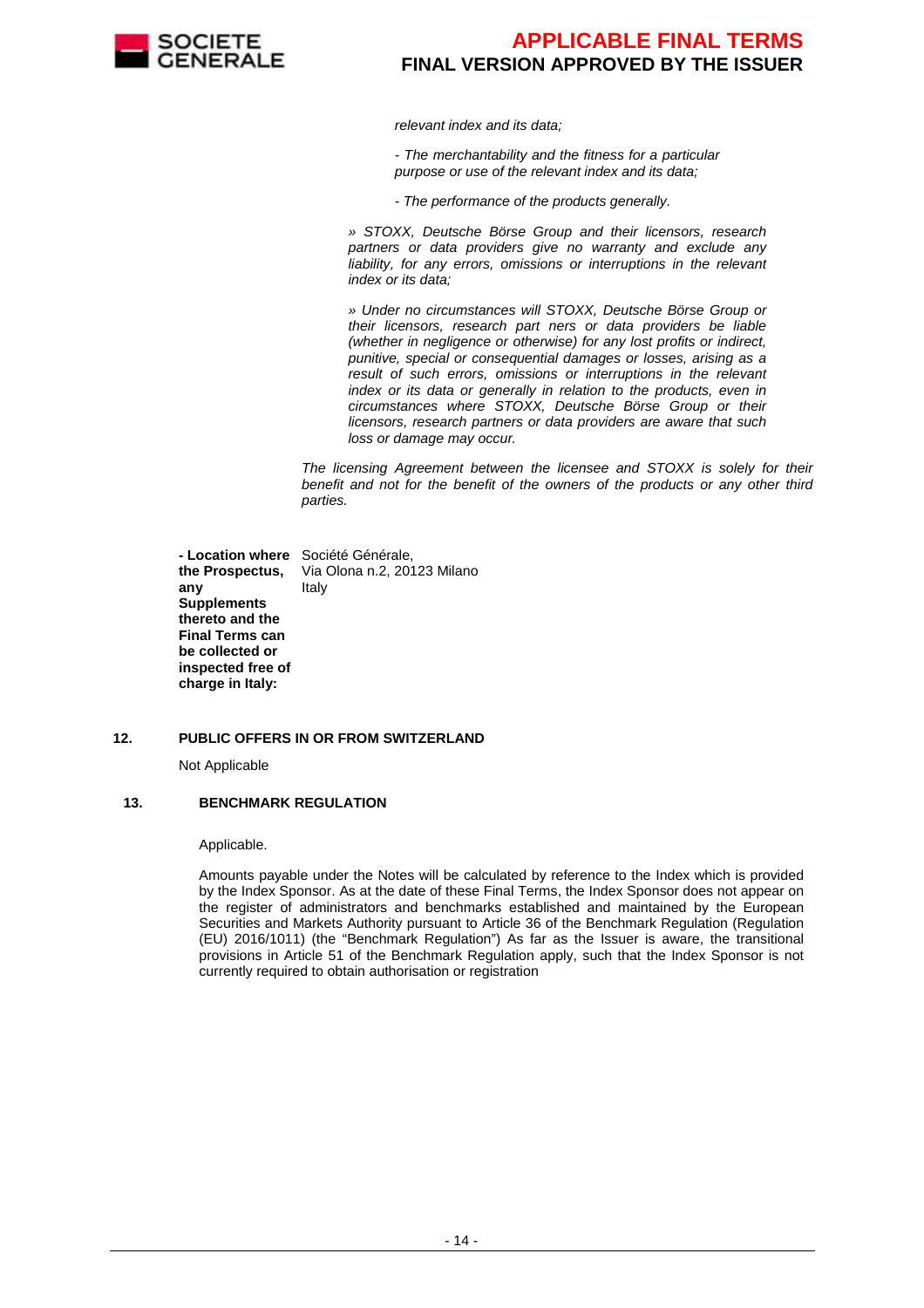

#### **ISSUE SPECIFIC SUMMARY**

Summaries are made up of disclosure requirements known as Elements the communication of which is required by Annex XXII of the Commission Regulation (EC) No 809/2004 as amended. These elements are numbered in Sections –  $A - E(A.1 - E.7)$ .

This summary contains all the Elements required to be included in a summary for this type of securities and Issuer. Because some Elements are not required to be addressed, there may be gaps in the numbering sequence of the Elements.

Even though an Element may be required to be inserted in the summary because of the type of securities and Issuer, it is possible that no relevant information can be given regarding the Element. In this case, a short description of the Element is included in the summary with the mention of "Not Applicable".

|     | Section A - Introduction and warnings               |                                                                                                                                                                                                                                                                                                                                                                                                                                                                                                                                                                                                                |  |  |  |  |  |  |
|-----|-----------------------------------------------------|----------------------------------------------------------------------------------------------------------------------------------------------------------------------------------------------------------------------------------------------------------------------------------------------------------------------------------------------------------------------------------------------------------------------------------------------------------------------------------------------------------------------------------------------------------------------------------------------------------------|--|--|--|--|--|--|
| A.1 | Warning                                             | This summary must be read as an introduction to the Base Prospectus.                                                                                                                                                                                                                                                                                                                                                                                                                                                                                                                                           |  |  |  |  |  |  |
|     |                                                     | Any decision to invest in the Notes should be based on a consideration of<br>the Base Prospectus as a whole by the investor.                                                                                                                                                                                                                                                                                                                                                                                                                                                                                   |  |  |  |  |  |  |
|     |                                                     | Where a claim relating to the information contained in the Base Prospectus<br>and the applicable Final Terms is brought before a court, the plaintiff<br>investor might, under the national legislation of the Member States, have to<br>bear the costs of translating the Base Prospectus before the legal<br>proceedings are initiated.                                                                                                                                                                                                                                                                      |  |  |  |  |  |  |
|     |                                                     | Civil liability attaches only to those persons who have tabled this summary,<br>including any translation thereof, but only if the summary is misleading,<br>inaccurate or inconsistent when read together with the other parts of the<br>Base Prospectus or it does not provide, when read together with the other<br>parts of this Base Prospectus, key information in order to aid investors when<br>considering whether to invest in the Notes.                                                                                                                                                            |  |  |  |  |  |  |
| A.2 | Consent to the use of the<br><b>Base Prospectus</b> | The Issuer consents to the use of this Base Prospectus in connection with a<br>resale or placement of Notes in circumstances where a prospectus is<br>required to be published under the Prospectus Directive (a Non-exempt<br>Offer) subject to the following conditions:                                                                                                                                                                                                                                                                                                                                     |  |  |  |  |  |  |
|     |                                                     | - the consent is only valid during the offer period from 9:00 am on the<br>20/05/2019 to 4:00 pm on the 20/06/2019, in respect of Notes placed in Italy<br>through "door-to-door selling", from 20/05/2019 to 17/06/2019 and in respect<br>of Notes placed in Italy through long distance selling techniques, from<br>20/05/2019 to 10/06/2019 (the Offer Period)                                                                                                                                                                                                                                              |  |  |  |  |  |  |
|     |                                                     | - the consent given by the Issuer for the use of the Base Prospectus to<br>make the Non-exempt Offer is an individual consent (an Individual<br><b>Consent)</b> in respect of:                                                                                                                                                                                                                                                                                                                                                                                                                                 |  |  |  |  |  |  |
|     |                                                     | Banca Consulia S.p.A., Corso Monforte, 52, 20122 Milano;<br>Banca Monte dei Paschi di Siena, Piazza Salimbeni, 3, 53100<br>$\bullet$<br>Siena;<br>Banca Sella Holding S.p.A., Piazza Gaudenzio Sella, 1, 13900<br>Biella, acting directly and through Banca Sella S.p.A. (Piazza<br>Gaudenzio Sella, 1, 13900 Biella) and Banca Patrimoni Sella & C.<br>S.p.A. (Via Lagrange, 20 - 10123 Torino);<br>CheBanca! S.p.A, Viale Bodio 37, Palazzo 4,20158 Milano<br>Deutsche Bank S.p.A., Piazza del Calendario, 3, 20126 Milano                                                                                   |  |  |  |  |  |  |
|     |                                                     | (each an Initial Authorised Offeror) and if the Issuer appoints any<br>additional financial intermediaries after 16/05/2019 and publishes details of<br>its website http://.prospectus.socgen.com,<br>each financial<br>them on<br>intermediary whose details are so published (each an Additional<br>Authorised Offeror. Each Initial Authorised Offeror and each Additional<br>Authorised Offeror, a Distributor); and a general consent (a General<br>Consent) in respect of any financial intermediary who published on its<br>website that it will make the Non-exempt Offer of the Notes on the basis of |  |  |  |  |  |  |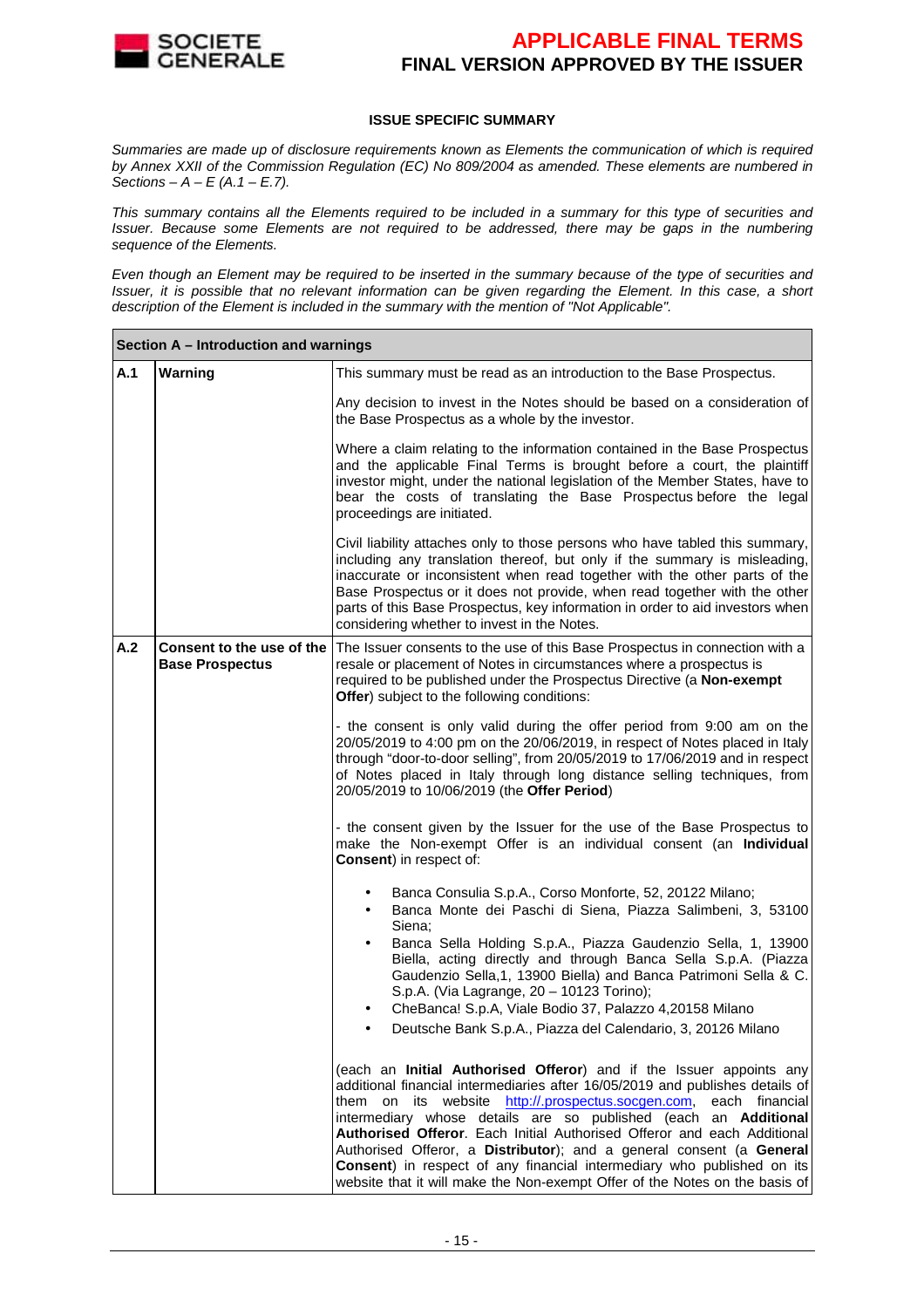

the General Consent given by the Issuer and by such publication, any such financial intermediary (each a **General Authorised Offeror**) undertakes to comply with the following obligations:

 (a) it acts in accordance with all applicable laws, rules, regulations and guidance (including from any regulatory body) applicable to the Non-exempt Offer of the Notes in the Public Offer Jurisdiction, in particular the law implementing the Markets in Financial Instruments Directive 2014/65/EU of 15 May 2014 as amended (the **Rules**) and makes sure that (i) any investment advice in the Notes by any person is appropriate, (ii) the information to prospective investors including the information relating to any expenses (and any commissions or benefits of any kind) received or paid by this General Authorised Offeror under the offer of the Notes is fully and clearly disclosed prior to their investment in the Notes;

(b) it complies with the relevant subscription, sale and transfer restrictions related to the Public Offer Jurisdiction as if it acted as a Dealer in the Public Offer Jurisdiction;

(c) it ensures that the existence of any fee (and any other commissions or benefits of any kind) or rebate received or paid by it in relation to the offer or sale of the Notes does not violate the Rules is fully and clearly disclosed to investors or prospective investors prior to their investment in the Notes and to the extent required by the Rules, provides further information in respect thereof;

(d) it complies with the Rules relating to anti-money laundering, anticorruption, anti-bribery and "know your customer" rules (including, without limitation, taking appropriate steps, in compliance with such rules, to establish and document the identity of each prospective investor prior to initial investment in any Notes by the investor), and will not permit any application for Notes in circumstances where it has any suspicion as to the source of the application monies; it retains investor identification records for at least the minimum period required under applicable Rules, and shall, if so requested, make such records available to the relevant Issuer and/or the relevant Dealer or directly to the competent authorities with jurisdiction over the relevant Issuer and/or the relevant Dealer in order to enable the relevant Issuer and/or the relevant Dealer to comply with anti-money laundering, anti-corruption, anti-bribery and "know your customer" rules applying to the relevant Issuer and/or the relevant Dealer;

(e) it co-operates with the Issuer and the relevant Dealer in providing relevant information (including, without limitation, documents and records maintained pursuant to paragraph (d) above) and such further assistance as reasonably requested upon written request from the Issuer or the relevant Dealer in each case, as soon as is reasonably practicable and, in any event, within any time frame set by any such regulator or regulatory process. For this purpose, relevant information that is available to or can be acquired by the relevant financial intermediary:

(i) in connection with any request or investigation by any regulator in relation to the Notes, the Issuer or the relevant Dealer; and/or

(ii) in connection with any complaints received by the Issuer and/or the relevant Dealer relating to the Issuer and/or the relevant Dealer or another Authorised Offeror including, without limitation, complaints as defined in rules published by any regulator of competent jurisdiction from time to time; and/or

(iii) which the Issuer or the relevant Dealer mav reasonably require from time to time in relation to the Notes and/or as to allow the Issuer or the relevant Dealer fully to comply with its own legal, tax and regulatory requirements;

(f) it does not, directly or indirectly, cause the Issuer or the relevant Dealers to breach any Rule or any requirement to obtain or make any filing, authorisation or consent in any jurisdiction;

(g) it commits itself to indemnify the relevant Issuer, the Guarantor (if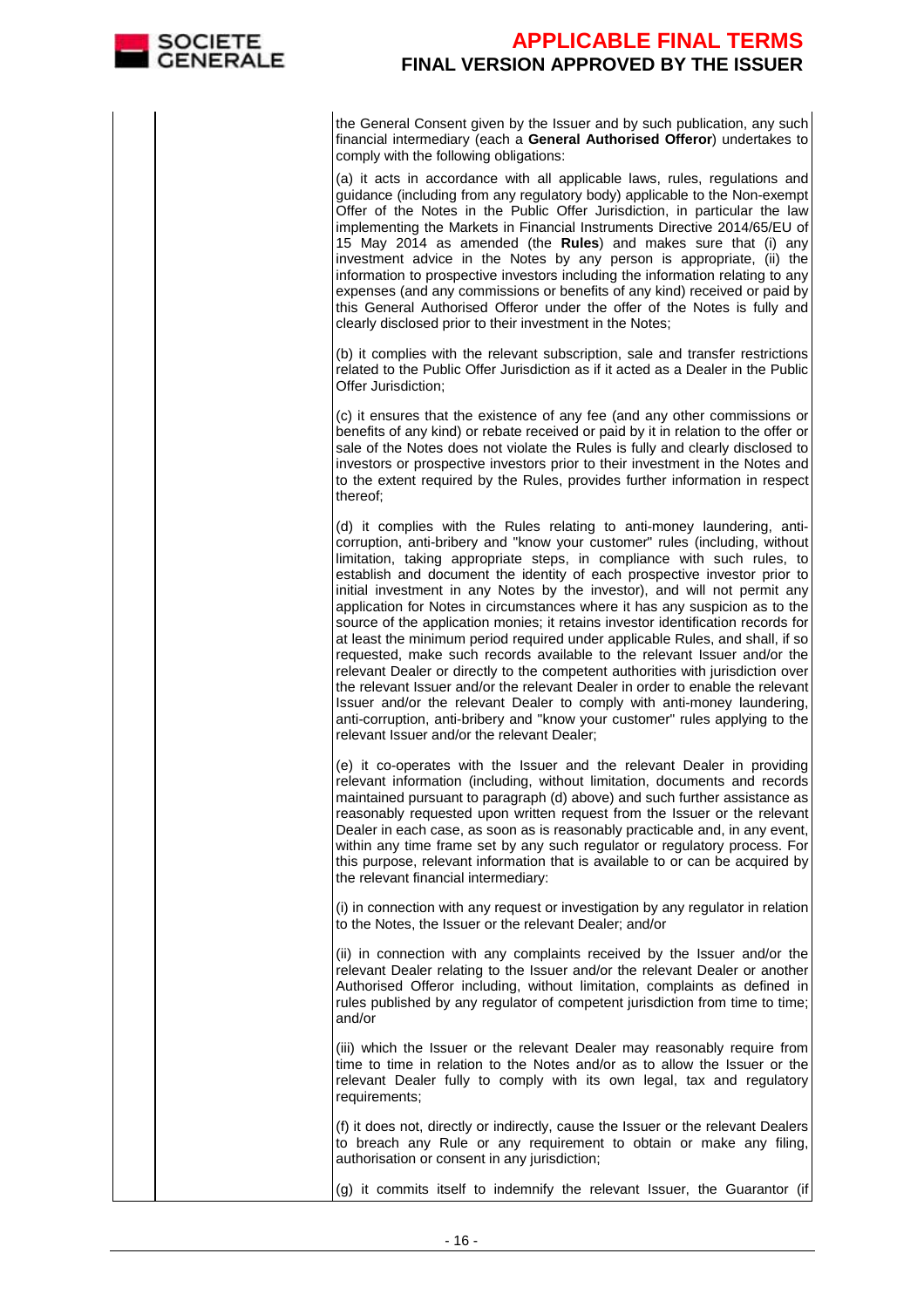

applicable) and the relevant Dealer, Société Générale and each of its affiliates for any damage, loss, expense, claim, request or loss and fees (including reasonable fees from law firms) incurred by one of these entities because of, or in relation with, any failure by this General Authorised Offeror (or any of its sub-distributors) to respect any of these obligations above;

(h) it is familiar with, and has policies and procedures in place to comply with, any applicable rules and regulations relating to anti-bribery and corruption, including any changes thereto;

(i) (a) it and any person within its control (including any director, officer or employee, each a controlled person) has not committed and will not commit any corrupt act directly or indirectly and (b) to the best of its knowledge, none of its sub-distributors has committed any corrupt act directly or indirectly, in each case to or for the use or benefit of, any person or any government official (which shall include any official, employee or representative of, or any other person acting in an official capacity for or on behalf of any government of any jurisdiction, any public international organisation, any political party, or any quasi-governmental body);

(j) it has in place adequate policies, systems, procedures and controls designed to prevent itself, its sub-distributors and any controlled person from committing any corrupt act and to ensure that any evidence or suspicion of corrupt acts is fully investigated, reported to Société Générale or the relevant Issuer and acted upon accordingly;

(k) neither it nor any of its agents, sub-distributors or controlled persons is ineligible or treated by any governmental or international authority as ineligible to tender for any contract or business with, or to be awarded any contract or business by, such authority on the basis of any actual or alleged corrupt act;

(l) it has kept adequate records of its activities, including financial records in a form and manner appropriate for a business of its size and resources;

(m) it represents and warrants that it shall not distribute financial instruments to, or enter into any arrangement with respect to financial instruments with, sanctioned persons;

(n) it undertakes to promptly inform Société Générale or the relevant Issuer of (a) any complaint received in relation to its activities or the financial instruments; or (b) any event affecting it, including but not limited to any of: (i) a regulatory investigation or audit of it or its affiliates, partners or agents; (ii) legal proceedings initiated by a competent regulatory authority against it or its affiliates, partners or agents; or (iii) a judgment rendered or penalty levied against it or its affiliates, partners or agents, which in each case might reasonably involve a reputational risk for Société Générale or the relevant Issuer; and

 (o) it acknowledges that its commitment to respect the obligations above is governed by English law and agrees that any related dispute be brought before the English courts.

 **Any General Authorised Offeror who wishes to use the Base Prospectus for an Non-exempt Offer of Notes in accordance with this General Consent and the related conditions is required, during the time of the relevant Offer Period, to publish on its website that it uses the Base Prospectus for such Non-exempt Offer in accordance with this General Consent and the related conditions.**

 - the consent only extends to the use of this Base Prospectus to make Nonexempt Offers of the Notes in Italy.

 **The information relating to the conditions of the Non-exempt Offer shall be provided to the investors by any Initial Authorised Offeror and any General Authorised Offeror at the time the offer is made.**

#### **Section B – Issuer and Guarantor**

| B.1   Legal and | SG Issuer (or the Issuer) |
|-----------------|---------------------------|
| commercial      |                           |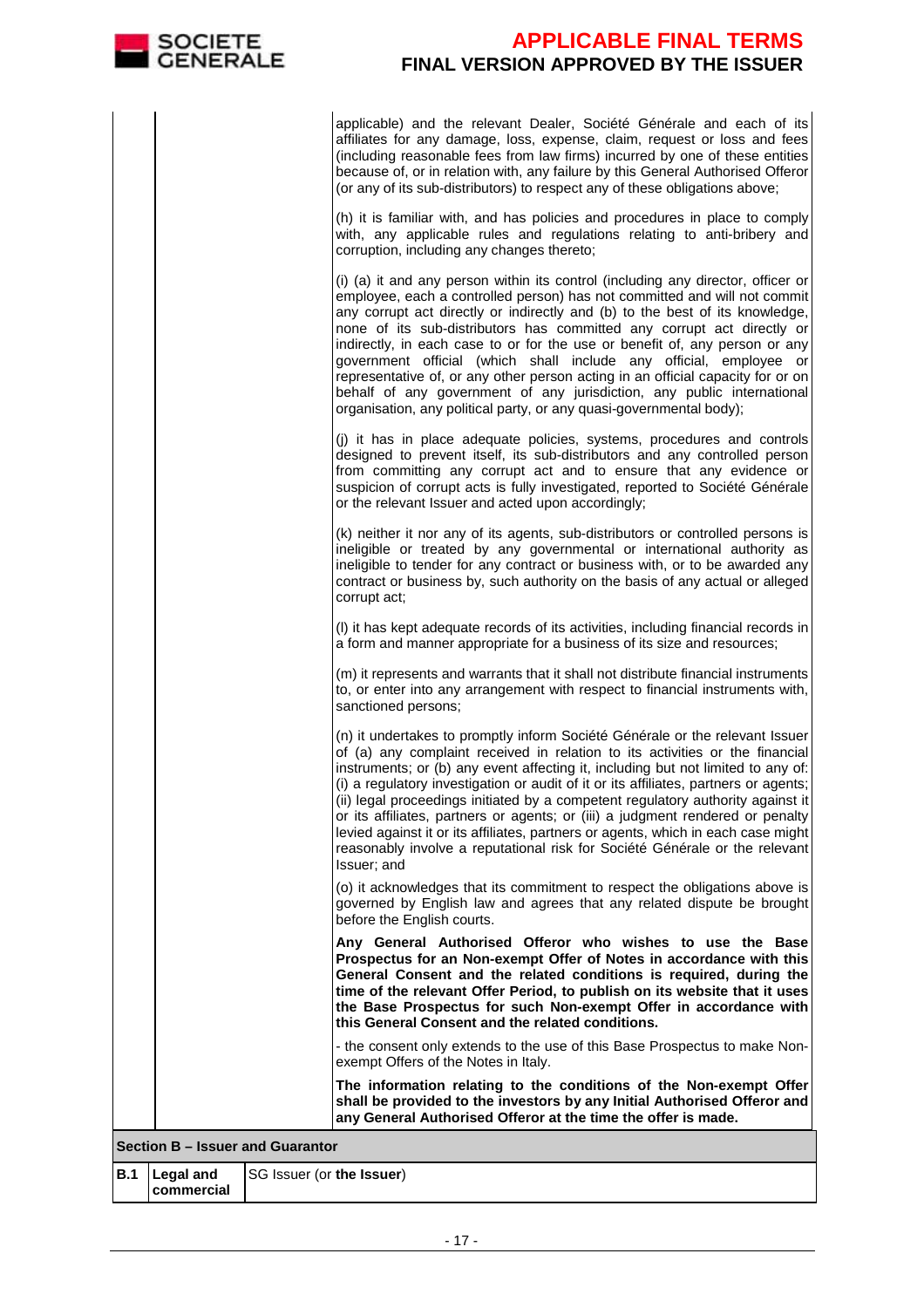

|          | name of the<br>issuer                                                                                          |                                                                                                                                                                                                                                                                                                                                                                                                                                                                                                                                         |                                                                                               |                          |                         |                          |  |  |  |  |
|----------|----------------------------------------------------------------------------------------------------------------|-----------------------------------------------------------------------------------------------------------------------------------------------------------------------------------------------------------------------------------------------------------------------------------------------------------------------------------------------------------------------------------------------------------------------------------------------------------------------------------------------------------------------------------------|-----------------------------------------------------------------------------------------------|--------------------------|-------------------------|--------------------------|--|--|--|--|
| B.2      | Domicile,                                                                                                      | Domicile: 16 Boulevard Royal, L-2449 Luxembourg.                                                                                                                                                                                                                                                                                                                                                                                                                                                                                        |                                                                                               |                          |                         |                          |  |  |  |  |
|          | legal form,<br>legislation                                                                                     | Legal form: Public limited liability company (société anonyme).                                                                                                                                                                                                                                                                                                                                                                                                                                                                         |                                                                                               |                          |                         |                          |  |  |  |  |
|          | and country<br>οf                                                                                              | Legislation under which the Issuer operates: Luxembourg law.                                                                                                                                                                                                                                                                                                                                                                                                                                                                            |                                                                                               |                          |                         |                          |  |  |  |  |
|          | incorporatio<br>n                                                                                              | Country of incorporation: Luxembourg.                                                                                                                                                                                                                                                                                                                                                                                                                                                                                                   |                                                                                               |                          |                         |                          |  |  |  |  |
| B.4<br>b | <b>Known</b><br>trends<br>affecting the<br>issuer and<br>the<br>industries in<br>which it<br>operates          | course of 2019.                                                                                                                                                                                                                                                                                                                                                                                                                                                                                                                         | The Issuer expects to continue its activity in accordance with its corporate objects over the |                          |                         |                          |  |  |  |  |
| B.5      | <b>Description</b><br>of the<br>issuer's<br>group and<br>the issuer's<br>position<br>within the<br>group       | The Société Générale group (the Group) offers a wide range of advisory services and<br>tailored financial solutions to individual customers, large corporate and institutional<br>investors. The Group relies on three complementary core businesses: • French Retail<br>Banking; • International Retail Banking, Financial Services and Insurance and • Corporate<br>and Investment Banking, Private Banking, Asset and Wealth Management and Securities<br>Services. The Issuer is a subsidiary of the Group and has no subsidiaries. |                                                                                               |                          |                         |                          |  |  |  |  |
| B.9      | <b>Figure of</b><br>profit<br>forecast or<br>estimate of<br>the issuer                                         | Not applicable. The Issuer does not provide any figure of profit forecast or estimate.                                                                                                                                                                                                                                                                                                                                                                                                                                                  |                                                                                               |                          |                         |                          |  |  |  |  |
| B.1<br>0 | Nature of<br>any<br>qualification<br>s in the audit<br>report on the<br>historical<br>financial<br>information | Not Applicable. The audit report does not include any qualification.                                                                                                                                                                                                                                                                                                                                                                                                                                                                    |                                                                                               |                          |                         |                          |  |  |  |  |
| B.1      | <b>Selected</b>                                                                                                |                                                                                                                                                                                                                                                                                                                                                                                                                                                                                                                                         |                                                                                               |                          |                         |                          |  |  |  |  |
| 2        | historical<br>key financial                                                                                    | (in $K \in \mathcal{E}$ )                                                                                                                                                                                                                                                                                                                                                                                                                                                                                                               | Half year<br>30.06.2018                                                                       | Year ended<br>31.12.2017 | Half year<br>30.06.2017 | Year ended<br>31.12.2016 |  |  |  |  |
|          | information<br>regarding                                                                                       |                                                                                                                                                                                                                                                                                                                                                                                                                                                                                                                                         | (non audited)                                                                                 | (audited)                | (non audited)           | (audited)                |  |  |  |  |
|          | the issuer                                                                                                     | <b>Total Revenue</b>                                                                                                                                                                                                                                                                                                                                                                                                                                                                                                                    | 29,760                                                                                        | 92,353                   | 54,641                  | 90,99                    |  |  |  |  |
|          |                                                                                                                | <b>Profit before</b>                                                                                                                                                                                                                                                                                                                                                                                                                                                                                                                    | 148                                                                                           | 105                      | 21                      | 52                       |  |  |  |  |
|          |                                                                                                                | tax<br>Profit for the<br>financial<br>period/year                                                                                                                                                                                                                                                                                                                                                                                                                                                                                       | 126                                                                                           | 78                       | 17                      | 37                       |  |  |  |  |
|          |                                                                                                                | <b>Total Assets</b>                                                                                                                                                                                                                                                                                                                                                                                                                                                                                                                     | 49,149,860                                                                                    | 48,026,909               | 52,864,508              | 53,309,97                |  |  |  |  |
|          | <b>Statement as</b><br>no material<br>adverse<br>change in<br>the<br>prospects of<br>the issuer                | There has been no material adverse change in the prospects of the Issuer since 31<br>December 2017.                                                                                                                                                                                                                                                                                                                                                                                                                                     |                                                                                               |                          |                         |                          |  |  |  |  |
|          | since the<br>date of its                                                                                       |                                                                                                                                                                                                                                                                                                                                                                                                                                                                                                                                         |                                                                                               |                          |                         |                          |  |  |  |  |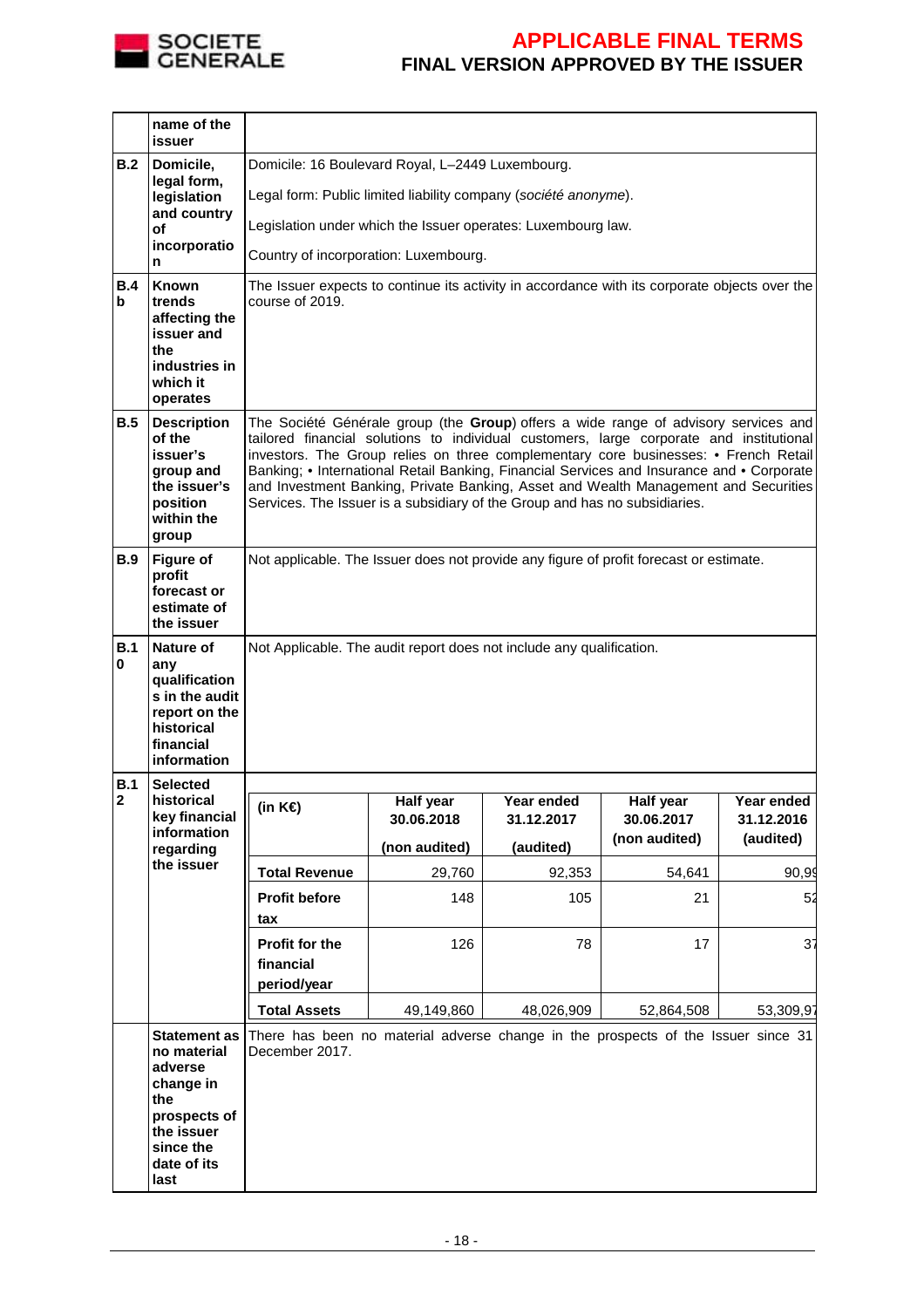

|            | published<br>audited<br>financial<br><b>statements</b>                                                                                                                                  |                                                                                                                                                                                                                                                                                                                                                                                                   |
|------------|-----------------------------------------------------------------------------------------------------------------------------------------------------------------------------------------|---------------------------------------------------------------------------------------------------------------------------------------------------------------------------------------------------------------------------------------------------------------------------------------------------------------------------------------------------------------------------------------------------|
|            | <b>Significant</b><br>changes in<br>the issuer's<br>financial or<br>trading<br>position<br>subsequent<br>to the period<br>covered by<br>the historical<br>financial<br>information      | Not Applicable. There has been no significant change in the financial or trading position of<br>the Issuer since 30 June 2018.                                                                                                                                                                                                                                                                    |
| B.1<br>3   | <b>Recent</b><br>events<br>particular to<br>the issuer<br>which are to<br>a material<br>extent<br>relevant to<br>the<br>evaluation of<br>the Issuer's<br>solvency                       | Not Applicable. There have been no recent events particular to the Issuer which are to a<br>material extent relevant to the evaluation of the Issuer's solvency.                                                                                                                                                                                                                                  |
| B.1<br>4   | <b>Statement as</b><br>to whether<br>the issuer is<br>dependent<br>upon other<br>entities<br>within the<br>group                                                                        | See Element B.5 above for the Issuers' position within the Group.<br>SG Issuer is dependent upon Société Générale Bank & Trust within the Group.                                                                                                                                                                                                                                                  |
| B.1<br>5   | <b>Description</b><br>of the<br>issuer's<br>principal<br>activities                                                                                                                     | The principal activity of SG Issuer is raising finance by the issuance of warrants as well as<br>debt securities designed to be placed to institutional customers or retail customers through<br>the distributors associated with Société Générale. The financing obtained through the<br>issuance of such debt securities is then lent to Société Générale and to other members of<br>the Group. |
| B.1<br>6   | known to the<br>issuer,<br>whether the<br>issuer is<br>directly or<br>indirectly<br>owned or<br>controlled<br>and by<br>whom, and<br>description<br>of the nature<br>of such<br>control | To the extent SG Issuer is a 100 per cent. owned subsidiary of Société Générale Bank & Trust S.A.<br>which is itself a 100 per cent. owned subsidiary of Société Générale and is a fully<br>consolidated company.                                                                                                                                                                                 |
| B.1<br>7   | Credit<br>ratings<br>assigned to<br>the issuer or<br>its debt<br>securities                                                                                                             | Not Applicable. The Issuer is not rated.<br>Not Applicable. The Notes to be issued have not been rated.                                                                                                                                                                                                                                                                                           |
| <b>B.1</b> | <b>Nature and</b>                                                                                                                                                                       | The Notes are unconditionally and irrevocably guaranteed by Société Générale (the                                                                                                                                                                                                                                                                                                                 |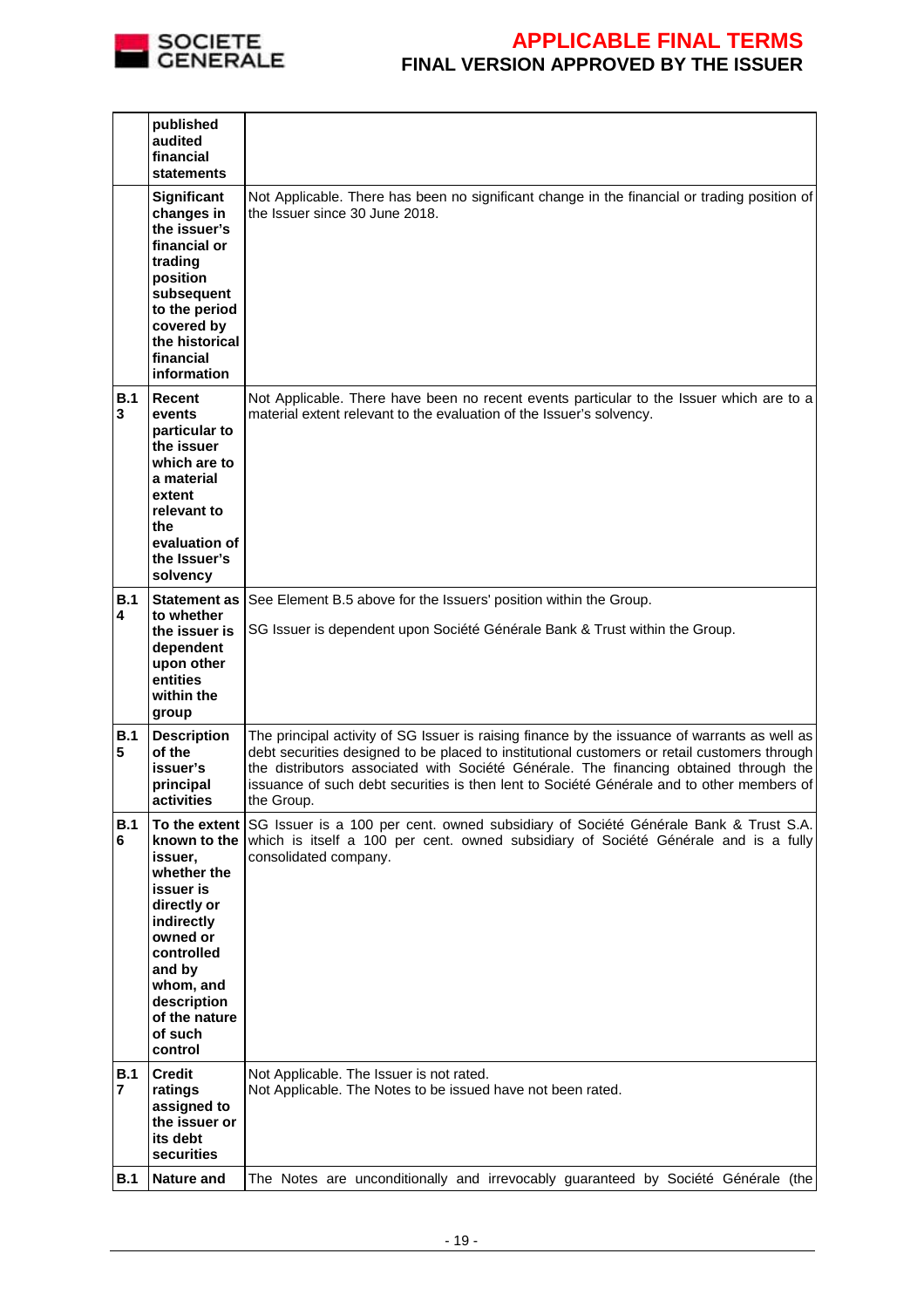

| 8        | scope of the<br>guarantee                                                                                                                                | Guarantor) pursuant to the guarantee made as of 20 June 2018 (the Guarantee).                                                                                                                                                                                                                                                                                                                                                                                                                                                                                                 |
|----------|----------------------------------------------------------------------------------------------------------------------------------------------------------|-------------------------------------------------------------------------------------------------------------------------------------------------------------------------------------------------------------------------------------------------------------------------------------------------------------------------------------------------------------------------------------------------------------------------------------------------------------------------------------------------------------------------------------------------------------------------------|
|          |                                                                                                                                                          | and<br>The<br>Guarantee obligations constitutes a direct, unconditional,<br>unsecured<br>unsubordinated obligations of the Guarantor ranking as senior preferred obligations, as<br>provided for in Article L. 613-30-3-1-3° of the Code and will rank at least pari passu with all<br>other existing and future direct, unconditional, unsecured senior preferred obligations of the<br>Guarantor, including those in respect of deposits.                                                                                                                                   |
|          |                                                                                                                                                          | Any references to sums or amounts payable by the Issuer which are guaranteed by the<br>Guarantor under the Guarantee shall be to such sums and/or amounts as directly reduced,<br>and/or in the case of conversion into equity, as reduced by the amount of such conversion,<br>and/or otherwise modified from time to time resulting from the application of a bail-in power<br>by any relevant authority pursuant to directive 2014/59/EU of the European Parliament and<br>of the Council of the European Union                                                            |
| B.1<br>9 | <b>Information</b><br>about the<br>quarantor as<br>if it were the<br>issuer of the<br>same type of<br>security that<br>is subject of<br>the<br>guarantee | The information about Société Générale as if it were the Issuer of the same type of Notes<br>that is subject of the Guarantee is set out in accordance with Elements B.19 / B.1, B.19 /<br>B.2, B.19 / B.4b, B.19 / B.5, B.19 / B.9, B.19 / B.10, B.19 / B.12, B.19 / B.13, B.19 / B.14,<br>B.19 / B.15, B.19 / B.16 and B.19 / B.17 below, respectively:                                                                                                                                                                                                                     |
|          |                                                                                                                                                          | B.19/B.1: Legal and commercial name of the guarantor                                                                                                                                                                                                                                                                                                                                                                                                                                                                                                                          |
|          |                                                                                                                                                          | Société Générale                                                                                                                                                                                                                                                                                                                                                                                                                                                                                                                                                              |
|          |                                                                                                                                                          | B.19/B.2: Domicile, legal form, legislation and country of incorporation                                                                                                                                                                                                                                                                                                                                                                                                                                                                                                      |
|          |                                                                                                                                                          | Domicile: 29, boulevard Haussmann, 75009 Paris, France. Legal form: Public limited<br>liability company (société anonyme).                                                                                                                                                                                                                                                                                                                                                                                                                                                    |
|          |                                                                                                                                                          | Legislation under which the Issuer operates: French law. Country of incorporation: France.                                                                                                                                                                                                                                                                                                                                                                                                                                                                                    |
|          |                                                                                                                                                          | B.19/B.4b: Known trends affecting the guarantor and the industries in which it<br>operates                                                                                                                                                                                                                                                                                                                                                                                                                                                                                    |
|          |                                                                                                                                                          | Société Générale continues to be subject to the usual risks and the risks inherent to its<br>business. More specifically, the Group could be affected by:                                                                                                                                                                                                                                                                                                                                                                                                                     |
|          |                                                                                                                                                          | - The risks to global growth have ramped up owing to the high level of political uncertainty.<br>The markets will continue to dwell on the negotiations between the US and China. The risk<br>of new obstacles stemming from world trade tensions, no Brexit deal and euro zone policy,<br>notably the European Parliament elections at the end of May, remains high. And this<br>applies against the backdrop of high debt levels and unstable financial markets.                                                                                                            |
|          |                                                                                                                                                          | - Business seems to be losing pace in the approach to 2019 on emerging markets,<br>undercut by the decline in world demand and by the tightening of world financial conditions.<br>Emerging Asia remains the strongest growth region. Central and eastern Europe are also<br>showing resilience in the face of the loss of pace in the euro zone.                                                                                                                                                                                                                             |
|          |                                                                                                                                                          | - In Russia, the economy should resist the impact of sanctions in the short term and the<br>underlying financial situation is still sound. In Brazil, the new administration will have to<br>undertake pension reforms, essential to correct the fiscal base.                                                                                                                                                                                                                                                                                                                 |
|          |                                                                                                                                                          | - In terms of shift in central bank monetary policies:                                                                                                                                                                                                                                                                                                                                                                                                                                                                                                                        |
|          |                                                                                                                                                          | The Federal Reserve is determined to scale down its balance sheet and is<br>likely to raise rates in 2019. However, the recent increase in volatility on financial<br>markets and the global revaluation of risk premiums could prompt the Fed to<br>pause its monetary tightening.<br>The ECB has confirmed that it will have put an end to its net asset purchases as<br>٠<br>of January 2019. It is unlikely to raise interest rates before the end of the summer<br>2019. The situation is unclear given the euro zone slowdown that has set in since<br>the end of 2018. |
|          |                                                                                                                                                          |                                                                                                                                                                                                                                                                                                                                                                                                                                                                                                                                                                               |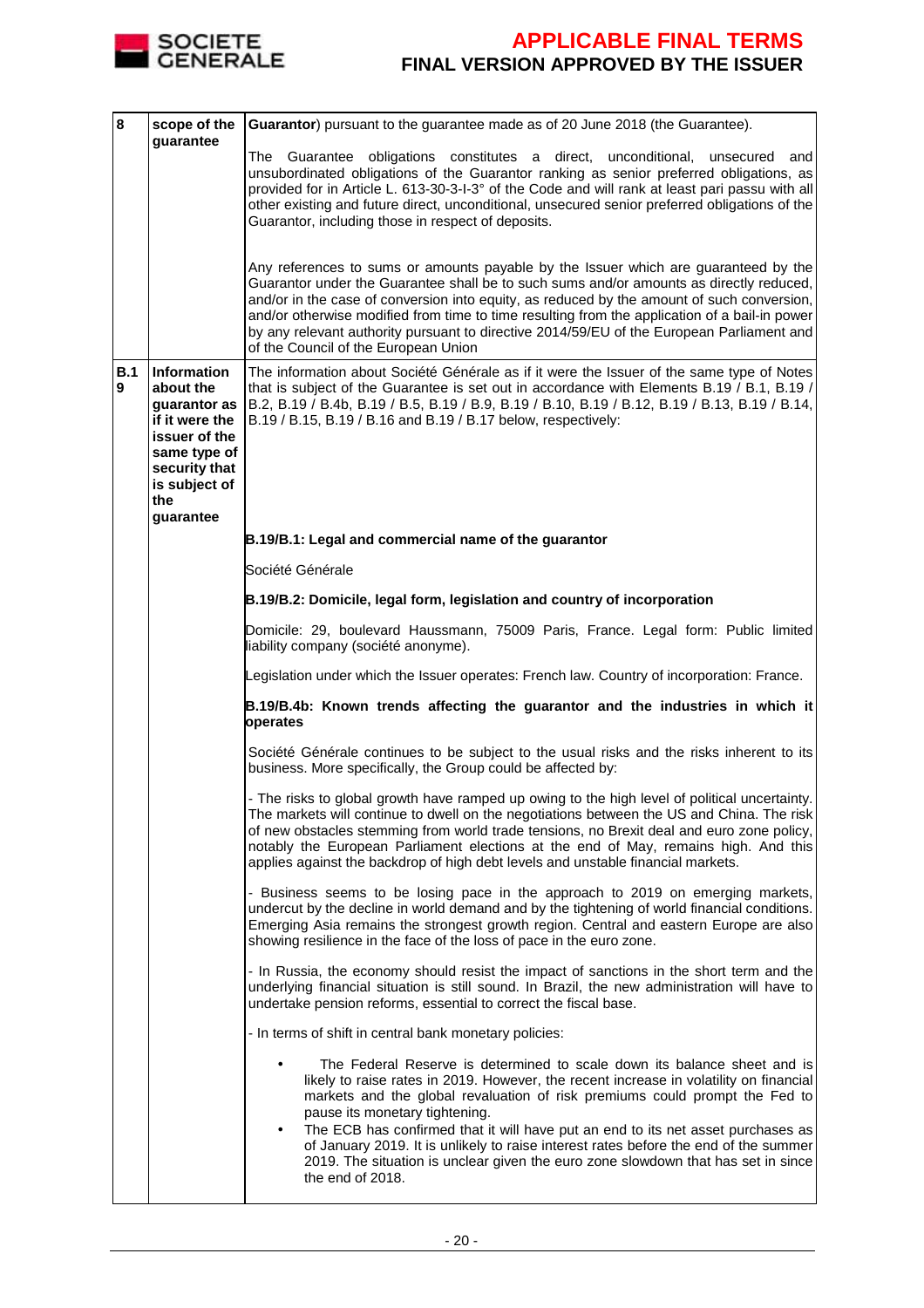

- 2019 will also be characterised by geopolitical uncertainty, in prolongation of a number of events over the last two years.

- For 2019, the regulatory timetable is likely to loom large in the European legislative process with regard to the set of texts on sustainable finance (taxonomy, disclosures and benchmarks), in continuation of the third target for the Paris agreements (reorientation of financial flows towards decarbonised businesses), plus the revision to prudential rules applicable to investment companies (Investment Firms Review – IFR).

Against this backdrop, and to generate responsible and profitable growth, the Group's main priorities in 2019 will be to:

- growth via implementation of the Group's key revenues initiatives;

- accelerate transformation of all businesses and functions, notably for the French retail relationship model, and adapt the Global Markets strategy;

- deliver on costs (notably an additional EUR 500m cost reduction in Global Banking and Investor Solutions) and maintain strict control of risks and selective capital allocation;

- continue its refocusing, via the disposal or closure of businesses lacking critical size or not offering sufficient synergies, with a target raised from 50-60bp to 80-90bp of impact on the CET 1 ratio by the end of 2020;

foster responsibility via ongoing deployment of the Culture & Conduct programme and further integration of the CSR strategy.

#### **B.19/B.5: Description of the guarantor's group and the guarantor's position within the group**

The Group offers a wide range of advisory services and tailored financial solutions to individual customers, large corporate and institutional investors. The Group relies on three complementary core businesses:

• French Retail Banking;

• International Retail Banking, Financial Services and Insurance and

• Corporate and Investment Banking, Private Banking, Asset and Wealth Management and Securities Services. Société Générale is the parent company of the Société Générale Group.

#### **B.19/B.9: Figure of profit forecast or estimate of the guarantor**

Not applicable. The Guarantor does not provide any figure of profit forecast or estimate.

**B.19/B.10: Nature of any qualifications in the audit report on the historical financial information**

Not Applicable. The audit report does not include any qualification.

**B.19/B.12: Selected historical key financial information regarding the guarantor**

|                                                   | Year       | Year       |
|---------------------------------------------------|------------|------------|
|                                                   | 31.12.2018 | 31.12.2017 |
|                                                   | (audited)  | (audited)  |
| <b>Results</b> (in millions of euros)             |            |            |
| Net Banking Income                                | 25,205     | 23.954     |
| Operating income                                  | 6,269      | 4,767      |
| Underlying Group Net income (1)                   | 4,468      | 4,491      |
| Reported Group Net income                         | 3,864      | 2,806      |
| French retail Banking                             | 1.237      | 1,059      |
| International Retail Banking & Financial Services | 2,065      | 1,939      |
| Global Banking and Investor Solutions             | 1,197      | 1,593      |
| Corporate Centre                                  | (635)      | (1,785)    |
| Net cost of risk                                  | (1,005)    | (1,349)    |
|                                                   |            |            |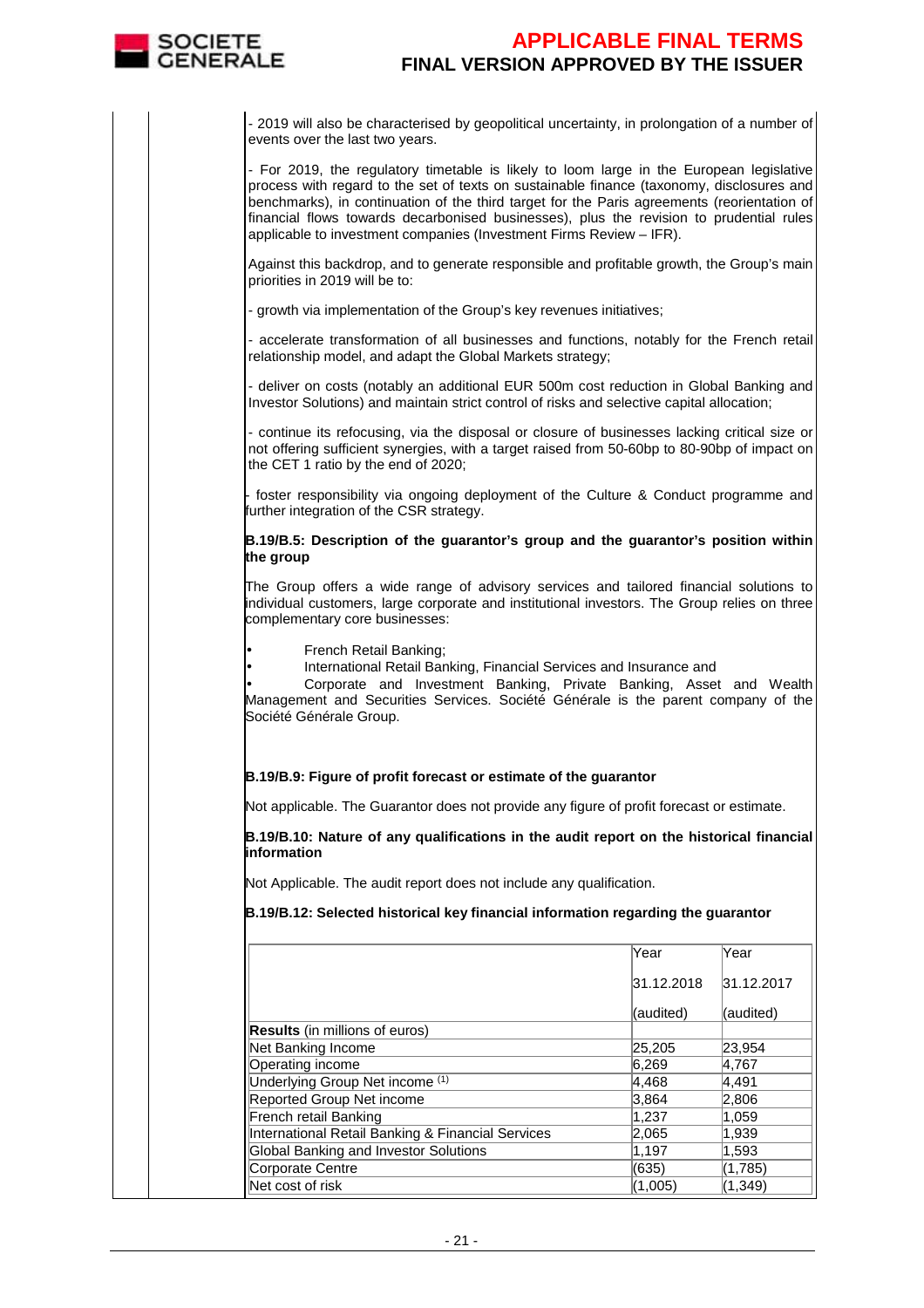

| Underlying ROTE <sup>** (2)</sup>                                                                                                                                                                                                                                                                                                                                                                                                                                                                 | 9.7%      | 9.6%        |
|---------------------------------------------------------------------------------------------------------------------------------------------------------------------------------------------------------------------------------------------------------------------------------------------------------------------------------------------------------------------------------------------------------------------------------------------------------------------------------------------------|-----------|-------------|
| Tier 1 Ratio **                                                                                                                                                                                                                                                                                                                                                                                                                                                                                   | 13.4%     | 13.8%       |
| Activity (in billions of euros)                                                                                                                                                                                                                                                                                                                                                                                                                                                                   |           |             |
| Total assets and liabilities                                                                                                                                                                                                                                                                                                                                                                                                                                                                      | 1,309.4   | $1,274.2^*$ |
| Customer loans at amortised costs                                                                                                                                                                                                                                                                                                                                                                                                                                                                 | 447.2     | 417.4*      |
| Customer deposits                                                                                                                                                                                                                                                                                                                                                                                                                                                                                 | 416.8     | 410.6*      |
| Equity (in billions of euros)                                                                                                                                                                                                                                                                                                                                                                                                                                                                     |           |             |
| Shareholders' equity, Group Share                                                                                                                                                                                                                                                                                                                                                                                                                                                                 | 61.0      | 59.9*       |
| Non-controlling interests                                                                                                                                                                                                                                                                                                                                                                                                                                                                         | 4.8       | $4.5^*$     |
| Cash flow statements (in millions of euros)                                                                                                                                                                                                                                                                                                                                                                                                                                                       |           |             |
| Net inflow (outflow) in cash and cash equivalent                                                                                                                                                                                                                                                                                                                                                                                                                                                  | (17, 617) | 18,023      |
| * as at 1st January 2018 (audited). The consolidated balance sheet totalled EUR 1,309<br>billion at 31st December 2018 (EUR 1,274 billion at 1st January 2018, EUR 1,275 billion at<br>31st December 2017). Balances at 1st January 2018 after first-time application of IFRS 9<br>except for subsidiaries in the insurance sector.<br>** These financial ratios are neither audited nor subjected to a limited review.<br>(1) Adjusted for non-economic and exceptional items, and for IFRIC 21. |           |             |
| (2) Adjusted for non-economic items (in 2017) and exceptional items.                                                                                                                                                                                                                                                                                                                                                                                                                              |           |             |
| Statement as no material adverse change in the prospects of the guarantor since the<br>date of its last published audited financial statements:                                                                                                                                                                                                                                                                                                                                                   |           |             |
| There has been no material adverse change in the prospects of Société Générale since 31<br>December 2018.                                                                                                                                                                                                                                                                                                                                                                                         |           |             |
| Significant changes in the guarantor's financial or trading position subsequent to<br>the period covered by the historical financial information:                                                                                                                                                                                                                                                                                                                                                 |           |             |
| Not Applicable. There has been no significant change in the financial or trading position of<br>Société Générale since 31 December 2018.                                                                                                                                                                                                                                                                                                                                                          |           |             |
| B.19/B.13: Recent events particular to the guarantor which are to a material extent<br>relevant to the evaluation of the guarantor's solvency                                                                                                                                                                                                                                                                                                                                                     |           |             |
| Not Applicable. There have been no recent events particular to Société Générale which are<br>to a material extent relevant to the evaluation of its solvency.                                                                                                                                                                                                                                                                                                                                     |           |             |
| B.19/B.14: Statement as to whether the guarantor is dependent upon other entities<br>within the group                                                                                                                                                                                                                                                                                                                                                                                             |           |             |
| See Element B.5 above for the Société Générale's position within the Group.                                                                                                                                                                                                                                                                                                                                                                                                                       |           |             |
| Société Générale is the ultimate holding company of the Group. However, Société<br>Générale operates its own business; it does not act as a simple holding company vis-à-vis<br>its subsidiaries.                                                                                                                                                                                                                                                                                                 |           |             |
| B.19/B.15: Description of the guarantor's principal activities                                                                                                                                                                                                                                                                                                                                                                                                                                    |           |             |
| See Element B.19/B.5 above                                                                                                                                                                                                                                                                                                                                                                                                                                                                        |           |             |
| B.19/B.16: To the extent known to the guarantor, whether the guarantor is directly or<br>indirectly owned or controlled and by whom, and description of the nature of such<br>control                                                                                                                                                                                                                                                                                                             |           |             |
| Not Applicable. To its knowledge, Société Générale is not owned or controlled, directly or<br>indirectly (under French law) by another entity.                                                                                                                                                                                                                                                                                                                                                    |           |             |
| B.19/B.17: Credit ratings assigned to the guarantor or its debt securities                                                                                                                                                                                                                                                                                                                                                                                                                        |           |             |
| Société Générale is rated A (high) by DBRS, A by Fitch Ratings, A1 by Moody's Investors<br>Services, A by Rating and Investment Information, Inc. and A by Standard and Poor's                                                                                                                                                                                                                                                                                                                    |           |             |

**Section C – Securities**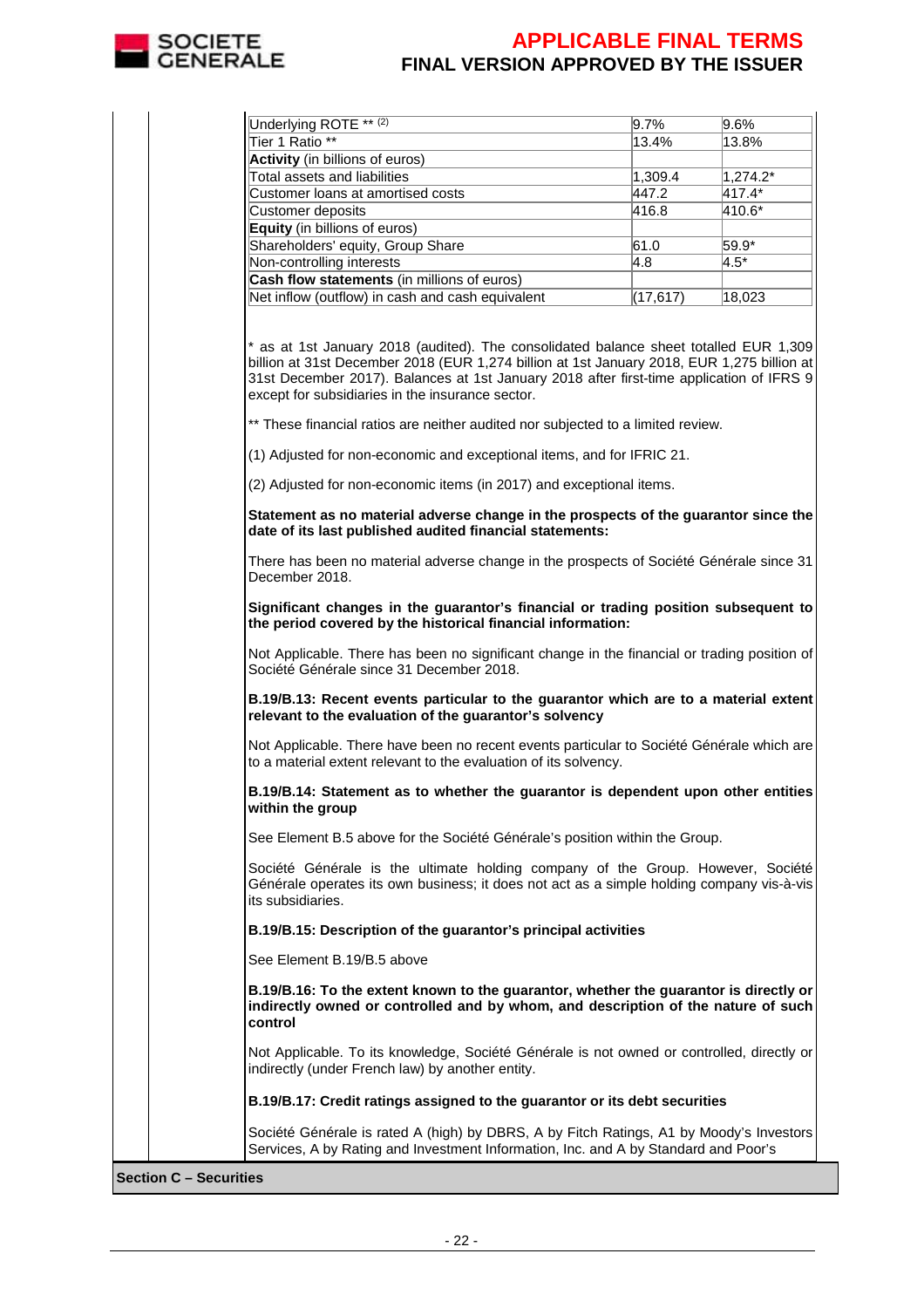

| C.1 | <b>Type and</b><br>class of the<br>securities<br>being offered<br>and/or | The notes are debt securities (the <b>Notes</b> )                                                                                                                                                                                                                                            |
|-----|--------------------------------------------------------------------------|----------------------------------------------------------------------------------------------------------------------------------------------------------------------------------------------------------------------------------------------------------------------------------------------|
|     |                                                                          | The ISIN Code is: XS1968526209                                                                                                                                                                                                                                                               |
|     |                                                                          | The Common Code is: 196852620                                                                                                                                                                                                                                                                |
|     | admitted to                                                              |                                                                                                                                                                                                                                                                                              |
|     | trading,<br>including                                                    |                                                                                                                                                                                                                                                                                              |
|     | any security<br>identification                                           |                                                                                                                                                                                                                                                                                              |
|     | number                                                                   |                                                                                                                                                                                                                                                                                              |
| C.2 | <b>Currency of</b><br>the                                                | <b>USD</b>                                                                                                                                                                                                                                                                                   |
|     | securities                                                               |                                                                                                                                                                                                                                                                                              |
| C.5 | issue<br><b>Description</b>                                              | Not Applicable. There is no restriction on the free transferability of the Notes, subject to                                                                                                                                                                                                 |
|     | of any<br>restrictions                                                   | selling and transfer restrictions which may apply in certain jurisdictions including restrictions<br>applicable to the offer and sale to, or for the account or benefit of, Permitted Transferees.                                                                                           |
|     | on the free<br>transferabilit<br>y of the<br>securities                  | A Permitted Transferee means any person who (i) is not a U.S. person as defined pursuant<br>to Regulation S; and (ii) is not a person who comes within any definition of U.S. person for<br>the purposes of the CEA or any CFTC Rule, guidance or order proposed or issued under the<br>CEA. |
| C.8 | <b>Rights</b>                                                            | <b>Rights attached to the securities:</b>                                                                                                                                                                                                                                                    |
|     | attached to                                                              | Unless the Notes are previously redeemed, the Notes will entitle each holder of the Notes (a                                                                                                                                                                                                 |
|     | the<br>securities,                                                       | Noteholder) to receive a redemption amount at par on the maturity date and a potential<br>yield on these Notes (see Element C.9).                                                                                                                                                            |
|     | including<br>ranking and                                                 | A Noteholder will be entitled to claim the immediate and due payment of any sum in case:                                                                                                                                                                                                     |
|     | limitations to<br>those rights                                           | - the Issuer fails to pay or to perform its other obligations under the Notes                                                                                                                                                                                                                |
|     |                                                                          | - the Guarantor fails to perform its obligations under the Guarantee or in the event that the                                                                                                                                                                                                |
|     |                                                                          | guarantee of the Guarantor stops being valid; or                                                                                                                                                                                                                                             |
|     |                                                                          | - of insolvency or bankruptcy proceeding(s) affecting the Issuer.                                                                                                                                                                                                                            |
|     |                                                                          | The Noteholders' consent shall have to be obtained to amend the contractual terms of the<br>Notes pursuant to the provisions of an agency agreement, made available to a Noteholder<br>upon request to the Issuer.                                                                           |
|     |                                                                          | <b>Waiver of Set-off rights:</b>                                                                                                                                                                                                                                                             |
|     |                                                                          | The Noteholders waive any right of set-off, compensation and retention in relation to the<br>Notes, to the extent permitted by law.                                                                                                                                                          |
|     |                                                                          | <b>Governing law</b>                                                                                                                                                                                                                                                                         |
|     |                                                                          | The Notes and any non-contractual obligations arising out of or in connection with the Notes<br>will be governed by and shall be construed in accordance with English law.                                                                                                                   |
|     |                                                                          | The Issuer accepts the competence of the courts of England in relation to any dispute<br>against the Issuer but accepts that such Noteholders may bring their action before any other<br>competent court.                                                                                    |
|     |                                                                          | Ranking:                                                                                                                                                                                                                                                                                     |
|     |                                                                          | The Notes will be direct, unconditional, unsecured and unsubordinated obligations of the<br>Issuer and will rank at least pari passu with all other outstanding direct, unconditional,<br>unsecured and unsubordinated obligations of the Issuer, present and future                         |
|     |                                                                          | Limitations to rights attached to the securities:                                                                                                                                                                                                                                            |
|     |                                                                          | - The Issuer may redeem the Notes early on the basis of the market value of these Notes for<br>tax or regulatory reasons, force majeure event or in the case of occurrence of extraordinary<br>events affecting the underlying instrument(s) or in the case of occurrence of additional      |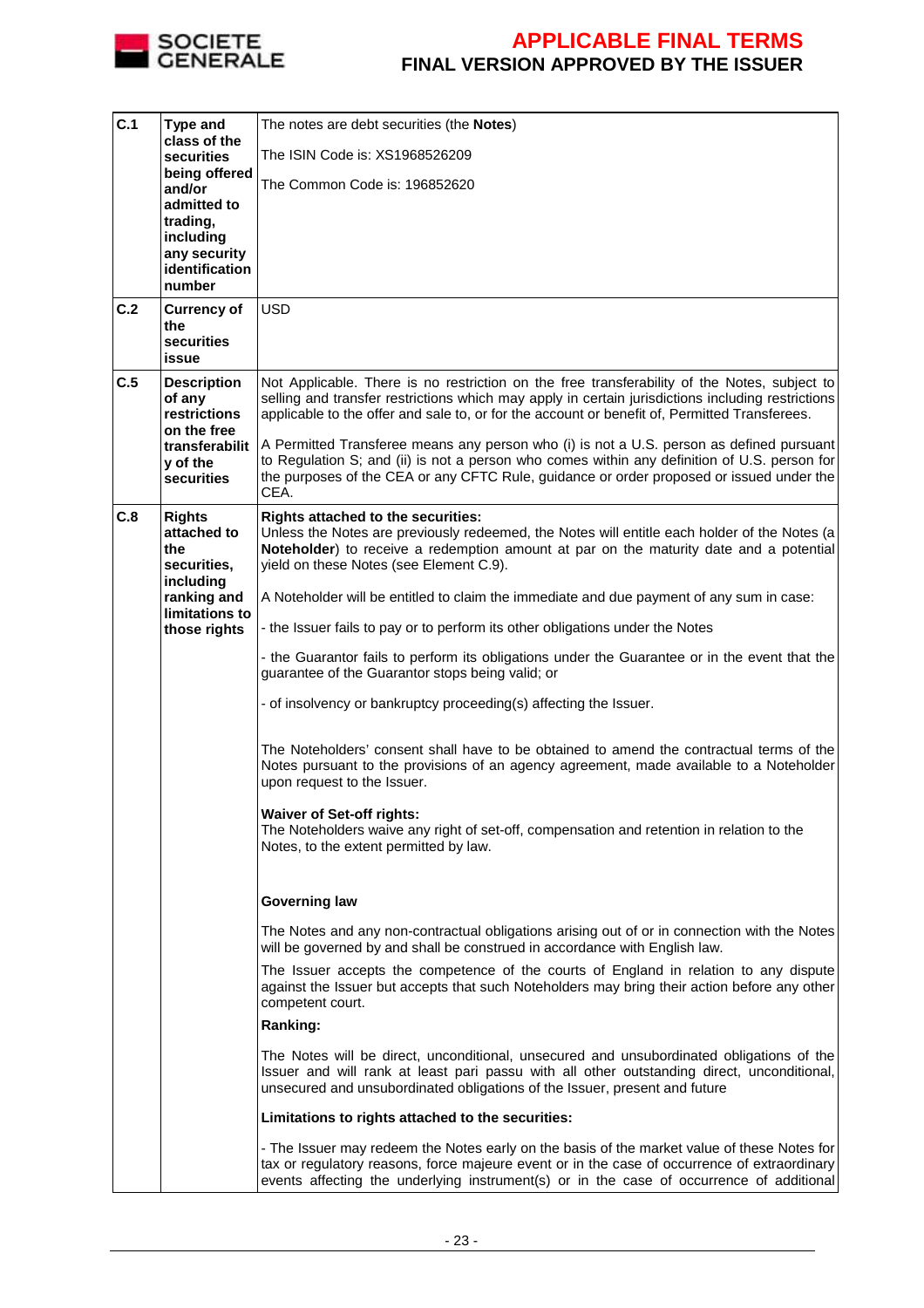

|     |                                     | disruption event(s).                                                                                                                                                                                                                                                                                                                                                                                                                                                                                                                                      |                                                                                                                                                                                                                                                                                                                                                                                                                                                                                                                                                                                                                                                               |  |  |  |
|-----|-------------------------------------|-----------------------------------------------------------------------------------------------------------------------------------------------------------------------------------------------------------------------------------------------------------------------------------------------------------------------------------------------------------------------------------------------------------------------------------------------------------------------------------------------------------------------------------------------------------|---------------------------------------------------------------------------------------------------------------------------------------------------------------------------------------------------------------------------------------------------------------------------------------------------------------------------------------------------------------------------------------------------------------------------------------------------------------------------------------------------------------------------------------------------------------------------------------------------------------------------------------------------------------|--|--|--|
|     |                                     | the Noteholders.                                                                                                                                                                                                                                                                                                                                                                                                                                                                                                                                          | - The Issuer may adjust the financial terms in case of adjustment events affecting the<br>underlying instrument(s), and, in the case of occurrence of extraordinary events affecting the<br>underlying instrument(s) or in the case of occurrence of additional disruption event(s), the<br>Issuer may substitute the underlying instrument(s) by new underlying instrument(s) or deduct<br>from any due amount the increased cost of hedging, and in each case without the consent of                                                                                                                                                                        |  |  |  |
|     |                                     | occurrence of additional disruption event(s).                                                                                                                                                                                                                                                                                                                                                                                                                                                                                                             | - The Issuer may monetise all or part of the due amounts until the maturity date of the Notes<br>in the case of occurrence of extraordinary events affecting the underlying or in the case of                                                                                                                                                                                                                                                                                                                                                                                                                                                                 |  |  |  |
|     |                                     |                                                                                                                                                                                                                                                                                                                                                                                                                                                                                                                                                           | - The rights to payment of principal and interest will be prescribed within a period of ten<br>years (in the case of principal) and five years (in the case of interest) from the date on which<br>the payment of these amounts has become due for the first time and has remained unpaid.                                                                                                                                                                                                                                                                                                                                                                    |  |  |  |
|     |                                     | of any unpaid amount.                                                                                                                                                                                                                                                                                                                                                                                                                                                                                                                                     | - In the case of a payment default by the Issuer, Noteholders shall not institute any<br>proceedings, judicial or otherwise, or otherwise assert a claim against the Issuer.<br>Nevertheless, Noteholders will continue to be able to claim against the Guarantor in respect                                                                                                                                                                                                                                                                                                                                                                                  |  |  |  |
|     |                                     | <b>Taxation</b>                                                                                                                                                                                                                                                                                                                                                                                                                                                                                                                                           |                                                                                                                                                                                                                                                                                                                                                                                                                                                                                                                                                                                                                                                               |  |  |  |
|     |                                     | unless such withholding or deduction is required by law.                                                                                                                                                                                                                                                                                                                                                                                                                                                                                                  | All payments in respect of Notes, Receipts and Coupons or under the Guarantee shall be<br>made free and clear of, and without withholding or deduction for or on account of, any<br>present or future taxes, duties, assessments or governmental charges of whatever nature<br>imposed, levied, collected, withheld or assessed by or on behalf of any Tax Jurisdiction                                                                                                                                                                                                                                                                                       |  |  |  |
|     |                                     | In the event that any amounts are required to be deducted or withheld for, or on behalf of,<br>any Tax Jurisdiction, the relevant Issuer or, as the case may be, the Guarantor shall (except<br>in certain circumstances), to the fullest extent permitted by law, pay such additional amount<br>as may be necessary, in order that each Noteholder, Receiptholder or Couponholder, after<br>deduction or such withholding of such taxes, duties, assessments or governmental charges<br>or deduction, will receive the full amount then due and payable. |                                                                                                                                                                                                                                                                                                                                                                                                                                                                                                                                                                                                                                                               |  |  |  |
|     |                                     | 871(m) of the Code.                                                                                                                                                                                                                                                                                                                                                                                                                                                                                                                                       | Notwithstanding the provisions above, in no event will the Issuer or, as the case may be, the<br>Guarantor, be required to pay any additional amounts in respect of the Notes, Receipts or<br>Coupons for, or on account of, any withholding or deduction (i) required pursuant to an<br>agreement described in Section 1471(b) of the U.S. Internal Revenue Code of 1986 (the<br>"Code") or otherwise imposed pursuant to Sections 1471 through 1474 of the Code, any<br>regulations or agreements thereunder, or any official interpretations thereof, or any law<br>implementing an intergovernmental approach thereto or (ii) imposed pursuant to Section |  |  |  |
|     |                                     | Where                                                                                                                                                                                                                                                                                                                                                                                                                                                                                                                                                     |                                                                                                                                                                                                                                                                                                                                                                                                                                                                                                                                                                                                                                                               |  |  |  |
|     |                                     | therein having power to tax.                                                                                                                                                                                                                                                                                                                                                                                                                                                                                                                              | Tax Jurisdiction means Luxembourg or any political subdivision or any authority thereof or                                                                                                                                                                                                                                                                                                                                                                                                                                                                                                                                                                    |  |  |  |
| C.9 | <b>Procedures</b><br>for the        | See Element C.8 above.                                                                                                                                                                                                                                                                                                                                                                                                                                                                                                                                    |                                                                                                                                                                                                                                                                                                                                                                                                                                                                                                                                                                                                                                                               |  |  |  |
|     | exercise of<br>rights:<br>interest, | specified denomination of USD 2 000 (the Specified Denomination)                                                                                                                                                                                                                                                                                                                                                                                                                                                                                          | The issue date of the Notes is 25/06/2019 (the Issue Date) and each Note will have a                                                                                                                                                                                                                                                                                                                                                                                                                                                                                                                                                                          |  |  |  |
|     | yield,<br>redemption                | Interest:                                                                                                                                                                                                                                                                                                                                                                                                                                                                                                                                                 |                                                                                                                                                                                                                                                                                                                                                                                                                                                                                                                                                                                                                                                               |  |  |  |
|     | and<br>representativ                |                                                                                                                                                                                                                                                                                                                                                                                                                                                                                                                                                           | The interest commencement date is: The Issue Date (the Interest Commencement Date)                                                                                                                                                                                                                                                                                                                                                                                                                                                                                                                                                                            |  |  |  |
|     | e of<br><b>Noteholders</b>          | Rate(s) of Interest:                                                                                                                                                                                                                                                                                                                                                                                                                                                                                                                                      | 1.5% per annum payable annually in                                                                                                                                                                                                                                                                                                                                                                                                                                                                                                                                                                                                                            |  |  |  |
|     |                                     | Specified Period(s)/Interest Payment<br>Date(s):                                                                                                                                                                                                                                                                                                                                                                                                                                                                                                          | arrear<br>25/06/2020; 25/06/2021; 27/06/2022                                                                                                                                                                                                                                                                                                                                                                                                                                                                                                                                                                                                                  |  |  |  |
|     |                                     | (DD/MM/YYYY)                                                                                                                                                                                                                                                                                                                                                                                                                                                                                                                                              |                                                                                                                                                                                                                                                                                                                                                                                                                                                                                                                                                                                                                                                               |  |  |  |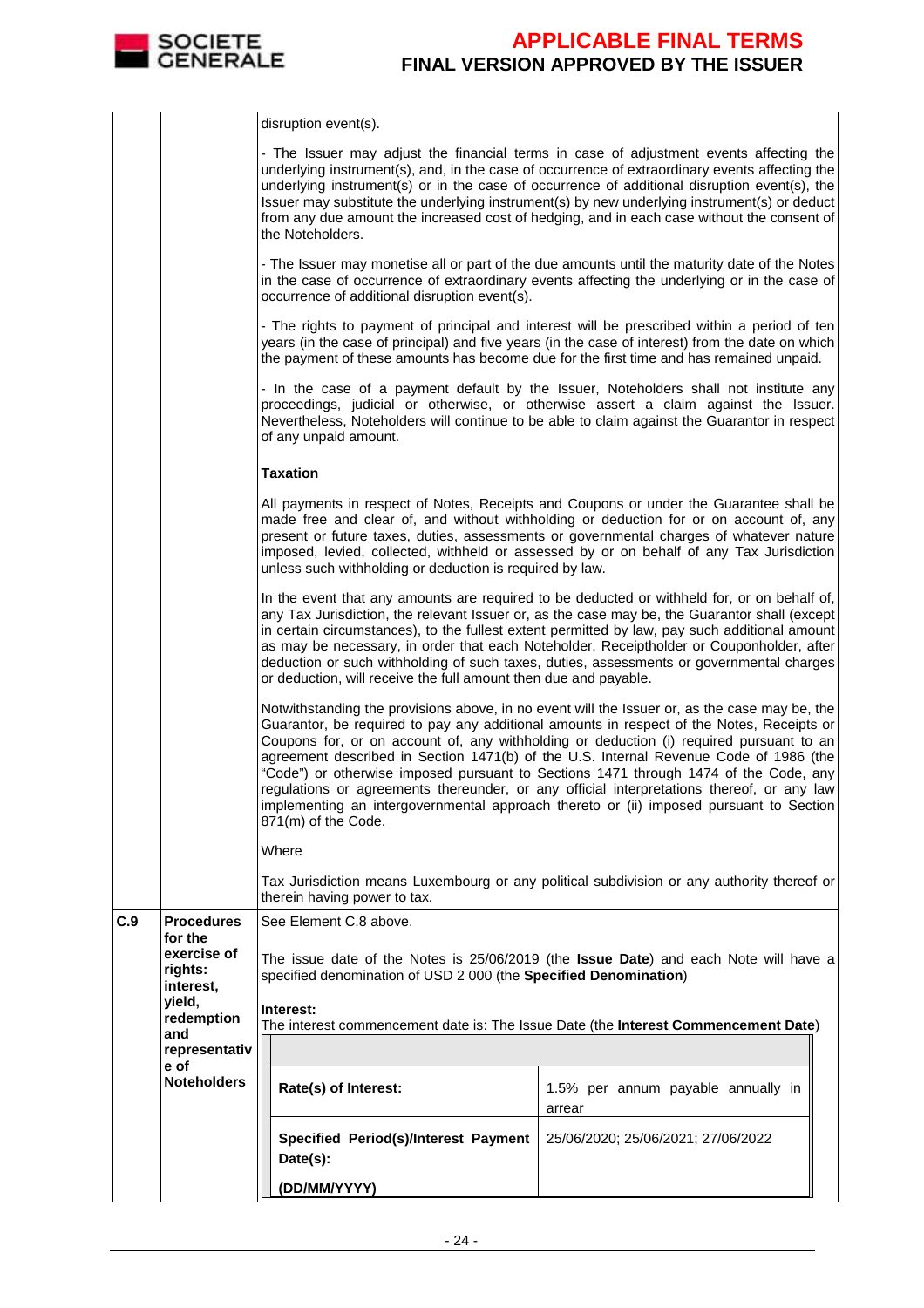

|  | <b>Fixed Coupon Amount:</b>                             |                                   |                         | Unless previously redeemed, on each<br>Interest Payment Date, the Issuer shall<br>pay to the Noteholders, for each Note,<br>determined<br>amount<br>an<br>Calculation Agent as follows:               | by<br>the   |
|--|---------------------------------------------------------|-----------------------------------|-------------------------|-------------------------------------------------------------------------------------------------------------------------------------------------------------------------------------------------------|-------------|
|  |                                                         |                                   |                         | Rate<br>of<br>Interest<br>x                                                                                                                                                                           | Specified   |
|  |                                                         |                                   |                         | Denomination x Day Count Fraction                                                                                                                                                                     |             |
|  |                                                         |                                   |                         |                                                                                                                                                                                                       |             |
|  | <b>Day Count Fraction:</b>                              |                                   |                         | Actual/Actual (ISDA)                                                                                                                                                                                  |             |
|  | <b>Structured Interest Amount:</b>                      |                                   |                         | Unless previously redeemed, on<br>the Interest Payment Date(i) $(i = 4)$ ,<br>the Issuer shall pay to the Noteholders,<br>for each Note, an amount determined<br>by the Calculation Agent as follows: |             |
|  |                                                         |                                   |                         | Scenario 1:                                                                                                                                                                                           |             |
|  |                                                         |                                   |                         | If on Valuation Date(i), Performance(i)<br>is higher than 0%, then:<br>Structured Interest Amount(i) =<br>Specified Denomination x Performance(4)                                                     |             |
|  |                                                         |                                   |                         | Scenario 2:                                                                                                                                                                                           |             |
|  |                                                         |                                   |                         | If on Valuation Date(i), Performance(i)<br>is lower than or equal to 0%, then:<br>Structured Interest Amount(i) = 0 (zero)                                                                            |             |
|  | <b>Specified Period(s)/Interest Payment</b><br>Date(s): |                                   |                         | Interest Payment Date(4): The Maturity<br>Date                                                                                                                                                        |             |
|  | Definitions relating to date(s):                        |                                   |                         | Applicable                                                                                                                                                                                            |             |
|  | <b>Valuation Date(0):</b>                               |                                   |                         |                                                                                                                                                                                                       |             |
|  | (DD/MM/YYYY)                                            |                                   |                         | 25/06/2019                                                                                                                                                                                            |             |
|  | Valuation Date(i); $(i = 4)$                            |                                   |                         |                                                                                                                                                                                                       |             |
|  | (DD/MM/YYYY)                                            |                                   |                         | 19/06/2023                                                                                                                                                                                            |             |
|  | Definitions relating to the Product:                    |                                   |                         | Applicable, subject to the provisions                                                                                                                                                                 |             |
|  |                                                         |                                   |                         | of Condition 4 of the Additional Terms                                                                                                                                                                |             |
|  |                                                         |                                   |                         | and Conditions relating to Formulae                                                                                                                                                                   |             |
|  | Performance(i)                                          |                                   |                         | means (S(i) / S(0)) - 100%                                                                                                                                                                            |             |
|  | $(i = 4)$                                               |                                   |                         |                                                                                                                                                                                                       |             |
|  | S(i)                                                    |                                   |                         | means in respect of any Valuation                                                                                                                                                                     |             |
|  | $(i = 0 or i = 4)$                                      |                                   |                         | Date(i) the Closing Price of the Underlying                                                                                                                                                           |             |
|  |                                                         |                                   |                         |                                                                                                                                                                                                       |             |
|  | Underlying:                                             |                                   |                         |                                                                                                                                                                                                       |             |
|  | The type of underlying is: index                        |                                   |                         |                                                                                                                                                                                                       |             |
|  |                                                         |                                   |                         | Information about the underlying is available on the following website(s) or screen page(s):                                                                                                          |             |
|  | <b>Index Name</b>                                       | <b>Bloomberg</b><br><b>Ticker</b> | Index<br><b>Sponsor</b> | <b>Exchange</b>                                                                                                                                                                                       | Website     |
|  | STOXX® Global                                           |                                   | <b>STOXX</b>            | Each exchange on which                                                                                                                                                                                | www.stoxx.c |
|  | <b>ESG Leaders</b><br>Select 50 EUR                     | SGESGSEP                          | Limited                 | securities comprised in the Index<br>are traded, from time to time, as                                                                                                                                | om          |
|  |                                                         |                                   |                         |                                                                                                                                                                                                       |             |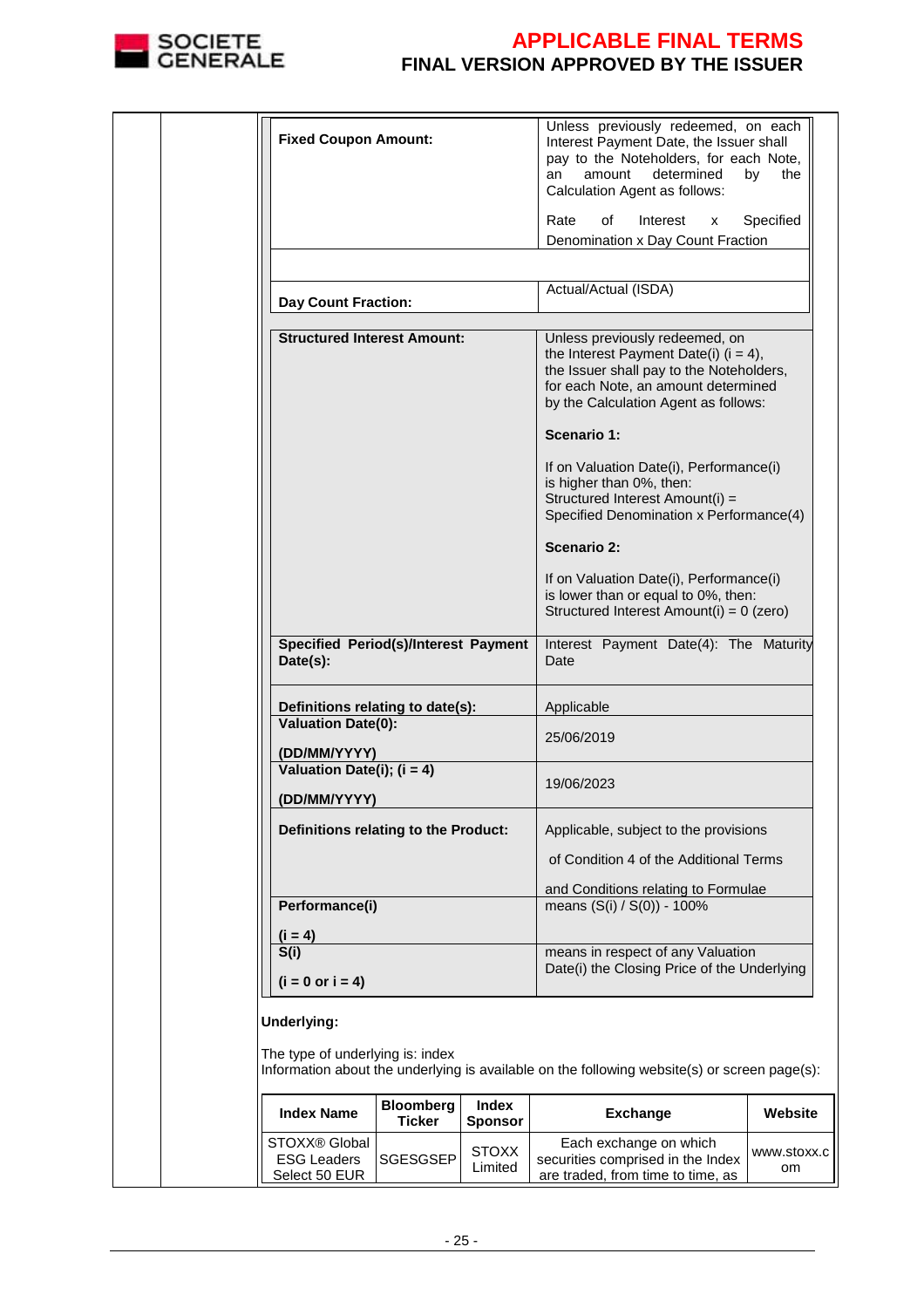

|      |                                                                                                |                                           |  |                                      |                            | determined by the Index Sponsor.                                                                                                                                                                                                                  |
|------|------------------------------------------------------------------------------------------------|-------------------------------------------|--|--------------------------------------|----------------------------|---------------------------------------------------------------------------------------------------------------------------------------------------------------------------------------------------------------------------------------------------|
|      |                                                                                                |                                           |  |                                      |                            |                                                                                                                                                                                                                                                   |
|      |                                                                                                | <b>Redemption:</b>                        |  |                                      |                            |                                                                                                                                                                                                                                                   |
|      |                                                                                                |                                           |  | of the Issuer:                       |                            | Redemption at the option Applicable as per Condition<br>5.5 of the General Terms<br>and Conditions                                                                                                                                                |
|      |                                                                                                | (i)                                       |  | Optional<br>Amount:                  | <b>Redemption Unless</b>   | previously<br>redeemed, at the option of<br>the Issuer, the Notes may<br>be early redeemed on the<br>Optional<br>Redemption<br>Date(i) (i from 2 to 3) in<br>accordance<br>with<br>the<br>following<br>provisions<br>in.<br>respect of each Note: |
|      |                                                                                                |                                           |  |                                      |                            | Optional<br>Redemption<br>Amount<br>Specified<br>$=$<br>Denomination $\times$ [100% + (i<br>$x 3.5\%)$                                                                                                                                            |
|      |                                                                                                | (ii)                                      |  | Optional<br>Date(s):<br>(DD/MM/YYYY) | <b>Redemption Optional</b> | Redemption<br>Date(i) (i from $2$ to $3$ ):<br>25/06/2021; 27/06/2022                                                                                                                                                                             |
|      |                                                                                                | (iii)                                     |  | Notice period:                       |                            | 15 Business Days prior to<br>the Optional Redemption<br>Date                                                                                                                                                                                      |
|      |                                                                                                | (iv)                                      |  | <b>Redemption in part:</b>           |                            | Not Applicable                                                                                                                                                                                                                                    |
|      |                                                                                                |                                           |  |                                      |                            |                                                                                                                                                                                                                                                   |
|      |                                                                                                |                                           |  |                                      |                            |                                                                                                                                                                                                                                                   |
|      |                                                                                                | <b>Final Redemption Amount:</b>           |  |                                      |                            | Unless previously redeemed, the Issuer<br>shall redeem the Notes on the Maturity<br>Date, in accordance with the following<br>provisions in respect of each Note:                                                                                 |
|      |                                                                                                |                                           |  |                                      |                            | Final Redemption Amount = Specified                                                                                                                                                                                                               |
|      |                                                                                                | <b>Maturity Date:</b>                     |  |                                      | Denomination x 100%        | The maturity date of the Notes will be                                                                                                                                                                                                            |
|      |                                                                                                |                                           |  |                                      | 26/06/2023.                |                                                                                                                                                                                                                                                   |
|      |                                                                                                | <b>Representative of the Noteholders:</b> |  |                                      |                            |                                                                                                                                                                                                                                                   |
|      |                                                                                                | Noteholders.                              |  |                                      |                            | Not Applicable. The Notes being governed by English law, there is no Representative of the                                                                                                                                                        |
| C.10 | <b>Clear and</b><br>comprehensi                                                                | See Element C.9 above                     |  |                                      |                            |                                                                                                                                                                                                                                                   |
|      | ve<br>explanation<br>to help<br>investors<br>understand                                        | relevant valuation date(s).               |  |                                      |                            | The value of the Notes, the payment of a coupon amount on a relevant interest payment<br>date to a Noteholder will depend on the performance of the underlying asset(s), on the                                                                   |
|      | how the<br>value of their<br>investment is<br>affected by<br>the value of<br>the<br>underlying |                                           |  |                                      |                            |                                                                                                                                                                                                                                                   |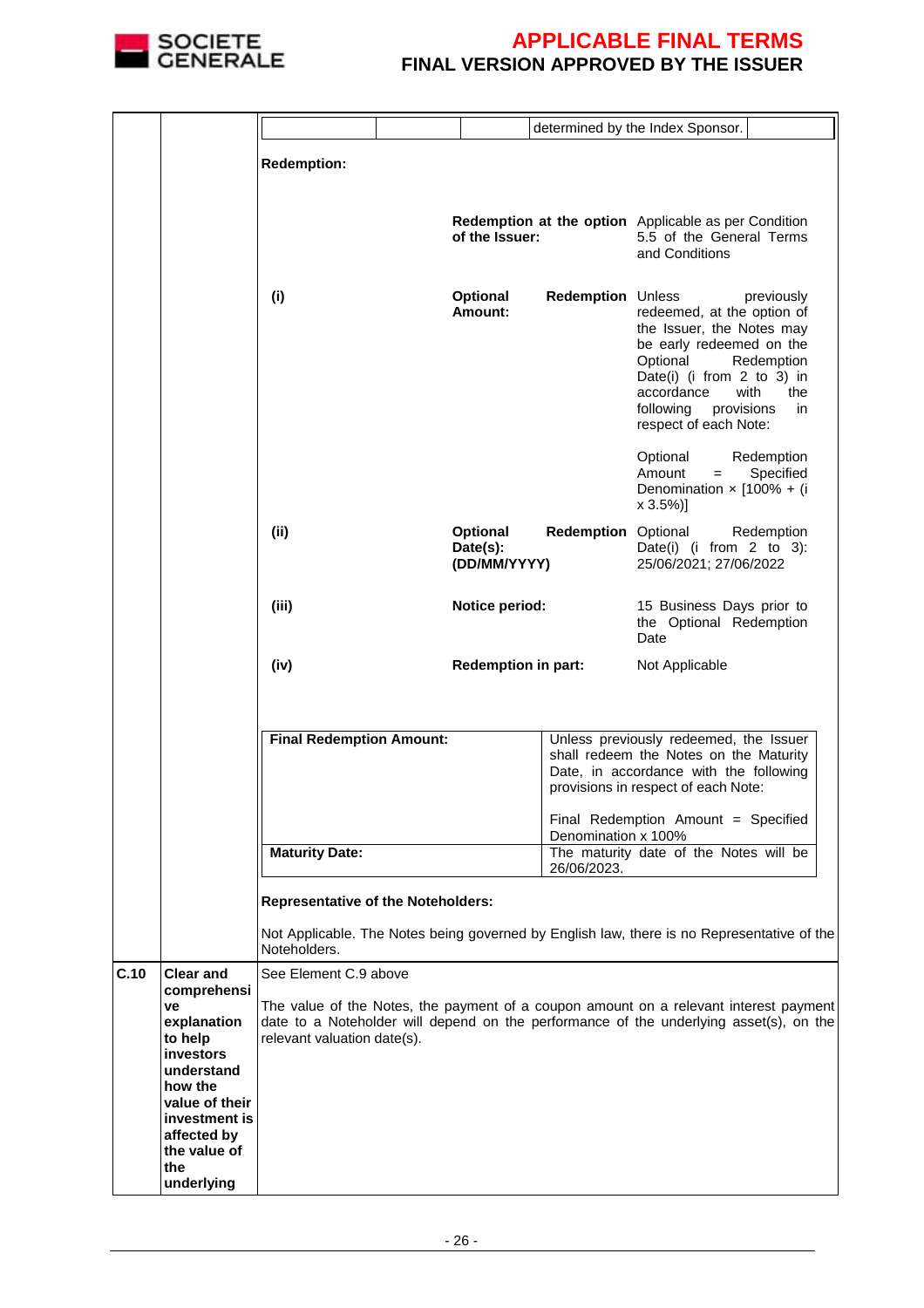

|      | instrument(s)<br>, especially<br>under the<br>circumstanc<br>es when the<br>risks are<br>most evident                                                                                                                                                                                           |                                                                                                                                                                                                                                                                                                                                                                                                                                                                                                                                                                                                                                                                                                                                                                                                                                                                                                                                                                                                                                                                                                                                                                                                                                                                                                                                                                                                                                                                                                                                                                                                                                                                                                                                                                                                                                                                                                                                                               |  |
|------|-------------------------------------------------------------------------------------------------------------------------------------------------------------------------------------------------------------------------------------------------------------------------------------------------|---------------------------------------------------------------------------------------------------------------------------------------------------------------------------------------------------------------------------------------------------------------------------------------------------------------------------------------------------------------------------------------------------------------------------------------------------------------------------------------------------------------------------------------------------------------------------------------------------------------------------------------------------------------------------------------------------------------------------------------------------------------------------------------------------------------------------------------------------------------------------------------------------------------------------------------------------------------------------------------------------------------------------------------------------------------------------------------------------------------------------------------------------------------------------------------------------------------------------------------------------------------------------------------------------------------------------------------------------------------------------------------------------------------------------------------------------------------------------------------------------------------------------------------------------------------------------------------------------------------------------------------------------------------------------------------------------------------------------------------------------------------------------------------------------------------------------------------------------------------------------------------------------------------------------------------------------------------|--|
| C.11 | Whether the<br>securities<br>offered are<br>or will be the<br>object of an<br>application<br>for<br>admission to<br>trading, with<br>a view to<br>their<br>distribution<br>in a<br>regulated<br>market or<br>other<br>equivalent<br>markets with<br>indication of<br>the markets<br>in question | Application will be made for the Notes to be admitted to trading on EuroTLX, a Multilateral<br>Trading Facility organized and managed by EuroTLX Sim S.p.A.                                                                                                                                                                                                                                                                                                                                                                                                                                                                                                                                                                                                                                                                                                                                                                                                                                                                                                                                                                                                                                                                                                                                                                                                                                                                                                                                                                                                                                                                                                                                                                                                                                                                                                                                                                                                   |  |
|      | <b>Section D - Risks</b>                                                                                                                                                                                                                                                                        |                                                                                                                                                                                                                                                                                                                                                                                                                                                                                                                                                                                                                                                                                                                                                                                                                                                                                                                                                                                                                                                                                                                                                                                                                                                                                                                                                                                                                                                                                                                                                                                                                                                                                                                                                                                                                                                                                                                                                               |  |
| D.2  | Key information on the<br>key risks that are specific<br>to the issuer and the<br>guarantor                                                                                                                                                                                                     | An investment in the Notes involves certain risks which should be assessed<br>prior to any investment decision.<br>In particular, the Group is exposed to the risks inherent in its core<br>businesses, including:<br>Risks related to the macroeconomic, market and regulatory<br>$\bullet$<br>environments<br>The global economy and financial markets continue to display high levels of<br>uncertainty, which may materially and adversely affect the Group's<br>business, financial position and results of operations. The Group's results<br>may be adversely affected by regional market exposures. Brexit and its<br>impact on financial markets and the economic environment could have an<br>adverse impact on the Group's activities and results of operations Increased<br>competition, by both banking and non-banking actors, is likely to have an<br>adverse effect on the Group's businesses and results, both in its domestic<br>French market and internationally. The Group is subject to an extensive<br>supervisory and regulatory framework in each of the countries in which it<br>operates and changes in this regulatory framework could have a significant<br>effect on the Group's businesses, position, costs, as well as on the financial<br>and economic environment in which it operates. The Group may generate<br>lower revenues from brokerage and other commission- and fee-based<br>businesses during market downturns.<br>• Credit Risks<br>The Group is exposed to counterparty and concentration risks, which may<br>have a material adverse effect on the Group's business, results of<br>operations and financial position. The financial soundness and conduct of<br>other financial institutions and market participants could adversely affect the<br>Group. The Group's results of operations and financial position could be<br>adversely affected by a late or insufficient provisioning of credit exposures. |  |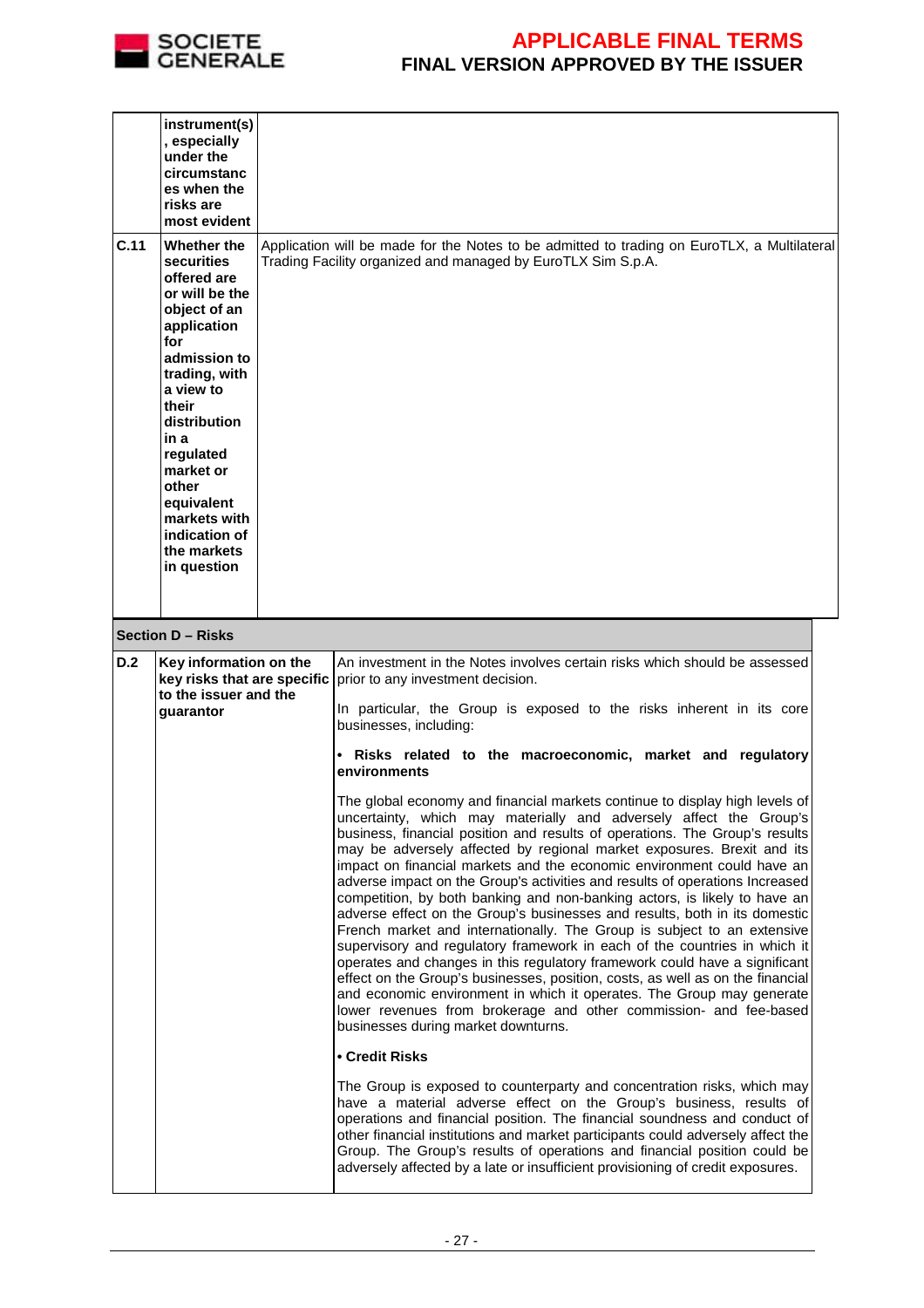

|     |                                                                            | • Market and Structural Risks                                                                                                                                                                                                                                                                                                                                                                                                                                                                                                                                                                                                       |
|-----|----------------------------------------------------------------------------|-------------------------------------------------------------------------------------------------------------------------------------------------------------------------------------------------------------------------------------------------------------------------------------------------------------------------------------------------------------------------------------------------------------------------------------------------------------------------------------------------------------------------------------------------------------------------------------------------------------------------------------|
|     |                                                                            | The volatility of the financial markets may cause the Group to suffer<br>significant losses on its trading and investment activities. Changes in<br>interest rates may adversely affect the Group's Banking and Asset<br>Management businesses. Fluctuations in exchange rates could adversely<br>affect the Group's results. The protracted decline of financial markets or<br>reduced liquidity in such markets may make it harder to sell assets or<br>manoeuvre trade positions and could lead to material losses for certain<br>activities of the Group. The Group's hedging strategies may not prevent all<br>risk of losses. |
|     |                                                                            | <b>• Operational Risks</b>                                                                                                                                                                                                                                                                                                                                                                                                                                                                                                                                                                                                          |
|     |                                                                            | Operational failure, termination or capacity constraints affecting institutions<br>the Group does business with, or failure or breach of the Group's<br>information technology systems, could result in losses and damages to the<br>reputation of the Group. The Group may incur losses as a result of<br>unforeseen or catastrophic events, including terrorist attacks or natural<br>disasters. The Group is exposed to legal risks that could negatively affect its<br>financial position or results of operations. Reputational damage could harm<br>the Group's competitive position.                                         |
|     |                                                                            | • Model Risks                                                                                                                                                                                                                                                                                                                                                                                                                                                                                                                                                                                                                       |
|     |                                                                            | The Group's risk management system, based notably on models, may not<br>be effective and may expose the Group to unidentified or unanticipated<br>risks, which could lead to significant losses.                                                                                                                                                                                                                                                                                                                                                                                                                                    |
|     |                                                                            | • Funding Risks                                                                                                                                                                                                                                                                                                                                                                                                                                                                                                                                                                                                                     |
|     |                                                                            | A number of exceptional measures taken by governments, central banks<br>and regulators could have a material adverse effect on the Group's<br>business, results of operations and financial position. The Group's<br>dependence on its access to financing and its liquidity constraints may have<br>a material adverse effect on the Group's business, financial position and<br>results of operations.                                                                                                                                                                                                                            |
|     |                                                                            | • Strategic and business risks                                                                                                                                                                                                                                                                                                                                                                                                                                                                                                                                                                                                      |
|     |                                                                            | Risks related to the implementation of the Group's strategic plan. To<br>prepare its consolidated financial statements in accordance with IFRS as<br>adopted by the European Union, the Group relies on assumptions and<br>estimates which, if incorrect, could have a significant adverse impact on its<br>financial statements.                                                                                                                                                                                                                                                                                                   |
|     |                                                                            | If the Group makes an acquisition, it may be unable to manage the<br>integration process in a cost-effective manner or achieve the expected<br>benefits. The Group's inability to attract and retain qualified employees, as<br>well as significant changes in the regulatory framework related to human<br>resources management processes and compensation, may adversely affect<br>its performance.                                                                                                                                                                                                                               |
|     |                                                                            | Since the Issuer is part of the Group, these risk factors are applicable to the<br>Issuer.                                                                                                                                                                                                                                                                                                                                                                                                                                                                                                                                          |
| D.3 | Key information on the<br>key risks that are specific<br>to the securities | The possibility of an optional redemption by the Issuer, on a predetermined<br>date, is likely to have a negative effect on the market value of the Notes.<br>Prospective investors should consider the reinvestment risk in light of other<br>investments available at the time of the redemption.                                                                                                                                                                                                                                                                                                                                 |
|     |                                                                            | Investment in Fixed Rate Notes involves risks linked to the fluctuation of the<br>market rates which could have negative effect on the value of these Notes.                                                                                                                                                                                                                                                                                                                                                                                                                                                                        |
|     |                                                                            | Payments in respect of interest, whether at maturity or otherwise, on the<br>Notes are calculated by reference to certain underlyings, the return of the<br>Notes is based on changes in the value of the underlying, which may<br>fluctuate. Prospective investors should be aware that these Notes may be                                                                                                                                                                                                                                                                                                                         |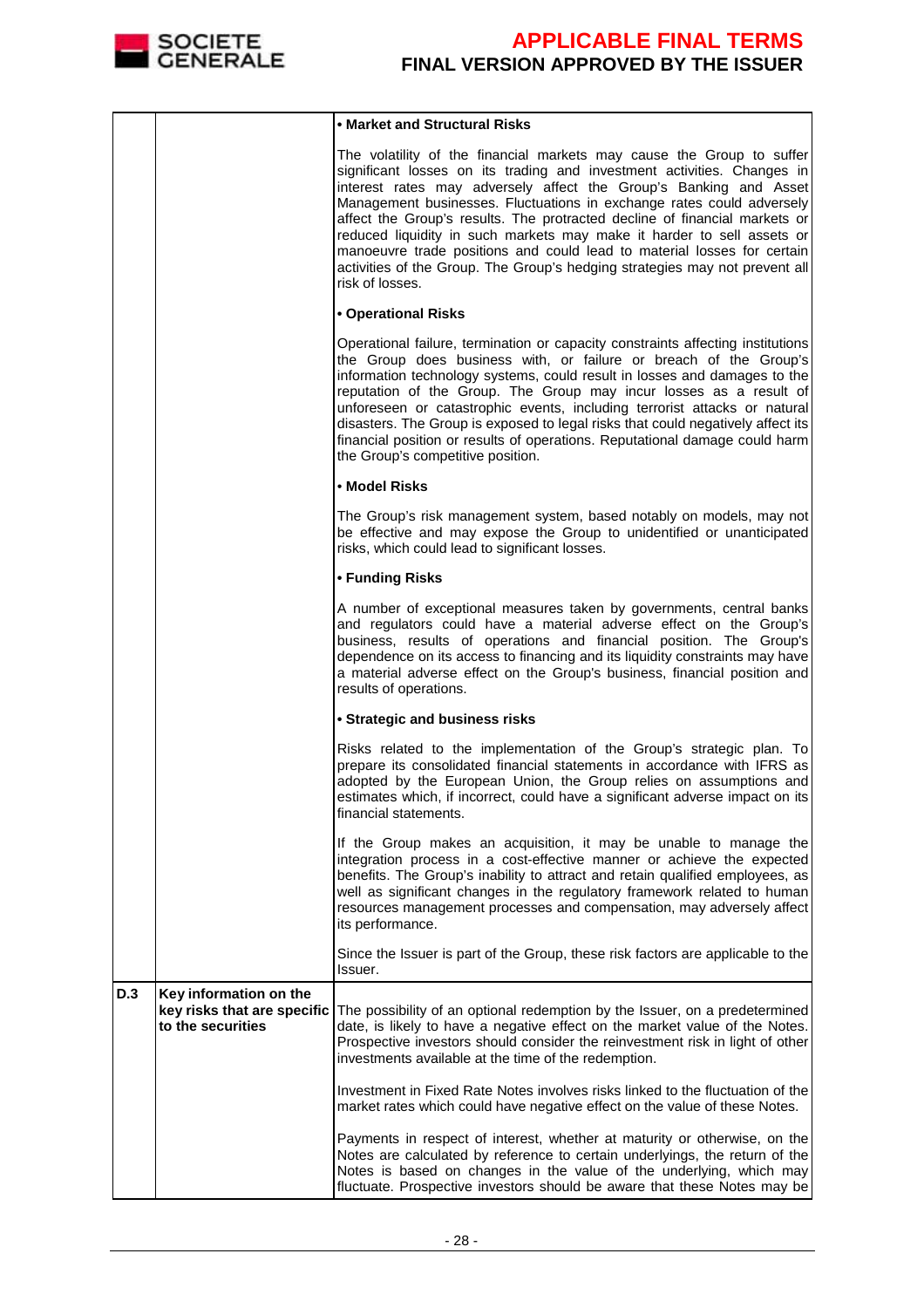

|                                             | volatile and that they may receive no interest.                                                                                                                                                                                                                                                                                                                                                                                                                                                                                                                                                                                                                                                                                                                                                                                                                       |
|---------------------------------------------|-----------------------------------------------------------------------------------------------------------------------------------------------------------------------------------------------------------------------------------------------------------------------------------------------------------------------------------------------------------------------------------------------------------------------------------------------------------------------------------------------------------------------------------------------------------------------------------------------------------------------------------------------------------------------------------------------------------------------------------------------------------------------------------------------------------------------------------------------------------------------|
|                                             | The terms and conditions of the Notes may include provisions under which<br>upon the occurrence of certain market disruptions delays in the settlement<br>of the Notes may be incurred or certain modifications be made. Moreover, in<br>case of occurrence of events affecting the underlying instrument(s), the<br>terms and conditions of the Notes allow the Issuer to substitute the<br>underlying instrument(s) by new underlying instrument(s), cease the<br>exposure to the underlying asset(s) and apply a reference rate to the<br>proceeds so obtained until the maturity date of the Notes, postpone the<br>maturity date of the Notes, early redeem the Notes on the basis of the<br>market value of these Notes or deduct from any due amount the increased<br>cost of hedging, and in each case without the prior consent of the<br><b>Noteholders</b> |
|                                             | The Guarantee constitutes a general and unsecured contractual obligation<br>of the Guarantor and no other person. Any payments on the Notes are also<br>dependent on the creditworthiness of the Guarantor.                                                                                                                                                                                                                                                                                                                                                                                                                                                                                                                                                                                                                                                           |
|                                             | Prospective investors in Notes benefiting from the Guarantee should note<br>that in case of payment default of an Issuer the entitlement of the<br>Noteholder will be limited to the sums obtained by making a claim under the<br>Guarantee, and the relevant provisions of the Guarantee and they shall<br>have no right to institute any proceeding, judicial or otherwise, or otherwise<br>assert a claim against the Issuer.                                                                                                                                                                                                                                                                                                                                                                                                                                      |
|                                             | The Guarantee is a payment guarantee only and not a guarantee of the<br>performance by the relevant Issuer or any of its other obligations under the<br>Notes benefiting from the Guarantee.                                                                                                                                                                                                                                                                                                                                                                                                                                                                                                                                                                                                                                                                          |
|                                             | Société Générale will act as issuer under the Programme, as the Guarantor<br>of the Notes issued by the Issuer and also as provider of hedging<br>instruments to the Issuer. As a result, investors will be exposed not only to<br>the credit risk of the Guarantor but also operational risks arising from the<br>lack of independence of the Guarantor, in assuming its duties and<br>obligations as the Guarantor and provider of the hedging instruments.                                                                                                                                                                                                                                                                                                                                                                                                         |
|                                             | The potential conflicts of interests and operational risks arising from such<br>lack of independence are in part intended to be mitigated by the fact that<br>different divisions within the Guarantor will be responsible for implementing<br>the Guarantee and providing the hedging instruments and that each division<br>is run as a separate operational unit, segregated by Chinese walls<br>(information barriers) and run by different management teams.                                                                                                                                                                                                                                                                                                                                                                                                      |
|                                             | The Issuer and the Guarantor and any of their subsidiaries and/or their<br>affiliates, in connection with their other business activities, may possess or<br>acquire material information about the underlying assets. Such activities<br>and information may cause consequences adverse to Noteholders.                                                                                                                                                                                                                                                                                                                                                                                                                                                                                                                                                              |
|                                             | The Issuer and the Guarantor and any of their subsidiaries and/or their<br>affiliates may act in other capacities with regard to the Notes, such as<br>market maker, calculation agent or agent. Therefore, a potential conflict of<br>interests may arise.<br>In connection with the offering of the Notes, the Issuer and the Guarantor<br>and/or their affiliates may enter into one or more hedging transaction(s) with<br>respect to a reference asset(s) or related derivatives, which may affect the                                                                                                                                                                                                                                                                                                                                                           |
|                                             | market price, liquidity or value of the Notes.<br>The regulation and reform of "benchmarks" may adversely affect the value                                                                                                                                                                                                                                                                                                                                                                                                                                                                                                                                                                                                                                                                                                                                            |
|                                             | of Notes linked to or referencing such "benchmarks<br>During the lifetime of the Notes, the market value of these Notes may be<br>lower than the invested capital. Furthermore, an insolvency of the Issuer<br>and/or the Guarantor may cause a total loss of the invested capital.                                                                                                                                                                                                                                                                                                                                                                                                                                                                                                                                                                                   |
| <b>Section E - Offer</b>                    |                                                                                                                                                                                                                                                                                                                                                                                                                                                                                                                                                                                                                                                                                                                                                                                                                                                                       |
| E.2.b   Reasons for the<br>offer and use of | The net proceeds from each issue of Notes will be applied for the general<br>financing purposes of the Société Générale Group, which include making a profit.                                                                                                                                                                                                                                                                                                                                                                                                                                                                                                                                                                                                                                                                                                         |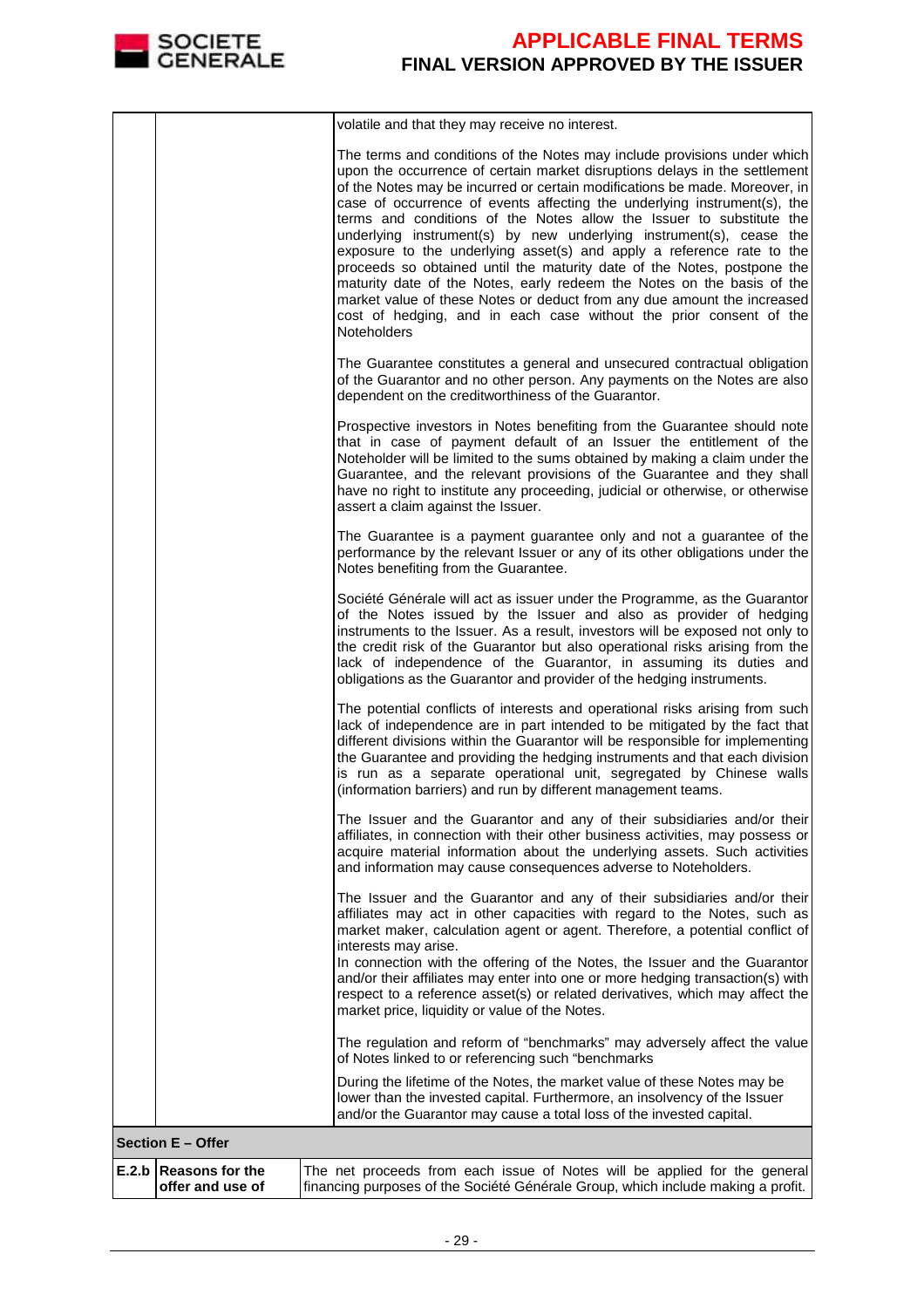

|     | proceeds                        | Societe Generale commits to hold in its books an amount in Positive Impact<br>Finance ("Positive Impact Finance") assets <sup>1</sup> equivalent to 100% of the<br>outstanding nominal amount of the Notes.                                                                                                                                                                              |  |  |  |
|-----|---------------------------------|------------------------------------------------------------------------------------------------------------------------------------------------------------------------------------------------------------------------------------------------------------------------------------------------------------------------------------------------------------------------------------------|--|--|--|
|     |                                 | Société Générale commits to monitor its Positive Impact Finance assets through<br>the stringent Societe Generale Environmental & Social (E&S) risk management<br>process, during the life of the Notes.                                                                                                                                                                                  |  |  |  |
|     |                                 | Vigeo Eiris was commissioned by Societe Generale to conduct an independent<br>assessment of the sustainable credentials of the Positive Impact Finance assets<br>according to the Vigeo Eiris Environmental, Social and Governance (ESG)<br>assessment methodology. Vigeo Eiris has confirmed the sustainable credentials<br>of the Positive Impact Finance assets.                      |  |  |  |
|     |                                 | Societe Generale will appoint Vigeo Eiris or a similar external ESG advisor to<br>review on an annual basis the sustainable credentials of the Positive Impact<br>Finance assets, until the maturity of the Notes.<br>With.                                                                                                                                                              |  |  |  |
|     |                                 | Vigeo<br>expert in the assessment of companies<br>Eiris:<br>and organizations with regard to their<br>performance<br>practices<br>and<br>on<br>environmental, social and governance<br>("ESG") issues.                                                                                                                                                                                   |  |  |  |
|     |                                 | Positive<br>Positive Impact Finance is the one which<br>serves to deliver a positive contribution to<br>Impact<br>Finance:<br>one or more of the three pillars of<br>sustainable<br>development (economic,<br>environmental and social), once any<br>potential negative impacts have been<br>duly identified and mitigated.                                                              |  |  |  |
|     |                                 | <sup>1</sup> Conditions: In the event that any of the Positive Impact Finance assets currently<br>attributed by Societe Generale to this product are prepaid, sold, cease to exist or<br>for whatever reason cannot be considered as attributable to the Notes, then<br>Societe Generale will, to the extent possible, replace such asset with another<br>Positive Impact Finance asset. |  |  |  |
| E.3 | Description of the<br>terms and | <b>Public Offer Jurisdiction(s): Italy</b>                                                                                                                                                                                                                                                                                                                                               |  |  |  |
|     | conditions of the<br>offer      | <b>Offer Period:</b>                                                                                                                                                                                                                                                                                                                                                                     |  |  |  |
|     |                                 | From and including May 20, 2019 at 9.00 a.m. Central European Time (CET) to<br>and including June 20, 2019 at 4.00 p.m. CET, subject to any early closing of the<br>Offer Period as described under clause (iii) below.                                                                                                                                                                  |  |  |  |
|     |                                 | The Notes will be distributed:                                                                                                                                                                                                                                                                                                                                                           |  |  |  |
|     |                                 | (a) within the premises of the Distributors (at their offices and branches);                                                                                                                                                                                                                                                                                                             |  |  |  |
|     |                                 | (b) through door-to-door selling (fuori sede) pursuant to Articles 30 and 31 of the<br>Italian Legislative Decree No. 58 of 24 <sup>th</sup> February 1998, as amended from time to<br>time (the "Italian Financial Services Act") from and including May 20, 2019 at<br>9.00 a.m. CET to and including June 17, 2019 at 4.00 p.m. CET; and                                              |  |  |  |
|     |                                 | (c) through long distance selling techniques (tecniche di comunicazione a<br>distanza) pursuant to article 32 of the Italian Financial Services Act from and<br>including May 20, 2019 at 9.00 a.m. CET to and including June 10, 2019 at 4.00<br>p.m. CET,                                                                                                                              |  |  |  |
|     |                                 | subject to any early closing of the Offer Period as described below.                                                                                                                                                                                                                                                                                                                     |  |  |  |
|     |                                 | If agreed with the Dealer, a Distributor can perform the distribution of the Notes<br>during a period shorter than the Offer Period, provided that in such event the<br>applicable start and end dates are set out in the subscription form of the relevant                                                                                                                              |  |  |  |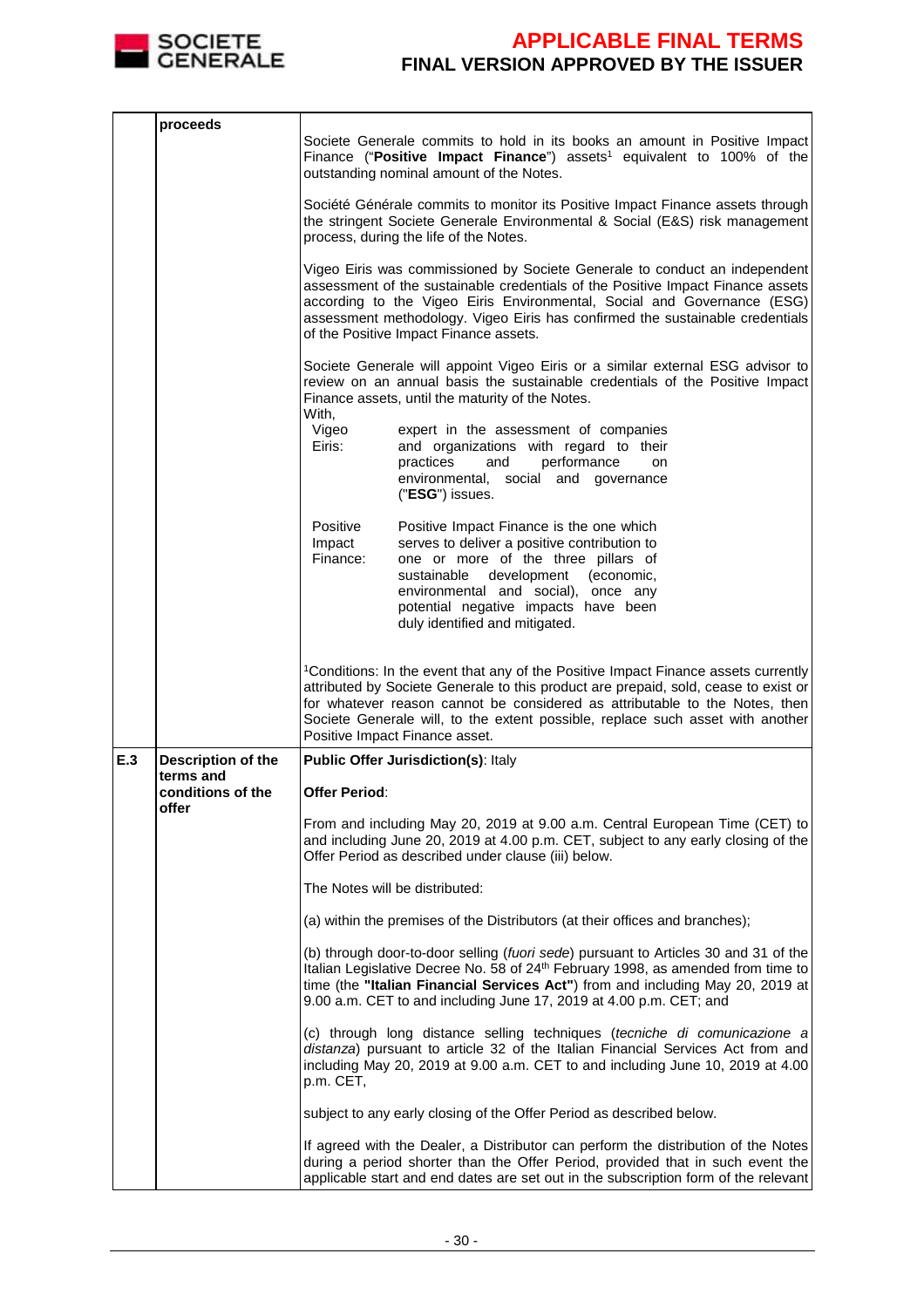

|     |                                                                                           | Distributor.                                                                                                                                                                                                                                                                                                                                                                                                                                                                                                                                                                                                                                                                                                                                                                                                                                                                                                                                                                                                           |
|-----|-------------------------------------------------------------------------------------------|------------------------------------------------------------------------------------------------------------------------------------------------------------------------------------------------------------------------------------------------------------------------------------------------------------------------------------------------------------------------------------------------------------------------------------------------------------------------------------------------------------------------------------------------------------------------------------------------------------------------------------------------------------------------------------------------------------------------------------------------------------------------------------------------------------------------------------------------------------------------------------------------------------------------------------------------------------------------------------------------------------------------|
|     |                                                                                           | Distributors intending to distribute Notes through door-to-door selling (fuori sede)<br>pursuant to article 30 of the Italian Financial Services Act will collect the<br>acceptance forms - other than directly at their branches and offices - through<br>financial advisors for door-to-door selling (consulenti finanziari abilitati all'offerta<br>fuori sede) pursuant to Article 31 of the Italian Financial Services Act.                                                                                                                                                                                                                                                                                                                                                                                                                                                                                                                                                                                       |
|     |                                                                                           | Pursuant to Article 30, paragraph 6, of the Italian Financial Services Act, the<br>validity and enforceability of contracts entered into through door-to-door selling<br>(fuori sede) is suspended for a period of 7 (seven) days from the date of<br>subscription of the acceptance form by the relevant investor.                                                                                                                                                                                                                                                                                                                                                                                                                                                                                                                                                                                                                                                                                                    |
|     |                                                                                           | Within such period investors may notify the relevant Distributor of their withdrawal<br>without payment of any charge or commission.                                                                                                                                                                                                                                                                                                                                                                                                                                                                                                                                                                                                                                                                                                                                                                                                                                                                                   |
|     |                                                                                           | The Notes will be also offered through long distance selling techniques (tecniche<br>di comunicazione a distanza) pursuant to article 32 of the Italian Financial<br>Services Act (i.e., through the trading-online platform of the Distributors and/or<br>recorded telephone orders). In this case, investors may purchase the Notes via<br>the internet, after being identified by the Distributor, by using their personal<br>password/identification codes. Pursuant to article 67-duodecies of the Italian<br>Legislative Decree No. 206/2005 as amended (the so called "Codice del<br>Consumo"), the validity and enforceability of the contracts entered into through<br>long distance selling techniques (tecniche di comunicazione a distanza) is<br>suspended for a period of 14 (fourteen) days from the date of subscription of the<br>acceptance form by the relevant investor. Within such period investors may notify<br>the relevant Distributor of their withdrawal without any charge or commission. |
|     |                                                                                           | Offer Price: The Notes will be offered at the Issue Price of which up to a<br>maximum of 2.50% is represented by distribution fee payable upfront by the<br>Issuer to each Distributor.                                                                                                                                                                                                                                                                                                                                                                                                                                                                                                                                                                                                                                                                                                                                                                                                                                |
|     |                                                                                           | Conditions to which the offer is subject: Offers of the Notes are conditional on<br>their issue and, on any additional conditions set out in the standard terms of<br>business of the financial intermediaries, notified to investors by such relevant<br>financial intermediaries.                                                                                                                                                                                                                                                                                                                                                                                                                                                                                                                                                                                                                                                                                                                                    |
|     |                                                                                           | The Issuer reserves the right to close the Offer Period prior to its stated expiry for<br>any reason.                                                                                                                                                                                                                                                                                                                                                                                                                                                                                                                                                                                                                                                                                                                                                                                                                                                                                                                  |
|     |                                                                                           | The Issuer reserves the right to withdraw the offer and cancel the issuance of the<br>Notes for any reason at any time on or prior to the Issue Date. For the avoidance<br>of doubt, if any application has been made by a potential investor and the Issuer<br>exercises such right, no potential investor shall be entitled to subscribe or<br>otherwise acquire the Notes.                                                                                                                                                                                                                                                                                                                                                                                                                                                                                                                                                                                                                                          |
|     |                                                                                           | In each case, a notice to the investors on the early termination or the withdrawal,<br>as applicable, will be published on the website of the Issuer<br>(http://prospectus.socgen.com).                                                                                                                                                                                                                                                                                                                                                                                                                                                                                                                                                                                                                                                                                                                                                                                                                                |
|     |                                                                                           | The validity of the offer is subject to the condition that the decision of admission<br>to trading on EuroTLX is released by EuroTLX Sim S.p.A. by not later than on the<br>day immediately preceding the Issue Date; otherwise, the offer will be deemed<br>withdrawn and the issuance cancelled. The Issuer undertakes to file the relevant<br>application with EuroTLX Sim S.p.A. in due time to allow EuroTLX Sim S.p.A. to<br>release a decision, according to its rules, within the day immediately preceding<br>the Issue Date.                                                                                                                                                                                                                                                                                                                                                                                                                                                                                 |
|     |                                                                                           | <b>Issue Price:</b><br>100% of the Aggregate Nominal Amount                                                                                                                                                                                                                                                                                                                                                                                                                                                                                                                                                                                                                                                                                                                                                                                                                                                                                                                                                            |
| E.4 | <b>Description of any</b><br>interest that is<br>material to the<br>issue/offer including | Save for any fees payable to the dealer, so far as the Issuer is aware, no person<br>involved in the issue of the Notes has an interest material to the offer.                                                                                                                                                                                                                                                                                                                                                                                                                                                                                                                                                                                                                                                                                                                                                                                                                                                         |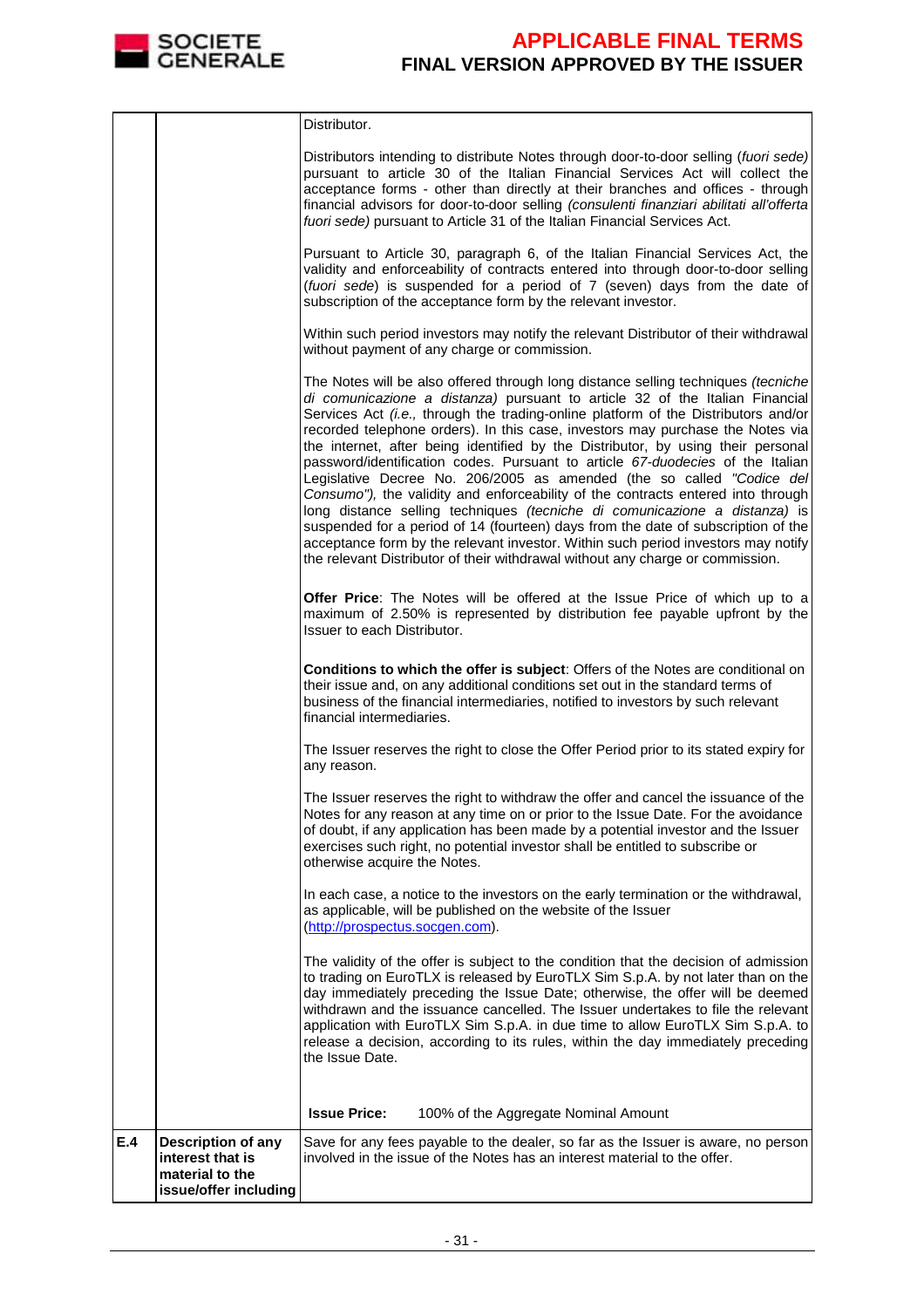

|     | conflicting interests                                             |                                                                                                                                                                                                                                                                                                                                                                                                                                                                                                                                                                                                                                                                                                                                              |
|-----|-------------------------------------------------------------------|----------------------------------------------------------------------------------------------------------------------------------------------------------------------------------------------------------------------------------------------------------------------------------------------------------------------------------------------------------------------------------------------------------------------------------------------------------------------------------------------------------------------------------------------------------------------------------------------------------------------------------------------------------------------------------------------------------------------------------------------|
|     |                                                                   | The Dealer and its affiliates have engaged, and may in the future engage, in<br>investment banking and/or commercial banking transactions with, and may<br>perform other services for, the Issuer and its affiliates in the ordinary course of<br>business.                                                                                                                                                                                                                                                                                                                                                                                                                                                                                  |
|     |                                                                   | Société Générale will ensure the roles of provider of hedging instruments to the<br>Issuer of the Notes and Calculation Agent of the Notes.                                                                                                                                                                                                                                                                                                                                                                                                                                                                                                                                                                                                  |
|     |                                                                   | The possibility of conflicts of interest between the different roles of Société<br>Générale on one hand, and between those of Société Générale in these roles<br>and those of the Noteholders on the other hand cannot be excluded.                                                                                                                                                                                                                                                                                                                                                                                                                                                                                                          |
|     |                                                                   | Furthermore, given the banking activities of Société Générale, conflicts may arise<br>between the interests of Société Générale acting in these capacities (including)<br>business relationship with the issuers of the financial instruments being<br>underlyings of the Notes or possession of non public information in relation with<br>them) and those of the Noteholders. Finally, the activities of Société Générale on<br>the underlying financial instrument(s), on its proprietary account or on behalf of its<br>customers, or the establishment of hedging transactions, may also have an<br>impact on the price of these instruments and their liquidity, and thus may be in<br>conflict with the interests of the Noteholders. |
| E.7 | charged to the<br>investor by the<br><b>Issuer or the offeror</b> | <b>Estimated expenses</b> Not Applicable. No expenses are charged to the investor by the Issuer or the<br>offeror.                                                                                                                                                                                                                                                                                                                                                                                                                                                                                                                                                                                                                           |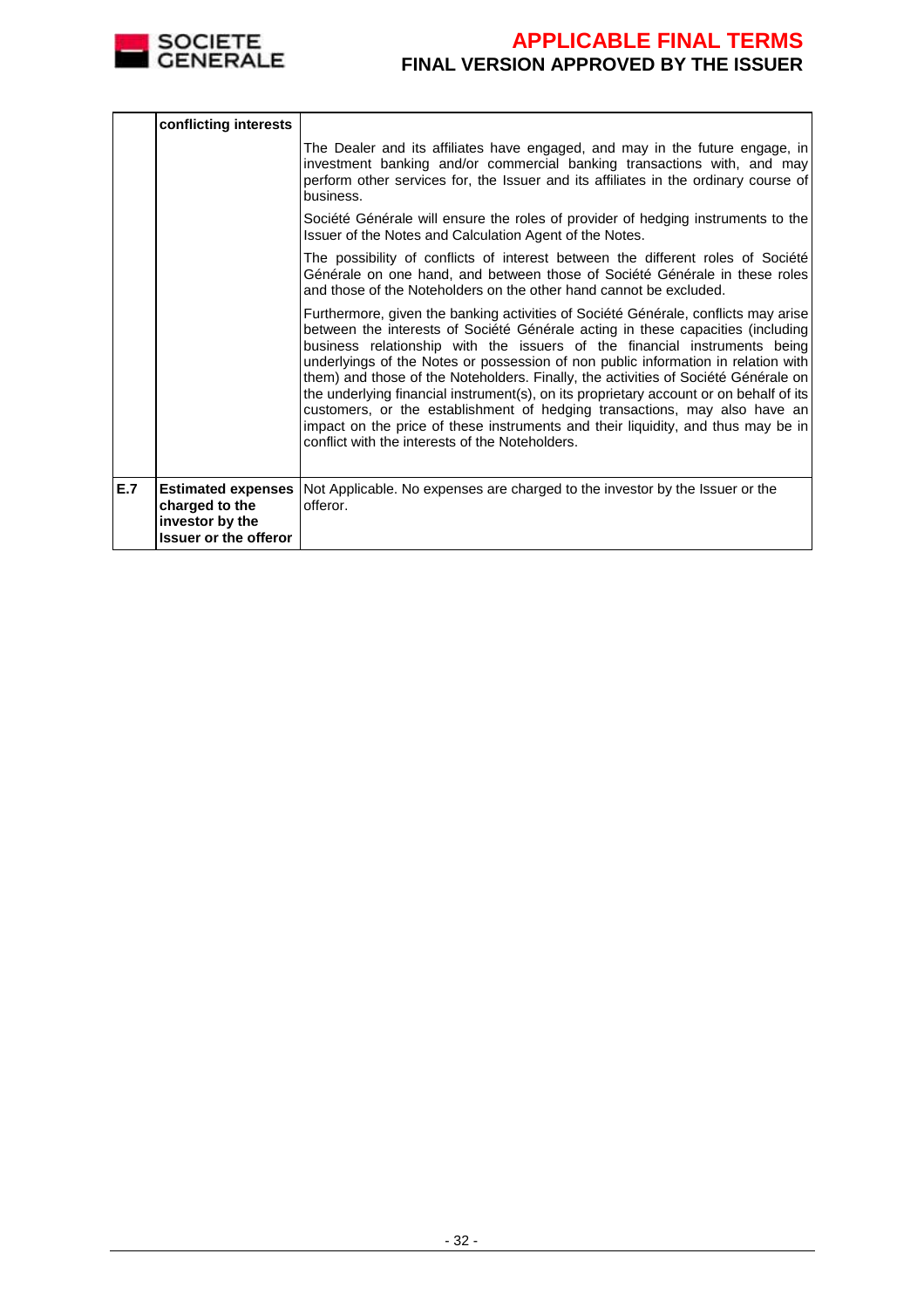

#### **NOTA DI SINTESI SPECIFICA DELL'EMISSIONE**

Le Note di Sintesi sono composte da requisiti informativi noti come **Elementi**, la cui comunicazione è prevista dall'Allegato XXII del Regolamento (CE) della Commissione n. 809/2004, come successivamente modificato. Tali elementi sono riportati in successione numerata nelle Sezioni  $A - E(A.1 - E.7)$ .

La presente nota di sintesi contiene tutti gli Elementi che devono essere riportati in una nota di sintesi relativa a questa tipologia di valori mobiliari e di Emittente. Dato che l'inserimento di alcuni Elementi non è obbligatorio, potrebbero verificarsi dei salti nella sequenza numerica degli Elementi.

Anche nel caso in cui un Elemento debba essere inserito nella nota di sintesi in virtù della tipologia di valore mobiliare e di Emittente, è possibile che nessuna informazione rilevante possa essere fornita in relazione a tale Elemento. In tal caso, la nota di sintesi conterrà una breve descrizione dell'Elemento assieme alla dicitura "Non Applicabile".

|     | Sezione A - Introduzione e avvertenze                    |                                                                                                                                                                                                                                                                                                                                                                                                                                                                                                                                                                                                                                                        |  |  |  |
|-----|----------------------------------------------------------|--------------------------------------------------------------------------------------------------------------------------------------------------------------------------------------------------------------------------------------------------------------------------------------------------------------------------------------------------------------------------------------------------------------------------------------------------------------------------------------------------------------------------------------------------------------------------------------------------------------------------------------------------------|--|--|--|
| A.1 | Avvertenza                                               | La presente nota di sintesi deve essere letta come introduzione al Prospetto di<br>Base.                                                                                                                                                                                                                                                                                                                                                                                                                                                                                                                                                               |  |  |  |
|     |                                                          | Qualsivoglia decisione da parte dell'investitore in merito all'investimento nelle<br>Obbligazioni deve basarsi su una valutazione complessiva del Prospetto di Base.                                                                                                                                                                                                                                                                                                                                                                                                                                                                                   |  |  |  |
|     |                                                          | Qualora sia proposto un ricorso dinanzi all'autorità giudiziaria in merito alle<br>informazioni contenute nel Prospetto di Base, il ricorrente potrebbe essere tenuto<br>a sostenere i costi della traduzione del Prospetto di Base prima dell'inizio del<br>procedimento, ai sensi della legislazione nazionale degli Stati Membri.                                                                                                                                                                                                                                                                                                                   |  |  |  |
|     |                                                          | Nessun soggetto che ha provveduto alla predisposizione della presente nota di<br>sintesi, compresa l'eventuale traduzione, potrà essere ritenuto responsabile<br>civilmente, salvo che questa risulti fuorviante, imprecisa o incoerente se letta<br>congiuntamente alle altre parti del Prospetto di Base, o non offra, se letta<br>congiuntamente alle altre parti del presente Prospetto di Base, informazioni<br>essenziali volte ad agevolare la decisione dell'investitore di investire nelle<br>Obbligazioni.                                                                                                                                   |  |  |  |
| A.2 | all'utilizzo<br><b>Consenso</b><br>del Prospetto di Base | L'Emittente acconsente all'utilizzo del presente Prospetto di Base in relazione alla<br>rivendita o al collocamento delle Obbligazioni nel caso in cui sia richiesta la<br>pubblicazione di un prospetto ai sensi delle Direttiva Prospetti (una Offerta Non<br>Esente) subordinatamente alle seguenti condizioni:                                                                                                                                                                                                                                                                                                                                     |  |  |  |
|     |                                                          | - il consenso è valido unicamente durante il periodo dalle ore 9:00 del 20/05/2019<br>alle ore 16:00 del 20/06/2019 nonché, in relazione alle Obbligazioni collocate in<br>Italia tramite "offerta fuori sede", dal 20/05/2019 al 17/06/2019 e infine in relazione<br>alle Obbligazioni collocate in Italia mediante tecniche di comunicazione a distanza,<br>dal 20/05/2019 al 10/06/2019 (il Periodo d'Offerta);                                                                                                                                                                                                                                     |  |  |  |
|     |                                                          | - il consenso fornito dall'Emittente per l'utilizzo del Prospetto di Base ai fini<br>dell'Offerta Non Esente è un consenso individuale (un <b>Consenso Individuale</b> )<br>relativo a:                                                                                                                                                                                                                                                                                                                                                                                                                                                                |  |  |  |
|     |                                                          | Banca Consulia S.p.A., Corso Monforte, 52, 20122 Milano;<br>$\bullet$<br>Banca Monte dei Paschi di Siena, Piazza Salimbeni, 3, 53100 Siena;<br>Banca Sella Holding S.p.A., Piazza Gaudenzio Sella, 1, 13900 Biella, che<br>$\bullet$<br>agisce direttamente e per il tramite di Banca Sella S.p.A. (Piazza<br>Gaudenzio Sella, 1, 13900 Biella) e di Banca Patrimoni Sella & C. S.p.A.<br>(Via Lagrange, 20 - 10123 Torino);<br>CheBanca! S.p.A, Viale Bodio 37, Palazzo 4,20158 Milano<br>Deutsche Bank S.p.A., Piazza del Calendario, 3, 20126 Milano<br>$\bullet$<br>(singolarmente l'Offerente Autorizzato Iniziale) e, qualora l'Emittente nomini |  |  |  |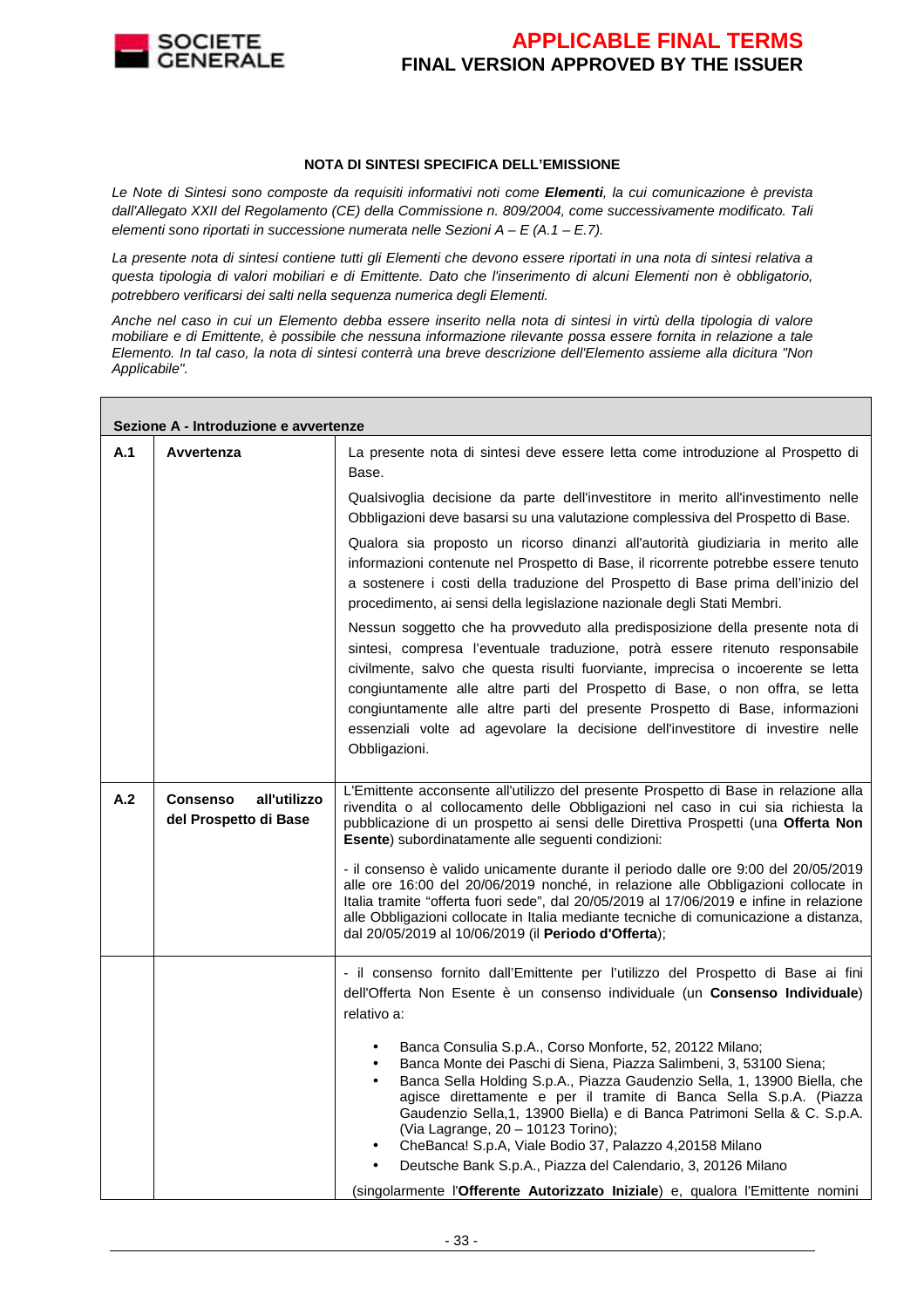

|     | uno o più intermediari finanziari aggiuntivi successivamente al 16/05/2019<br>pubblicando i loro dati sul suo sito web all'indirizzo http://.prospectus.socgen.com,<br>a ciascun intermediario finanziario i cui dati siano stati così pubblicati (ciascuno un<br>Offerente Autorizzato Aggiuntivo. Ciascun Offerente Autorizzato Iniziale ed<br>Offerente Autorizzato Aggiuntivo, il Collocatore e congiuntamente i Collocatori);<br>e un consenso generale (un Consenso Generale) in relazione a qualunque<br>intermediario finanziario che pubblichi sul proprio sito web la notizia che effettuerà<br>l'Offerta Non Esente delle Obbligazioni sulla base del Consenso Generale<br>espresso dall'Emittente e ai sensi di tale pubblicazione, tale intermediario<br>finanziario (ciascuno, un Offerente Autorizzato Generale) si impegna a<br>rispettare i seguenti obblighi:                                                                                                                                                                                                        |
|-----|----------------------------------------------------------------------------------------------------------------------------------------------------------------------------------------------------------------------------------------------------------------------------------------------------------------------------------------------------------------------------------------------------------------------------------------------------------------------------------------------------------------------------------------------------------------------------------------------------------------------------------------------------------------------------------------------------------------------------------------------------------------------------------------------------------------------------------------------------------------------------------------------------------------------------------------------------------------------------------------------------------------------------------------------------------------------------------------|
|     | (a) agisce in conformità con tutte le leggi, norme, regolamenti e direttive<br>(compresa la regolamentazione emessa da eventuali autorità regolamentari)<br>applicabili all'Offerta Non Esente delle Obbligazioni all'interno della<br>Giurisdizione<br>dell'Offerta<br>Pubblica,<br>in<br>particolare<br>- Ia<br>normativa di<br>implementazione della Direttiva relativa ai Mercati degli Strumenti Finanziari<br>2014/65/EU del 15 maggio 2014 come modificata (le Norme) e assicura che (i)<br>qualsiasi consulenza in tema di investimento nelle Obbligazioni resa da<br>qualsiasi soggetto sia resa in modo appropriato, (ii) le informazioni ai potenziali<br>investitori, ivi comprese le informazioni relative ad eventuali spese (nonché le<br>commissioni o benefit di qualsivoglia natura) ricevute o corrisposte dal<br>presente Offerente Generale Autorizzato ai sensi dell'offerta delle Obbligazioni<br>sono state divulgate in modo chiaro e completo prima dell'investimento nelle<br>Obbligazioni;                                                                 |
|     | (b) adempie alle restrizioni relative alla sottoscrizione, vendita e trasferimento<br>applicabili nella Giurisdizione dell'Offerta Pubblica, come se agisse in qualità di<br>Dealer nella Giurisdizione dell'Offerta Pubblica;                                                                                                                                                                                                                                                                                                                                                                                                                                                                                                                                                                                                                                                                                                                                                                                                                                                         |
| (C) | assicura che l'esistenza di eventuali spese (ed eventuali commissioni o benefit<br>di qualsivoglia natura) ed eventuali rimborsi ricevuti o corrisposti dallo stesso in<br>relazione all'offerta o vendita delle Obbligazioni non viola le Norme, è stata<br>divulgata in modo chiaro e completo agli investitori o ai futuri investitori prima<br>dell'investimento nelle Obbligazioni e nei termini previsti dalle Norme, e<br>fornisce ulteriori informazioni a tal proposito;                                                                                                                                                                                                                                                                                                                                                                                                                                                                                                                                                                                                      |
|     | (d) adempie alle Norme in materia di anticorruzione e alle regole del "know your<br>customer" (incluso, senza limitazioni, attuare le misure necessarie, nel rispetto<br>di tali norme, per stabilire e documentare l'identità di ciascun potenziale<br>investitore prima dell'investimento iniziale nelle eventuali Obbligazioni da parte<br>dello stesso) e non consente eventuali sottoscrizioni delle Obbligazioni in<br>circostanze in cui possa nutrire sospetti sulla fonte dei versamenti; conserva la<br>documentazione di identificazione degli investitori almeno per il periodo minimo<br>previsto dalle Norme applicabili, e dovrà, ove richiesto, mettere tale<br>documentazione a disposizione dell'Emittente e/o del relativo Dealer o<br>direttamente delle autorità competenti per l'Emittente e/o il relativo Dealer al<br>fine di consentire all'Emittente e/o al relativo Dealer di agire nel rispetto delle<br>norme in materia di anticorruzione nonché alle regole del "know your customer"<br>che si applicano all'Emittente medesimo e/o al relativo Dealer; |
| (e) | collabora con l'Emittente e il relativo Dealer nel fornire le informazioni pertinenti<br>(inclusi, senza limitazioni, documentazione conservata ai sensi del precedente<br>paragrafo (d)) ed eventuale ulteriore assistenza quando ragionevolmente<br>richiesto per iscritto dall'Emittente o dal relativo Dealer in ogni occasione, non<br>appena ragionevolmente possibile e, in ogni caso, entro le tempistiche stabilite<br>da eventuali autorità o processi normativi. A tal fine, le informazioni pertinenti                                                                                                                                                                                                                                                                                                                                                                                                                                                                                                                                                                     |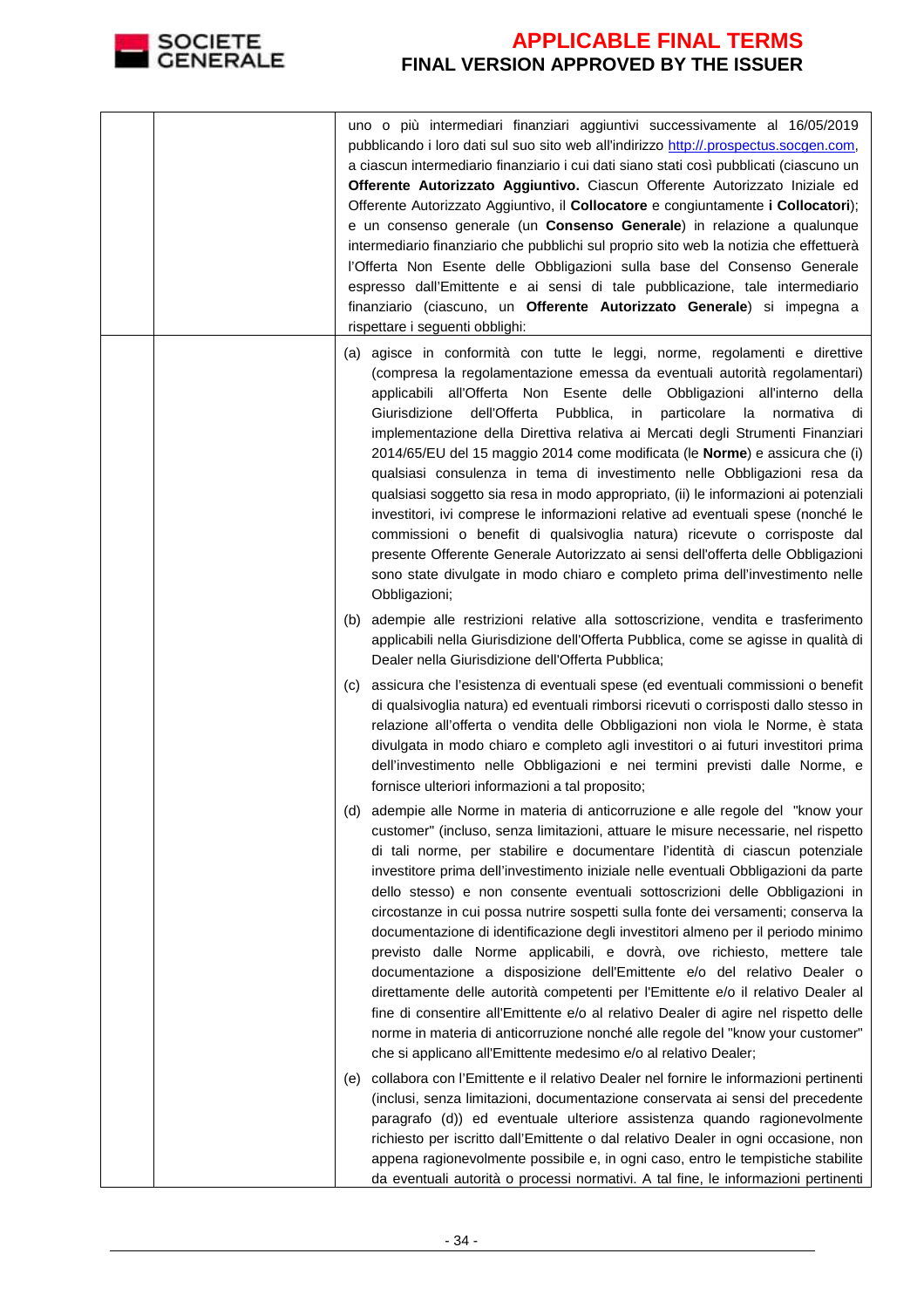

|     | che sono rese disponibili a o possono essere acquisite dal relativo<br>intermediario finanziario:                                                                                                                                                                                                                                                                                                                                                                                                                                                                                                                                                                                                                               |
|-----|---------------------------------------------------------------------------------------------------------------------------------------------------------------------------------------------------------------------------------------------------------------------------------------------------------------------------------------------------------------------------------------------------------------------------------------------------------------------------------------------------------------------------------------------------------------------------------------------------------------------------------------------------------------------------------------------------------------------------------|
|     | in relazione ad eventuali richieste o indagini di autorità<br>(i)<br>normative in merito alle Obbligazioni, all'Emittente o al<br>relativo Dealer; e/o                                                                                                                                                                                                                                                                                                                                                                                                                                                                                                                                                                          |
|     | in relazione ad<br>eventuali contestazioni ricevute<br>(ii)<br>dall'Emittente e/o dal relativo Dealer in merito<br>all'Emittente e/o al relativo Dealer o eventuali altri<br>Offerenti<br>autorizzati,<br>incluse,<br>senza<br>limitazioni,<br>delle<br>contestazioni come da definizione<br>norme<br>pubblicate da qualsivoglia autorità<br>normativa di<br>giurisdizione competente di volta in volta; e/o                                                                                                                                                                                                                                                                                                                    |
|     | l'Emittente o il<br>relativo<br>(iii) che<br>Dealer<br>possano<br>ragionevolmente richiedere di volta in volta in merito alle<br>Obbligazioni e/o per consentire all'Emittente o al relativo<br>Dealer di adempiere completamente ai propri requisiti<br>legali, fiscale e normativi;                                                                                                                                                                                                                                                                                                                                                                                                                                           |
| (f) | non agisce in modo tale da determinare, direttamente o indirettamente,<br>eventuali violazioni da parte dell'Emittente o del relativo Dealer di qualsiasi<br>Norma o di qualsiasi requisito di ottenere o di effettuare qualsiasi deposito,<br>autorizzazione o consenso in qualsivoglia giurisdizione;                                                                                                                                                                                                                                                                                                                                                                                                                         |
| (g) | si impegna a indennizzare l'Emittente in questione, il Garante (ove applicabile)<br>e il relativo Dealer, Société Générale e ciascuna delle collegate della<br>medesima (per eventuali danni, perdite, spese, richieste o mancati guadagni e<br>compensi [ivi compresi gli onorari ragionevoli richiesti dagli studi legali incorsi<br>da una di tali entità del gruppo a causa del, o in relazione a, qualsiasi<br>inadempimento di uno degli obblighi che precedono da parte dell'Offerente<br>Generale Autorizzato (o di eventuali sub-collocatori del medesimo);                                                                                                                                                            |
|     | (h) conosce, e dispone di politiche e procedure per rispettare, qualsivoglia norma e<br>regolamento applicabile in tema di anticorruzione, inclusi eventuali modifiche ai<br>medesimi;                                                                                                                                                                                                                                                                                                                                                                                                                                                                                                                                          |
| (i) | (a) esso ed eventuali persone sotto il suo controllo (inclusi direttori, funzionari o<br>impiegati, tutte considerate persone controllate) non ha commesso e non<br>commetterà atti di corruzione, direttamente o indirettamente e (b) per quanto a<br>sua conoscenza, nessuno dei propri sub-collocatori ha commesso atti di<br>corruzione, direttamente o indirettamente, in tutti i casi a uso o beneficio di<br>persone o funzionari governativi (inclusi funzionari, impiegati o rappresentanti<br>si, o eventuali altre persone che agiscono in veste ufficiale per o a nome di un<br>governo di qualsivoglia giurisdizione, qualsiasi organizzazione internazionale<br>pubblica, partito politico o organo parastatale); |
| (I) | Ha in atto adeguate politiche, sistemi, procedure e controlli concepiti per<br>impedire allo stesso, ai sub-collocatori o alle persone controllate di commettere<br>atti di corruzione e per garantire che qualsivoglia prova o sospetto di atti di<br>corruzione siano oggetto di indagine, siano comunicati a Société Générale o al<br>relativo Emittente, e si agisca di conseguenza;                                                                                                                                                                                                                                                                                                                                        |
| (K) | Né essa, i suoi agenti, sub-collocatori o persone controllate sono ineleggibili o<br>considerati ineleggibili da qualsiasi autorità governativa o internazionale per<br>fare un'offerta per un appalto o fare affari con, o farsi aggiudicare un appalto o<br>degli affari da, tale autorità sulla base di reali o presunti atti di corruzione.                                                                                                                                                                                                                                                                                                                                                                                 |
| (1) | Mantiene documentazione adeguata delle proprie attività, ivi inclusa<br>documentazione finanziaria in forme e modalità adeguate per un'impresa delle                                                                                                                                                                                                                                                                                                                                                                                                                                                                                                                                                                            |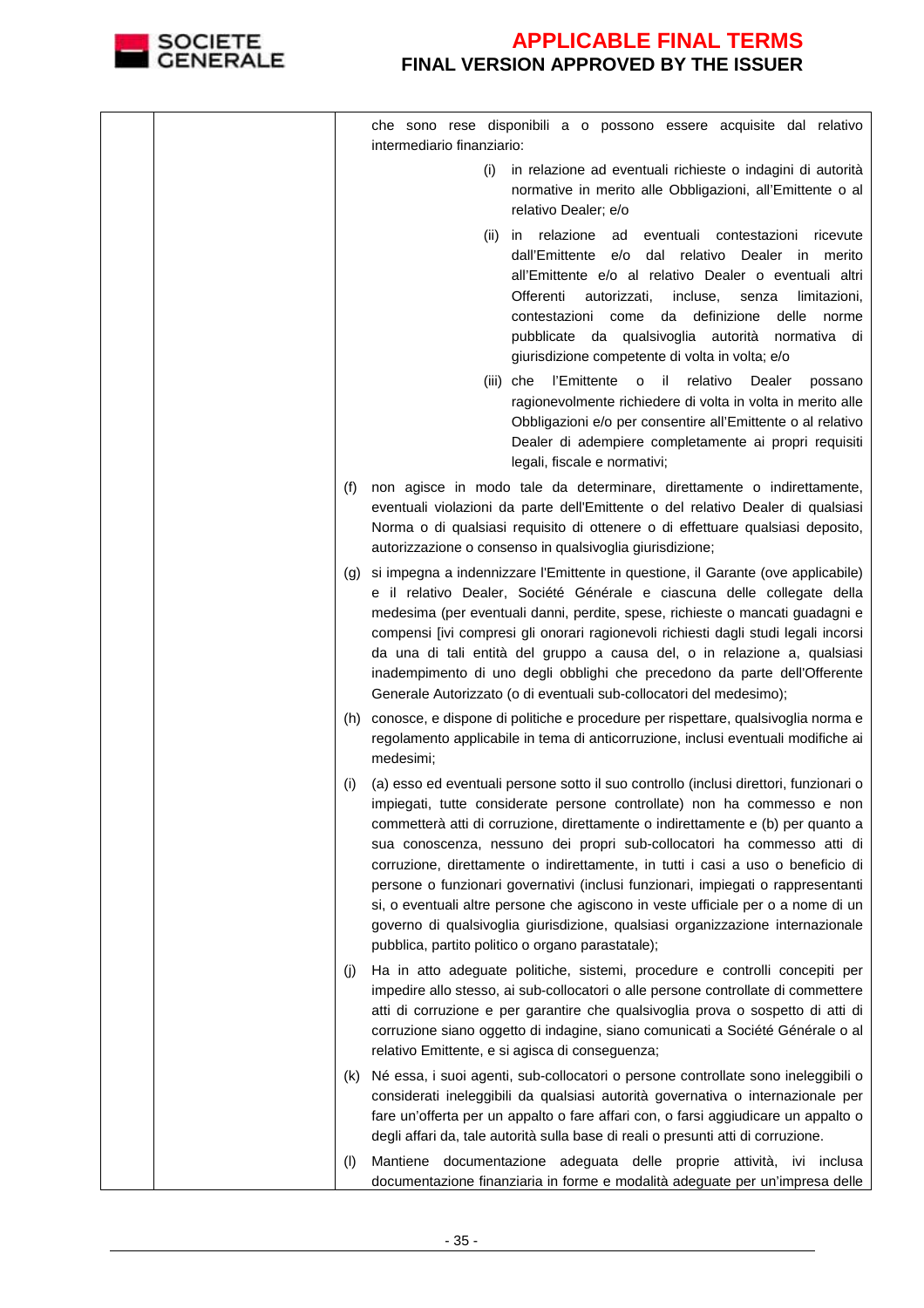

|  | sue dimensioni e risorse;                                                                                                                                                                                                                                                                                                                                                                                                                                                                                                                                                                                                                                                                                                                          |
|--|----------------------------------------------------------------------------------------------------------------------------------------------------------------------------------------------------------------------------------------------------------------------------------------------------------------------------------------------------------------------------------------------------------------------------------------------------------------------------------------------------------------------------------------------------------------------------------------------------------------------------------------------------------------------------------------------------------------------------------------------------|
|  | (m) Afferma e garantisce di non distribuire strumenti finanziari a, o creare accordi in<br>merito a strumenti finanziari con persone sanzionate;                                                                                                                                                                                                                                                                                                                                                                                                                                                                                                                                                                                                   |
|  | (n) Si impegna a informare prontamente Société Générale o il relativo Emittente di<br>(a) eventuali contestazioni ricevute in merito alle proprie attività o agli strumenti<br>finanziari; o (b) qualsiasi evento che lo concerna, ivi inclusi, senza limitazioni:<br>(i) un'indagine normativa o revisione dello stesso o degli affiliati, partner o<br>agenti; (ii) procedimenti giudiziari avviati da un'autorità normativa competente<br>contro di esso o i suoi affiliati, partner o agenti; o (iii) una sentenza emessa o<br>una sanzione inflitta contro di esso o i suoi affiliati, partner o agenti, che in ogni<br>caso possa ragionevolmente includere un rischio per la reputazione di Société<br>Générale o del relativo Emittente; e |
|  | (o) riconosce che il proprio impegno a rispettare gli obblighi che precedono è<br>disciplinato dalle leggi inglesi e accetta che qualsiasi contenzioso con<br>riferimento ai medesimi sarà definito dai tribunali inglesi.                                                                                                                                                                                                                                                                                                                                                                                                                                                                                                                         |
|  | Qualsiasi Offerente Generale Autorizzato che intenda utilizzare il Prospetto di<br>Base per un'Offerta Non Esente di Obbligazioni in conformità con il presente<br>Consenso Generale e con le condizioni ad esso connesse sarà tenuto, per<br>tutto il Periodo dell'Offerta, a pubblicare sul proprio sito web la<br>comunicazione che esso utilizza il Prospetto di Base per tale Offerta Non<br>Esente, in conformità con il presente Consenso Generale e con le condizioni<br>relative al medesimo.                                                                                                                                                                                                                                             |
|  | il consenso si intende esteso esclusivamente all'uso del presente<br>Prospetto di Base per effettuare Offerte Non Esenti delle Obbligazioni in<br>Italia.                                                                                                                                                                                                                                                                                                                                                                                                                                                                                                                                                                                          |
|  | Le informazioni relative alle condizioni dell'Offerta non Esente verranno<br>fornite agli investitori da qualsiasi Offerente Generale Autorizzato nel<br>momento in cui l'offerta è effettuata.                                                                                                                                                                                                                                                                                                                                                                                                                                                                                                                                                    |

|             | Sezione B - Emittente e Garante                                                    |                                                                                                                                                                                                                                                                     |  |  |  |
|-------------|------------------------------------------------------------------------------------|---------------------------------------------------------------------------------------------------------------------------------------------------------------------------------------------------------------------------------------------------------------------|--|--|--|
| B.1         | Ragione<br>sociale e<br>denominazi<br>one<br>commercial<br>е<br>dell'emitten<br>te | SG Issuer (o l'Emittente)                                                                                                                                                                                                                                           |  |  |  |
| B.2         | forma<br>giuridica,<br>legislazione<br>e paese di<br>costituzion<br>е              | Sede legale, Sede legale: 16, Boulevard Royal, L-2449, Lussemburgo.<br>Forma giuridica: Società a responsabilità limitata pubblica (société anonyme).<br>Legislazione di riferimento dell'Emittente: diritto lussemburghese.<br>Paese di costituzione: Lussemburgo. |  |  |  |
| <b>B.4b</b> | <b>Tendenze</b><br>note                                                            | Nel corso del 2019, l'Emittente prevede di proseguire la propria attività in conformità al proprio<br>oggetto sociale.                                                                                                                                              |  |  |  |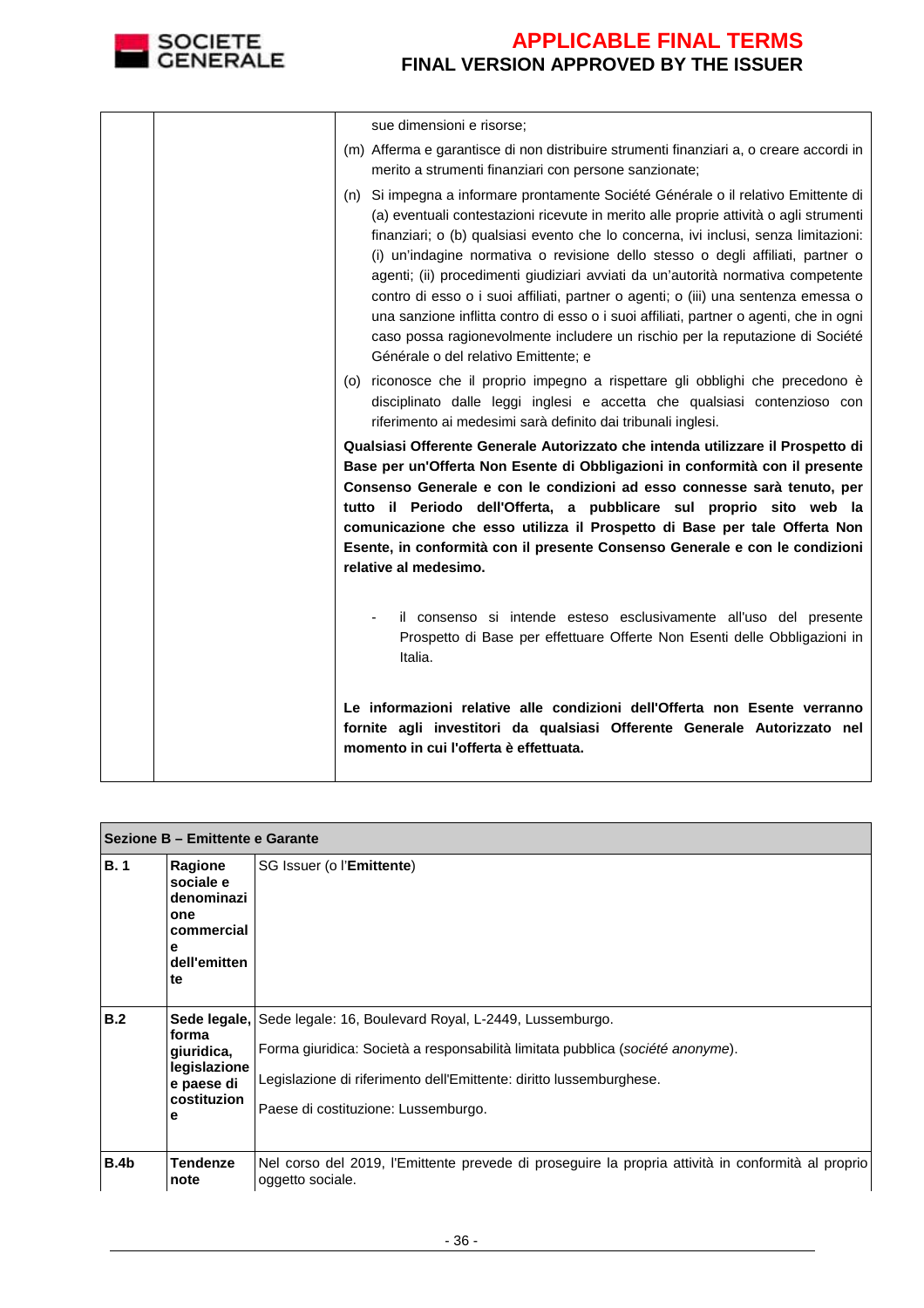

|             | suscettibili<br>di influire<br>sull'emitten<br>te e sui<br>settori in<br>cui opera                                                                     |                                                                                                                                                                                                                                                                                                                                                                                                                                                                                                                                                                      |                                                                                                                                         |                                                                                           |                                                               |                                                                |  |
|-------------|--------------------------------------------------------------------------------------------------------------------------------------------------------|----------------------------------------------------------------------------------------------------------------------------------------------------------------------------------------------------------------------------------------------------------------------------------------------------------------------------------------------------------------------------------------------------------------------------------------------------------------------------------------------------------------------------------------------------------------------|-----------------------------------------------------------------------------------------------------------------------------------------|-------------------------------------------------------------------------------------------|---------------------------------------------------------------|----------------------------------------------------------------|--|
| <b>B.5</b>  | <b>Descrizione</b><br>del gruppo<br>e della<br>posizione<br>dell'emitten<br>te<br>all'interno<br>del gruppo                                            | III Gruppo Société Générale (il Gruppo) offre una vasta gamma di servizi di consulenza e soluzioni<br>finanziarie su misura destinate a clienti privati, grandi aziende e investitori istituzionali. Il Gruppo si<br>basa su tre attività core complementari:<br>• Retail Banking in Francia;<br>Io International Retail Banking, Financial Services and Insurance; e<br>• Corporate and Investment Banking, Private Banking, Asset and Wealth Management e<br>Securities Services.<br>L'Emittente è una controllata del Gruppo e non ha alcuna società controllata. |                                                                                                                                         |                                                                                           |                                                               |                                                                |  |
| <b>B.9</b>  | stime<br>relative agli<br>utili<br>dell'emitten<br>te                                                                                                  | Previsioni o Non Applicabile. L'Emittente non fornisce alcuna previsione o stima in relazione agli utili.                                                                                                                                                                                                                                                                                                                                                                                                                                                            |                                                                                                                                         |                                                                                           |                                                               |                                                                |  |
| <b>B.10</b> | Natura di<br>eventuali<br>riserve<br>espresse<br>nella<br>relazione<br>della<br>società di<br>revisione in<br>merito ai<br>dati storico-<br>finanziari | Non Applicabile. Le relazioni della società di revisione non contengono alcuna riserva.                                                                                                                                                                                                                                                                                                                                                                                                                                                                              |                                                                                                                                         |                                                                                           |                                                               |                                                                |  |
| <b>B.12</b> | Principali<br>dati storico-<br>finanziari<br>selezionati<br>relativi<br>all'emittente                                                                  | (in<br>migliaia<br>di EUR)                                                                                                                                                                                                                                                                                                                                                                                                                                                                                                                                           | Metà anno<br>30.06.2018 (non<br>sottoposto a<br>revisione)                                                                              | Anno<br>terminat<br>$\mathbf{o}$<br>31.12.20<br>17<br>(sottopo<br>sto a<br>revision<br>e) | Metà anno<br>30.06.2017<br>(non<br>sottoposto<br>a revisione) | Anno<br>terminato<br>31.12.2016<br>(sottoposto a<br>revisione) |  |
|             |                                                                                                                                                        | <b>Reddito</b><br><b>Comples</b><br>sivo                                                                                                                                                                                                                                                                                                                                                                                                                                                                                                                             | 29.760                                                                                                                                  | 92.353                                                                                    | 54.641                                                        | 90.991                                                         |  |
|             |                                                                                                                                                        | Utile ante<br>imposte                                                                                                                                                                                                                                                                                                                                                                                                                                                                                                                                                | 148                                                                                                                                     | 105                                                                                       | 21                                                            | 525                                                            |  |
|             |                                                                                                                                                        | <b>Reddito</b><br>di<br>esercizio                                                                                                                                                                                                                                                                                                                                                                                                                                                                                                                                    | 126                                                                                                                                     | 78                                                                                        | 17                                                            | 373                                                            |  |
|             |                                                                                                                                                        | <b>Totale</b><br>attivo                                                                                                                                                                                                                                                                                                                                                                                                                                                                                                                                              | 49.149.860                                                                                                                              | 48.026.<br>909                                                                            | 52.864.508                                                    | 53.309.975                                                     |  |
|             | <b>Dichiarazio</b><br>ne relativa<br>all'assenza<br>di<br>cambiamen<br>ti<br>sostanzial-<br>mente                                                      |                                                                                                                                                                                                                                                                                                                                                                                                                                                                                                                                                                      | Non si sono verificati cambiamenti sostanzialmente pregiudizievoli delle prospettive dell'Emittente<br>dalla data del 31 dicembre 2017. |                                                                                           |                                                               |                                                                |  |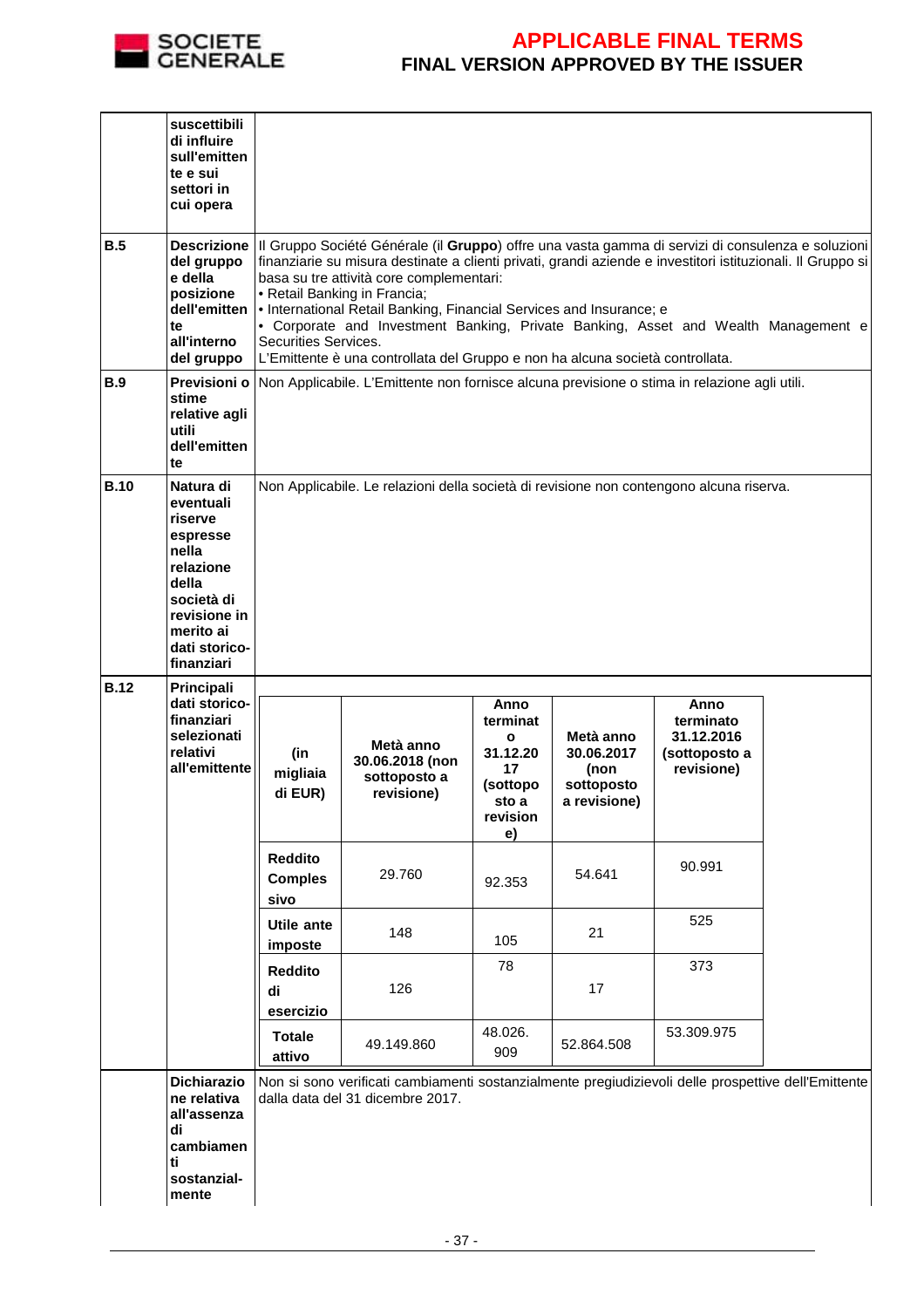

|             | pregiudizie<br>voli delle<br>prospettive<br>dell'emitten<br>te dalla data<br>di<br>pubblicazio<br>ne<br>dell'ultimo<br>bilancio<br>certificato                                |                                                                                                                                                                                                                                                                                                                                                                                                                        |
|-------------|-------------------------------------------------------------------------------------------------------------------------------------------------------------------------------|------------------------------------------------------------------------------------------------------------------------------------------------------------------------------------------------------------------------------------------------------------------------------------------------------------------------------------------------------------------------------------------------------------------------|
|             | <b>Cambiamen</b><br>ti<br>significativi<br>relativi alla<br>situazione<br>finanziaria<br>$\mathbf{o}$<br>commercial<br>e<br>dell'Emitten<br>te<br>successivi                  | Non applicabile. Non si è verificato alcun cambiamento rilevante nella posizione finanziaria o di<br>negoziazione dell'Emittente successivamente al 30 giugno 2018.                                                                                                                                                                                                                                                    |
|             | al periodo<br>cui si<br>riferiscono i<br>dati storico-<br>finanziari                                                                                                          |                                                                                                                                                                                                                                                                                                                                                                                                                        |
| <b>B.13</b> | Eventi<br>recenti<br>relativi<br>all'emittente<br>che<br>rilevano, in<br>misura<br>sostanziale,<br>ai fini della<br>valutazione<br>della<br>solvibilità<br>dell'Emitten<br>te | Non Applicabile. Non si sono verificati eventi recenti relativi all'Emittente che rilevano, in misura<br>sostanziale, ai fini della valutazione della solvibilità dell'Emittente.                                                                                                                                                                                                                                      |
| <b>B.14</b> | <b>Dichiarazio</b><br>ne in ordine<br>alla<br>dipendenza<br>dell'emitten<br>te da altre<br>entità del<br>gruppo                                                               | Per le informazioni sulla posizione dell'Emittente all'interno del Gruppo si rimanda all'Elemento B.5<br>che precede.<br>All'interno del Gruppo, SG Issuer fa capo a Société Générale Bank & Trust.                                                                                                                                                                                                                    |
| <b>B.15</b> | <b>Descrizioni</b><br>principali<br>dell'emitten<br>te                                                                                                                        | Le attività principali di SG Issuer sono rappresentate dalla raccolta di fondi tramite l'emissione di<br>delle attività warrant e titoli di debito destinati al collocamento presso clienti istituzionali o retail tramite<br>collocatori associati a Société Générale. I fondi derivanti all'emissione di tali titoli di debito<br>vengono quindi concessi in prestito a Société Générale ed altri membri del Gruppo. |
| <b>B.16</b> | Per quanto<br>а<br>conoscenza<br>dell'emitten<br>te, soggetto<br>da cui<br>l'emittente è<br>controllato<br>о<br>partecipato,                                                  | SG Issuer è una società controllata al 100 % da Société Générale Bank & Trust S.A., che è a sua<br>volta un'entità interamente controllata da Société Générale e interamente consolidata.                                                                                                                                                                                                                              |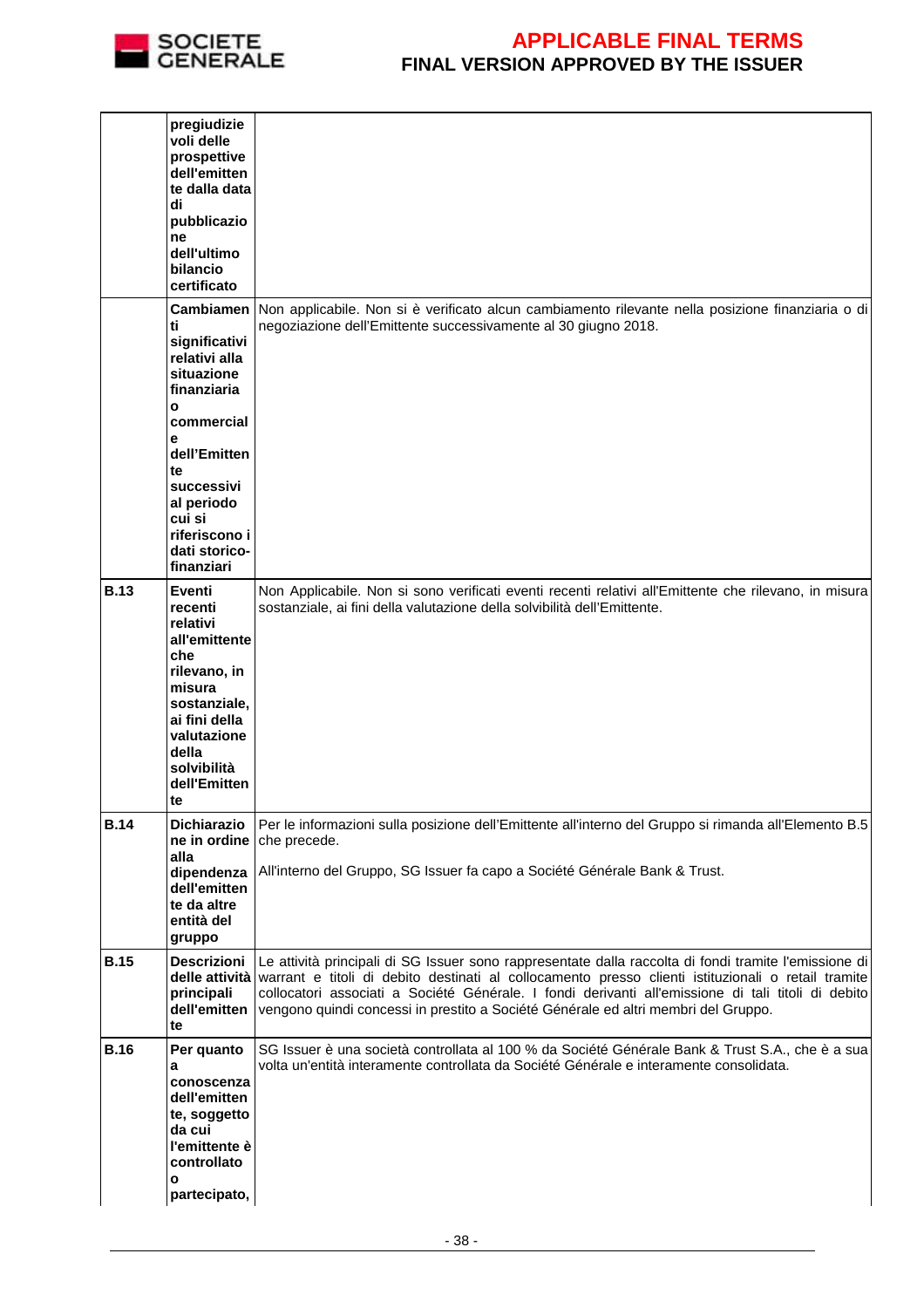

| <b>B.17</b> | direttament<br>e o<br>indirettame<br>nte, e<br>descrizione<br>della natura<br>di tale<br>controllo<br>Rating<br>creditizi<br>assegnati al<br>garante o ai<br>relativi titoli<br>di debito | Non Applicabile. Nessun rating è stato assegnato all'Emittente<br>Non Applicabile Alle Obbligazioni oggetto di emissione non è stato assegnato alcun rating                                                                                                                                                                                                                                                                                                                                                                                                                                                                                                                                                                                                                                                                                                                                                                                                                                                                                                                                                                                                                                                                                                                                                                                                                                                                                                                                                                                                                                                                                |
|-------------|-------------------------------------------------------------------------------------------------------------------------------------------------------------------------------------------|--------------------------------------------------------------------------------------------------------------------------------------------------------------------------------------------------------------------------------------------------------------------------------------------------------------------------------------------------------------------------------------------------------------------------------------------------------------------------------------------------------------------------------------------------------------------------------------------------------------------------------------------------------------------------------------------------------------------------------------------------------------------------------------------------------------------------------------------------------------------------------------------------------------------------------------------------------------------------------------------------------------------------------------------------------------------------------------------------------------------------------------------------------------------------------------------------------------------------------------------------------------------------------------------------------------------------------------------------------------------------------------------------------------------------------------------------------------------------------------------------------------------------------------------------------------------------------------------------------------------------------------------|
| <b>B.18</b> | Natura e<br>ambito<br>della<br>garanzia                                                                                                                                                   | Le Obbligazioni sono garantite incondizionatamente e irrevocabilmente da Société Générale (il<br>Garante) ai sensi della garanzia rilasciata in data 20 giugno 2018 (la Garanzia).<br>La Garanzia costituisce un'obbligazione diretta, incondizionata, non garantita e non subordinata<br>del Garante, con il rango di obbligazione senior preferred di cui all'articolo L. 613-30-3-1-3° del<br>Codice e sarà almeno pari passu rispetto a tutte le altre obbligazioni, esistenti e future, dirette,<br>incondizionate, non garantite e senior preferred del Garante, ivi comprese quelle relative ai<br>depositi.<br>Qualsiasi riferimento a somme o importi pagabili dall'Emittente, garantiti dal Garante ai sensi della<br>Garanzia, dovrà essere rivolto a somme e/o importi direttamente ridotti, e/o in caso di conversione<br>in equity, ridotte dell'importo di tale conversione, e/o altrimenti modificati di volta in volta in seguito<br>all'applicazione del potere di bail-in di qualsivoglia autorità pertinente ai sensi della direttiva<br>2014/59/UE del Parlamento Europeo e del Consiglio dell'Unione Europea.                                                                                                                                                                                                                                                                                                                                                                                                                                                                                                        |
| <b>B.19</b> | <b>Informazion</b><br>i relative al<br>garante<br>come se<br>questi<br>fosse<br>l'emittente<br>del<br>medesimo<br>tipo di titoli<br>oggetto<br>della<br>garanzia                          | Le informazioni in merito a Société Générale come se questa fosse l'Emittente del medesimo tipo<br>delle Obbligazioni oggetto della Garanzia sono di seguito riportate in conformità a quanto previsto<br>rispettivamente agli Elementi B.19 / B.1, B.19 / B.2, B.19 / B.4b, B.19 / B.5, B.19 / B.9, B.19 / B.10,<br>B.19 / B.12, B.19 / B.13, B.19 / B.14, B.19 / B.15, B.19 / B.16<br>B.19/B.1: Ragione sociale e denominazione commerciale del garante<br>Société Générale<br>B.19/B.2:Sede legale, forma giuridica, legislazione e paese di costituzione<br>Sede legale: 29, boulevard Haussmann, 75009 Parigi, Francia.<br>Forma giuridica: Società per azioni a responsabilità limitata pubblica (société anonyme).<br>Legislazione di riferimento dell'Emittente: diritto francese.<br>Paese di costituzione: Francia.<br>B.19/B.4b: Tendenze note suscettibili di influire sul garante e sui settori in cui opera<br>Société Générale continua ad essere soggetta ai consueti rischi ed ai rischi inerenti alla propria<br>attività.<br>In particolare, il Gruppo potrebbe essere influenzato da:<br>I rischi in materia di crescita globale sono aumentati a causa dell'elevata incertezza<br>politica. I mercati continueranno a focalizzarsi sulle negoziazioni tra US e Cina. Il rischio che si<br>generino nuovi ostacoli in relazione alle tensioni sul commercio mondiale, l'assenza di un accordo<br>sulla Brexit e la politica dell'euro zona, in particolare le elezioni del Parlamento europeo alla fine di<br>maggio, rimane elevato. Tutto ciò in un contesto di alti livelli del debito e di instabilità dei mercati |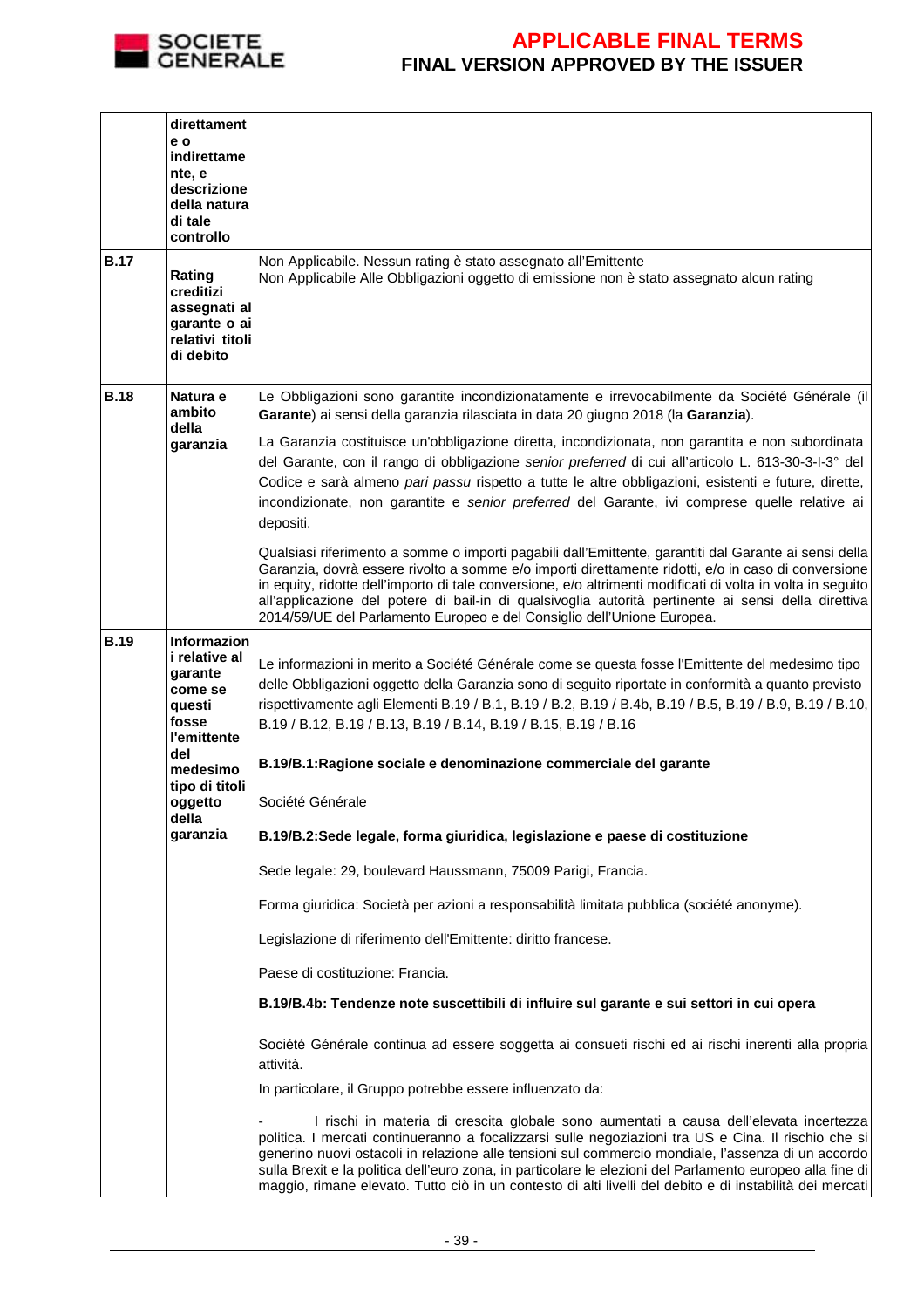

|  | finanziari.<br>Sembra che l'attività economica nei mercati emergenti stia rallentando in questo avvio<br>del 2019, a causa della riduzione della domanda mondiale e dell'inasprimento delle condizioni<br>finanziarie mondiali. I paesi emergenti dell'Asia rimangono la regione geografica con la crescita                                                |
|--|------------------------------------------------------------------------------------------------------------------------------------------------------------------------------------------------------------------------------------------------------------------------------------------------------------------------------------------------------------|
|  | maggiore. Anche l'Europa centrale ed orientale mostra una certa tenuta a fronte del rallentamento<br>nella zona euro.                                                                                                                                                                                                                                      |
|  | In Russia, l'economia dovrebbe resistere all'mpatto delle sanzioni nel breve periodo e la<br>sua situzione finanziaria è ancora solida. In Brasile, la nuova amministrazione dovrà intraprendere                                                                                                                                                           |
|  | la riforma delle pensioni, essenziale al fine di correggere la base fiscale.<br>In termini di variazione della politica monetaria delle banche centrali:                                                                                                                                                                                                   |
|  | La Federal Reserve è determinata a ridurre il proprio bilancio ed è probabile che aumenti<br>о<br>i tassi di interesse nel 2019. Tuttavia, il recente incremento della volatilità nei mercati finanziari e<br>la rivalutazione globale dei premi al rischio potrebbe spingere la Fed a sospendere il processo di<br>inasprimento della politica monetaria. |
|  | La Banca Centrale Europea ha confermato di avere interrotto gli acquisti netti di assets a<br>o<br>partire da gennaio 2019. E' improbabile che la BCE aumenti i tassi di interesse prima della fine<br>dell'estate del 2019. La situazione non è chiara a causa del rallentamento che si è verificato                                                      |
|  | nell'eurozona a partire dalla fine del 2018.<br>anche il 2019 sarà caratterizzato da incertezza geopolitica, per effetto della prosecuzione<br>di una serie di eventi degli ultimi due anni.                                                                                                                                                               |
|  | Nel 2019, ci si attende che le scadenze regolamentari abbiano rilevanza nel contesto del<br>processo legislativo europeo con riguardo all'insieme di testi sulla finanza sostenibile (tassonomia,                                                                                                                                                          |
|  | informativa e benchmarks), nel perseguimento del terzo obiettivo degli accordi di Parigi (riorientare<br>i flussi finanziari verso attività economiche decarbonizzate), oltre alla revisione delle regole<br>prudenziali applicabili alle società di investimento (Revisione Società di Investimento - Investment<br>Firms Review - IFR).                  |
|  | In tale contesto, e al fine di generare una crescita responsabile e profittevole, le principali priorità<br>del Gruppo nel 2019 saranno di:                                                                                                                                                                                                                |
|  | crescere attraverso l'implementazione delle iniziative chiave di generazione di ricavi del<br>Gruppo;                                                                                                                                                                                                                                                      |
|  | accelerare la trasformazione di business e funzioni, in particolare con riferimento al<br>modello di relazione retail in Francia, e adeguare la strategia dell'area Global Markets;<br>realizzare gli obiettivi in materia di costi (in particolare una ulteriore riduzione di costi per                                                                   |
|  | 500 milioni di Euro nell'area Global Banking and Investor Solutions) e mantenere un controllo<br>stringente dei rischi e un'allocazione selettiva del capitale;                                                                                                                                                                                            |
|  | proseguire nell'azione di rifocalizzazione delle attività, attraverso la vendita o la chisura di<br>attività che manchino di sufficiente massa critica o che non presentino adeguate sinergie, con un<br>obiettivo che cresce da 50-60bp a 80-90bp in termini di impatto sul rapporto CET 1 entro la fine<br>del 2020;                                     |
|  | accrescere il senso di responsabilità attraverso il continuo sviluppo del programma di<br>Culture & Conduct e un'ulteriore integrazione della propria strategia di CSR                                                                                                                                                                                     |
|  | B.19/B.5:Descrizione del gruppo e della posizione del garante all'interno del gruppo                                                                                                                                                                                                                                                                       |
|  | Il Gruppo Société Générale offre una vasta gamma di servizi di consulenza e soluzioni finanziarie<br>su misura destinate a clienti privati, grandi aziende e investitori istituzionali. Il Gruppo si basa su<br>tre attività core complementari:                                                                                                           |
|  | attività di Retail Banking in Francia;<br>$\bullet$                                                                                                                                                                                                                                                                                                        |
|  | International Retail Banking, Financial Services and Insurance; e<br>$\bullet$                                                                                                                                                                                                                                                                             |
|  | Corporate and Investment Banking, Private Banking, Asset and Wealth Management e<br>$\bullet$<br>Securities Services.                                                                                                                                                                                                                                      |
|  | B.19/B.9: Previsioni o stime relative agli utili del garante                                                                                                                                                                                                                                                                                               |
|  | Non Applicabile. Il Garante non fornisce alcuna previsione o stima in relazione agli utili.                                                                                                                                                                                                                                                                |
|  | B.19/B.10: Natura di eventuali riserve espresse nella relazione della società di revisione in<br>merito ai dati storico-finanziari                                                                                                                                                                                                                         |
|  | Non Applicabile. La relazione della società di revisione non contiene alcuna riserva.                                                                                                                                                                                                                                                                      |
|  | B.19/B.12: Principali dati storico-finanziari selezionati relativi al garante                                                                                                                                                                                                                                                                              |
|  |                                                                                                                                                                                                                                                                                                                                                            |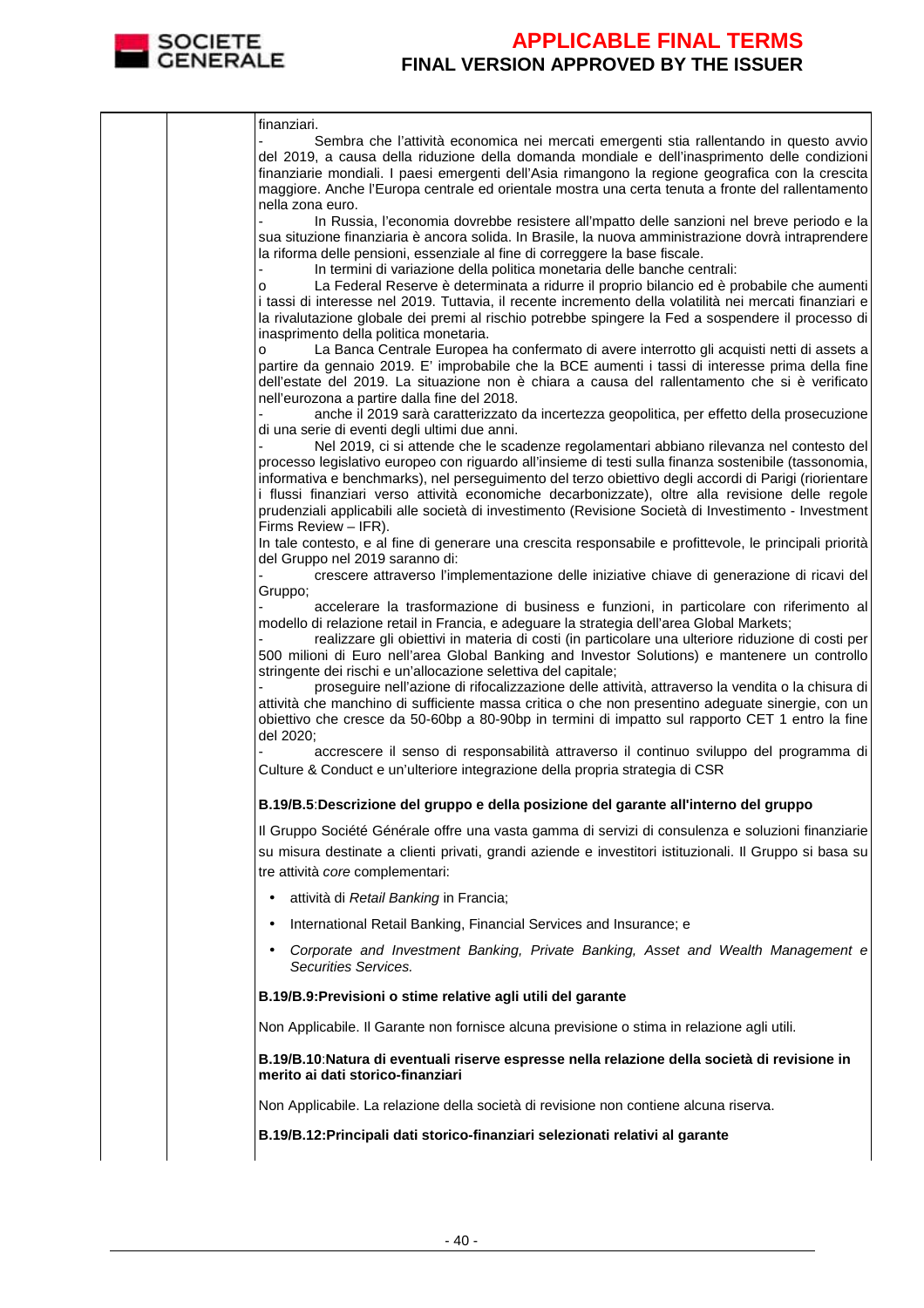

|  |                                                                    | Anno 31.12.2018<br>(2)<br>(sottoposto a<br>revisione) | Anno 31.12.2017<br>(sottoposto a<br>revisione) |  |
|--|--------------------------------------------------------------------|-------------------------------------------------------|------------------------------------------------|--|
|  | Risultati (in milioni<br>di EUR)                                   |                                                       |                                                |  |
|  | Risultato netto delle<br>attività bancarie                         | 25.205                                                | 23.954                                         |  |
|  | Reddito Operativo                                                  | 6.269                                                 | 4.767                                          |  |
|  | Risultato netto del<br>gruppo sottostante<br>(1)                   | 4.468                                                 | 4.491                                          |  |
|  | Risultato<br>netto<br>gruppo riportato                             | 3.864                                                 | 2.806                                          |  |
|  | Retail Banking in<br>Francia                                       | 1.237                                                 | 1.059                                          |  |
|  | International Retail<br><b>Banking &amp; Financial</b><br>Services | 2.065                                                 | 1.939                                          |  |
|  | Global Banking and<br><b>Investor Solutions</b>                    | 1.197                                                 | 1.593                                          |  |
|  | Corporate Centre                                                   | (635)                                                 | (1.785)                                        |  |
|  | Costo<br>netto<br>del<br>rischio                                   | (1.005)                                               | (1.349)                                        |  |
|  | <b>ROTE</b><br>sottostante<br>** $(2)$                             | 9,7%                                                  | 9,6%                                           |  |
|  | Tier 1 Ratio **                                                    | 13,4%                                                 | 13,8%                                          |  |
|  | Attivo (in miliardi di<br>EUR)                                     |                                                       |                                                |  |
|  | Totale<br>attivo<br>e<br>passivo                                   | 1.309,4                                               | $1.274,2*$                                     |  |
|  | Finanziamenti<br>a<br>costi ammortizzati<br>per i clienti          | 447,2                                                 | $417,4*$                                       |  |
|  | Depositi clienti                                                   | 416,8                                                 | 410,6*                                         |  |
|  | Patrimonio<br><b>Netto</b><br>(in miliardi di EUR)                 |                                                       |                                                |  |
|  | Patrimonio<br>netto,<br>Quota di gruppo                            | 61,0                                                  | 59,9*                                          |  |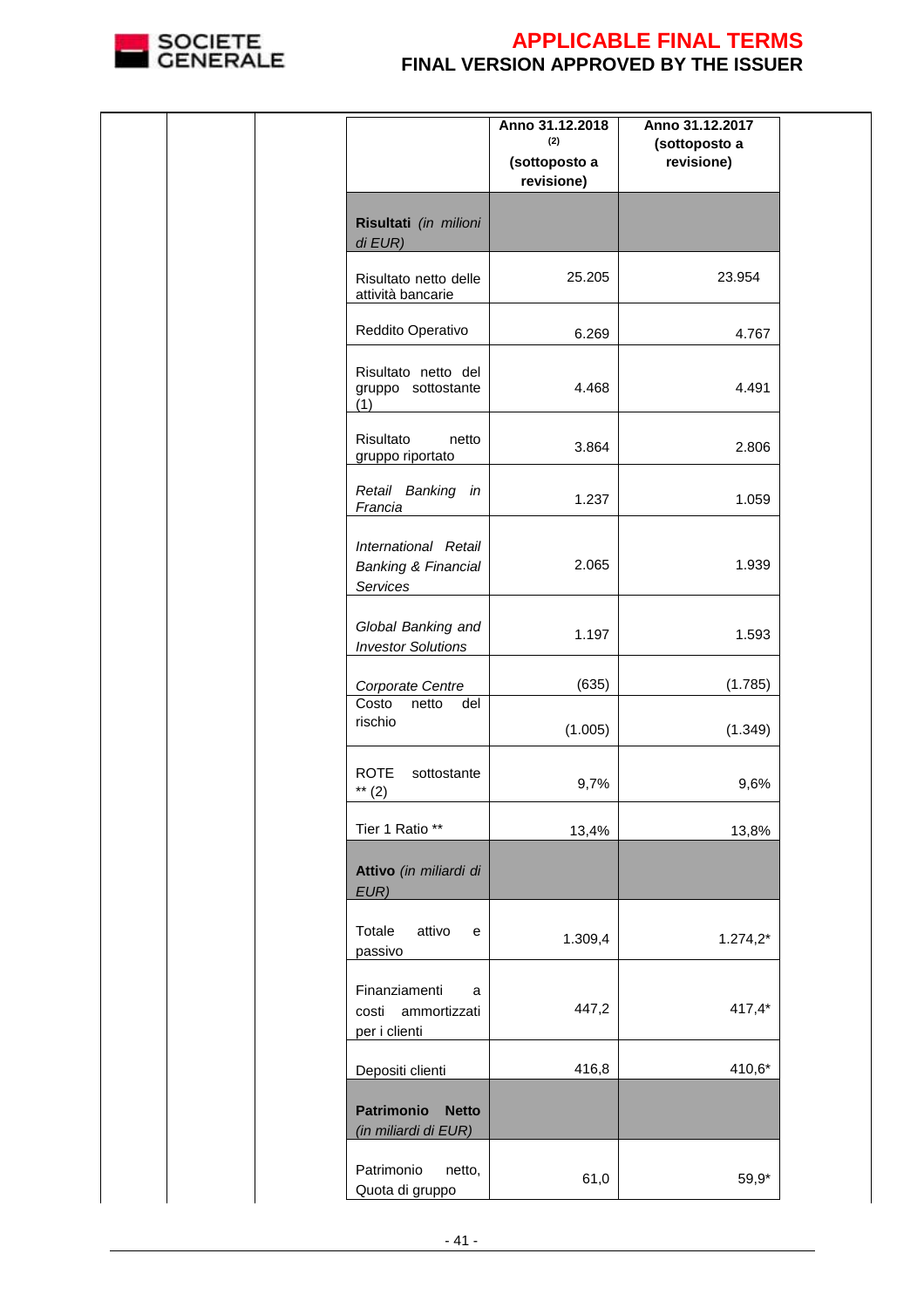

|  |        | Partecipazioni<br>di<br>minoranza                                                                               | 4,8      | $4,5*$                                                                                                                                                                                                                                                                                                                                                                                                                                                                                                      |  |
|--|--------|-----------------------------------------------------------------------------------------------------------------|----------|-------------------------------------------------------------------------------------------------------------------------------------------------------------------------------------------------------------------------------------------------------------------------------------------------------------------------------------------------------------------------------------------------------------------------------------------------------------------------------------------------------------|--|
|  |        | <b>Rendiconto</b><br>finanziario<br>(in<br>miliardi di EUR)                                                     |          |                                                                                                                                                                                                                                                                                                                                                                                                                                                                                                             |  |
|  |        | Flussi<br>netti<br>in.<br>(uscita)<br>entrata<br>delle<br>disponibilità<br>liquide<br>e<br>mezzi<br>equivalenti | (17.617) | 18.023                                                                                                                                                                                                                                                                                                                                                                                                                                                                                                      |  |
|  | 21.    | delle controllate nel settore assicurativo.                                                                     |          | * Al 1 ° gennaio 2018 (sottoposto a revisione). Il bilancio consolidato ammonta a EUR 1.309<br>miliardi al 31 dicembre 2018 (EUR 1.274 miliardi al 1º gennaio 2018, EUR 1.275 miliardi al 31<br>dicembre 2017). Bilanci al 1 <sup>°</sup> gennaio 2018 dopo la prima applicazione dell'IFRS 9, ad eccezione<br>** Tali rapporti finanziari non sono sottoposti né a revisione né a revisione limitata.<br>(1) Rettificato per elementi non economici e per elementi eccezionali, e linearizzazione di IFRIC |  |
|  |        |                                                                                                                 |          | Rettificato per voci di natura non economica (nel 2017) e per voci di natura eccezionale                                                                                                                                                                                                                                                                                                                                                                                                                    |  |
|  |        |                                                                                                                 |          | Dichiarazione relativa all'assenza di cambiamenti sostanzialmente pregiudizievoli delle<br>prospettive del garante dalla data di pubblicazione dell'ultimo bilancio certificato                                                                                                                                                                                                                                                                                                                             |  |
|  |        | Générale successivamente alla data del 31 dicembre 2018.                                                        |          | Non si sono verificati cambiamenti sostanzialmente pregiudizievoli nelle prospettive di Société                                                                                                                                                                                                                                                                                                                                                                                                             |  |
|  |        | successivi al periodo cui si riferiscono i dati storico-finanziari                                              |          | Cambiamenti significativi relativi alla situazione finanziaria o commerciale del garante                                                                                                                                                                                                                                                                                                                                                                                                                    |  |
|  |        |                                                                                                                 |          | Non Applicabile. Non si è verificato alcun cambiamento rilevante nella posizione finanziaria o<br>commerciale di Société Générale successivamente alla data del 31 dicembre 2018.                                                                                                                                                                                                                                                                                                                           |  |
|  |        | valutazione della solvibilità del garante                                                                       |          | B.19/B.13: Eventi recenti relativi al garante che rilevano, in misura sostanziale, ai fini della                                                                                                                                                                                                                                                                                                                                                                                                            |  |
|  |        | misura sostanziale, ai fini della valutazione della sua solvibilità.                                            |          | Non Applicabile. Non si sono verificati eventi recenti relativi a Société Générale che rilevano, in                                                                                                                                                                                                                                                                                                                                                                                                         |  |
|  | gruppo |                                                                                                                 |          | B.19/B.14: Dichiarazione in ordine alla eventuale dipendenza del garante da altre entità del                                                                                                                                                                                                                                                                                                                                                                                                                |  |
|  |        | all'Elemento B.5 che precede.                                                                                   |          | Per le informazioni sulla posizione di Société Générale all'interno del Gruppo si rimanda                                                                                                                                                                                                                                                                                                                                                                                                                   |  |
|  |        |                                                                                                                 |          | Société Générale è la holding finale del Gruppo. Tuttavia, Société Générale gestisce anche una<br>propria attività e non opera semplicemente in qualità di holding rispetto alle proprie controllate.                                                                                                                                                                                                                                                                                                       |  |
|  |        | B.19/B.15: Descrizioni delle attività principali del garante                                                    |          |                                                                                                                                                                                                                                                                                                                                                                                                                                                                                                             |  |
|  |        | Si rimanda all'Elemento B.19/B.5 che precede.                                                                   |          |                                                                                                                                                                                                                                                                                                                                                                                                                                                                                                             |  |
|  |        |                                                                                                                 |          | B.19/B.16: Per quanto a conoscenza del garante, soggetto da cui il garante è controllato o                                                                                                                                                                                                                                                                                                                                                                                                                  |  |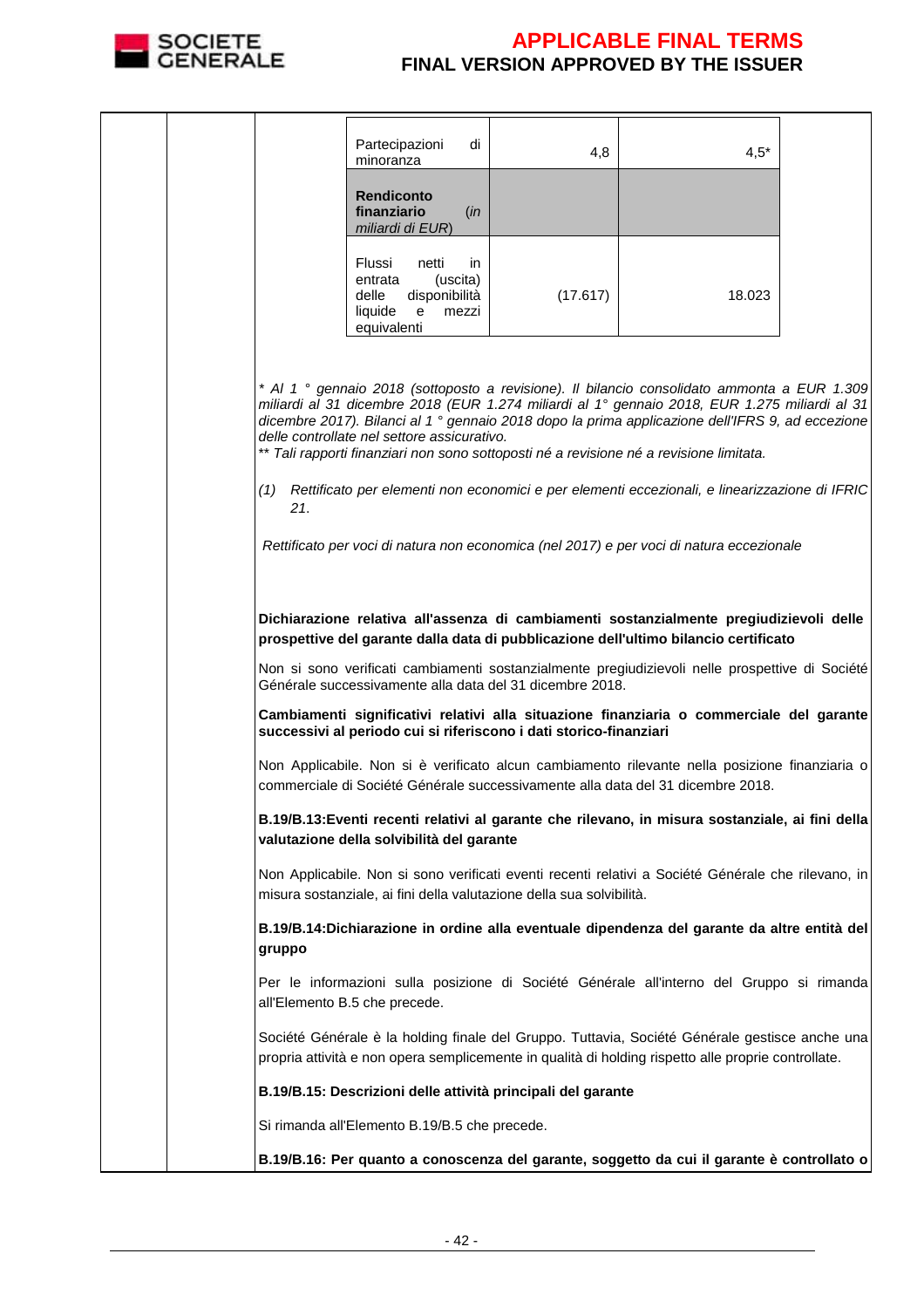

| partecipato, direttamente o indirettamente, e descrizione della natura di tale controllo                                                                                                                                                 |
|------------------------------------------------------------------------------------------------------------------------------------------------------------------------------------------------------------------------------------------|
| Non Applicabile. Per quanto a sua conoscenza, Société Générale non é controllata, né<br>partecipata, direttamente o indirettamente (ai sensi delle leggi francesi), da alcun'altra entità.                                               |
| B.19/B.17: Rating creditizi assegnati al garante o ai relativi titoli di debito                                                                                                                                                          |
| Société Générale ha un rating di A(high) assegnato da DBRS, A assegnato da Fitch Ratings, A1<br>assegnato da Moody's Investors Services, A assegnato da Rating and Investment Information,<br>Inc. e A assegnato da Standard and Poor's. |

|     | Sezione C - Strumenti finanziari                                                                                                                                       |                                                                                                                                                                                                                                                                                                                                                                                                                                                                                                                                                                                                                                                                                                                                         |
|-----|------------------------------------------------------------------------------------------------------------------------------------------------------------------------|-----------------------------------------------------------------------------------------------------------------------------------------------------------------------------------------------------------------------------------------------------------------------------------------------------------------------------------------------------------------------------------------------------------------------------------------------------------------------------------------------------------------------------------------------------------------------------------------------------------------------------------------------------------------------------------------------------------------------------------------|
| C.1 | Tipologia e<br>classe dei<br>titoli oggetto<br>dell'offerta e/o<br>ammessi alle<br>contrattazioni<br>, ivi compresi<br><i>i</i> rispettivi<br>codici<br>identificativi | Le Obbligazioni sono titoli di debito.<br>Il Codice ISIN è: XS1968526209<br>Il Codice Common è: 196852620                                                                                                                                                                                                                                                                                                                                                                                                                                                                                                                                                                                                                               |
| C.2 | Valuta dei<br>titoli oggetto<br>di emissione                                                                                                                           | Dollaro americano (USD)                                                                                                                                                                                                                                                                                                                                                                                                                                                                                                                                                                                                                                                                                                                 |
| C.5 | Descrizione di<br>eventuali<br>limitazioni<br>alla<br>libera<br>trasferibilità<br>dei titoli                                                                           | Non Applicabile. Non vi è alcuna limitazione alla libera trasferibilità delle Obbligazioni,<br>subordinatamente alle restrizioni di vendita e trasferimento eventualmente in vigore in<br>talune giurisdizioni, incluse le limitazioni applicabili all'offerta e alla vendita a, o per conto o<br>a beneficio dei Cessionari Consentiti.                                                                                                                                                                                                                                                                                                                                                                                                |
|     |                                                                                                                                                                        | Un Cessionario Consentito indica qualsiasi soggetto che (i) non è una U.S. person<br>secondo la definizione di cui al Regulation S; e (ii) non è un soggetto che rientri in alcuna<br>delle definizioni di U.S. person ai fini del CEA o di qualsiasi Rule, orientamento od ordine<br>proposto o emesso dalla CFTC ai sensi del CEA.                                                                                                                                                                                                                                                                                                                                                                                                    |
| C.8 | Diritti connessi<br>ai titoli, tra cui i<br>relativi limiti e<br>priorità                                                                                              | Diritti connessi ai titoli:<br>Le Obbligazioni, salvo ove rimborsate in anticipo, daranno diritto a ciascun portatore delle<br>Obbligazioni (il Portatore delle Obbligazioni a ricevere un rendimento potenziale sulle<br>Obbligazioni stesse un ammontare di rimborso alla pari alla data di scadenza e un potenziale<br>rendimento su dette Obbligazioni (si rimanda all'Elemento C.9)<br>Il Portatore delle Obbligazioni avrà diritto a pretendere l'immediato pagamento di qualunque<br>importo nel caso in cui:<br>- l'Emittente non paghi o non rispetti gli altri obblighi ai sensi delle Obbligazioni<br>- il Garante non adempia ai propri obblighi ai sensi della Garanzia o la garanzia del Garante<br>non sia più valida; o |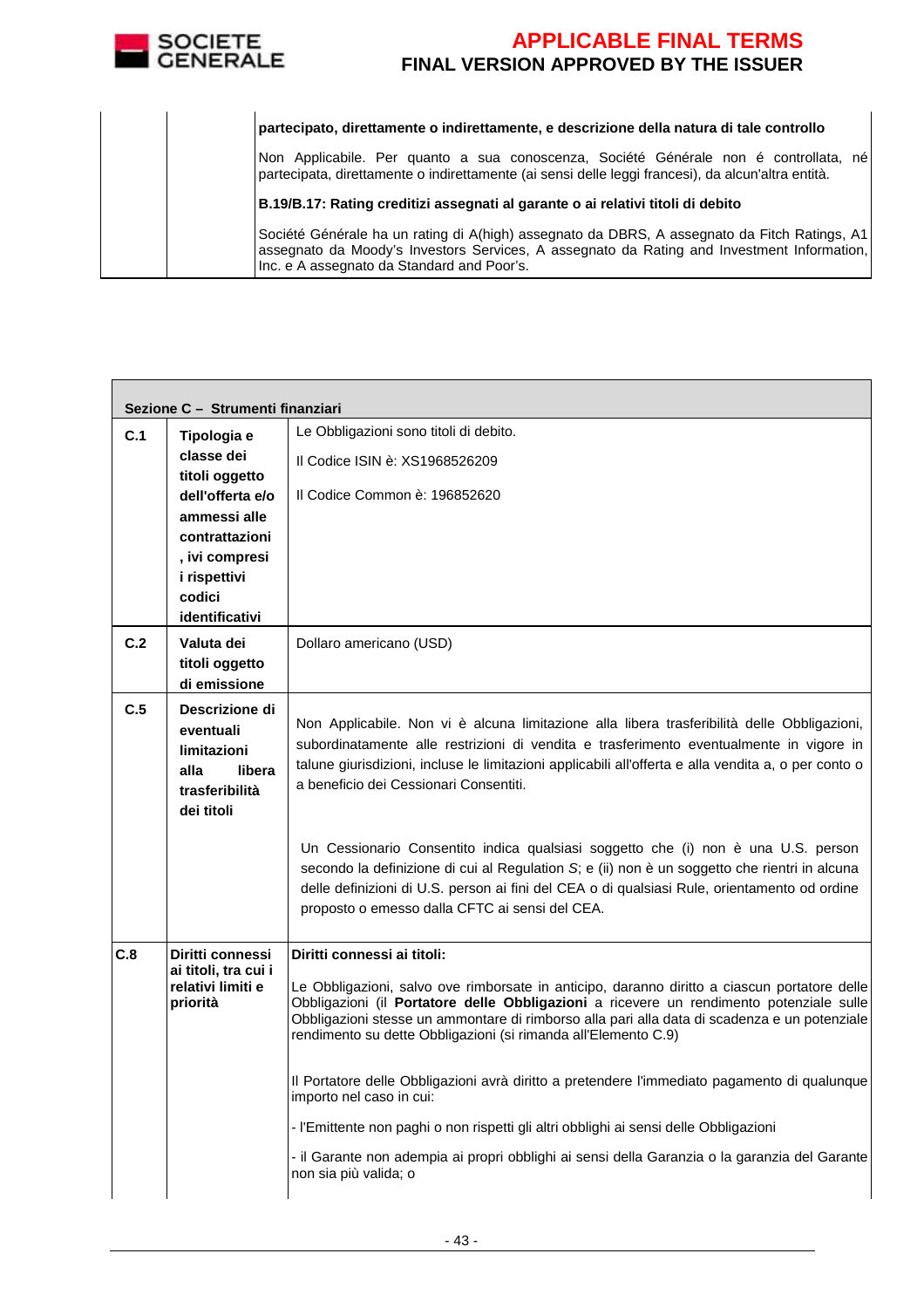

- risultino pendenti procedimenti di insolvenza o fallimento nei confronti dell'Emittente.

 La modifica dei termini contrattuali delle Obbligazioni richiede necessariamente il consenso dei Portatori delle Obbligazioni ai sensi delle disposizioni di un accordo di agenzia, reso disponibile ai Portatori delle Obbligazioni su richiesta dell'Emittente.

#### **Rinuncia ai diritti di compensazione**

I Portatori delle Obbligazioni rinunciano a qualsiasi diritto di compensazione e ritenzione con riferimento alle Obbligazioni, nella misura consentita dalla legge.

#### **Legge applicabile**

Le Obbligazioni e qualsiasi obbligazione extra-contrattuale derivante dalle o relativa alle Obbligazioni saranno disciplinati e interpretati ai sensi della legge inglese.

 L'Emittente accetta la competenza dei tribunali inglesi in relazione a qualunque controversia nei confronti dell'Emittente, e che i Portatori delle Obbligazioni possano promuovere un'azione legale innanzi a qualunque altro tribunale competente.

**Priorità:**

Le Obbligazioni sono obbligazioni dirette, incondizionate, non garantite e non subordinate dell'Emittente e saranno *pari passu* rispetto a tutte le altre obbligazioni dirette, incondizionate, non garantite e non subordinate dell'Emittente, presenti e future, in circolazione.

#### **Limiti ai diritti connessi ai titoli:**

- L'Emittente potrà rimborsare anticipatamente le Obbligazioni sulla base del loro valore di mercato per motivi di natura fiscale o nel caso in cui si verifichino eventi straordinari che incidano sugli strumenti sottostanti o nel caso in cui si verifichi un ulteriore(i) evento(i) di turbativa.

- L'Emittente potrà apportare modifiche alle condizioni in caso di correzioni che incidano sullo strumento sottostante, e, al verificarsi di eventi straordinari che incidano sullo(gli) strumento(i) sottostante(i) o al verificarsi di ulteriori eventi di turbativa, l'Emittente potrà procedere alla sostituzione dello(gli) strumento(i) sottostante(i) con un(dei) nuovo(i) strumento(i) sottostante(i), o alla deduzione da qualunque somma dovuta dell'aumento del costo di copertura, ed in ogni caso senza il consenso dei Portatori delle Obbligazioni;

- L'Emittente potrà procedere alla monetizzazione di tutto o parte degli importi dovuti fino alla data di scadenza delle Obbligazioni nel caso in cui si verifichino eventi straordinari che incidano sugli strumenti sottostanti o nel caso in cui si verifichi un ulteriore(i) evento(i) di turbativa.

- i diritti al pagamento di capitale e interessi si prescriveranno entro un periodo di dieci anni (per quanto riguarda il capitale) e cinque anni (per quanto riguarda gli interessi) a decorrere dalla data in cui il pagamento di detti importi è divenuto per la prima volta esigibile e non sia stato onorato.

 - In caso di mancato pagamento da parte dell'Emittente, i Portatori delle Obbligazioni non intraprenderanno alcun procedimento, legale o di altro tipo, né avanzeranno pretese nei confronti dell'Emittente. Ciononostante, i Portatori delle Obbligazioni continueranno ad avere il diritto di pretendere dal Garante il pagamento di qualunque importo non ancora pagato.

#### **Tassazione**

Tutti i pagamenti relativi alle Obbligazioni, alle Ricevute e alle Cedole o previsti ai sensi della Garanzia saranno effettuati senza ritenute o detrazioni in relazione a o in acconto a fronte di alcuna tassa, imposta, accertamento od onere governativo di qualunque natura imposti, esatti, riscossi, trattenuti o accertati, al presente o in futuro, da o per conto di qualunque Autorità Fiscale, salvo ove tale ritenuta o detrazione sia richiesta a norma di legge.

Nel caso in cui sia necessario detrarre o trattenere qualunque importo in relazione a o per conto di qualunque Autorità Fiscale, il relativo Emittente o, a seconda dei casi, il Garante provvederà (salvo che in determinate circostanze), nella misura massima consentita dalla legge, a versare tale importo aggiuntivo ove necessario, in modo che ciascun Portatore delle Obbligazioni, Portatore delle Ricevute o Portatore delle Cedole percepisca, dopo la detrazione o ritenuta a fronte di tali tasse, imposte, accertamenti od oneri governativi, l'intero importo in quel momento dovuto ed esigibile.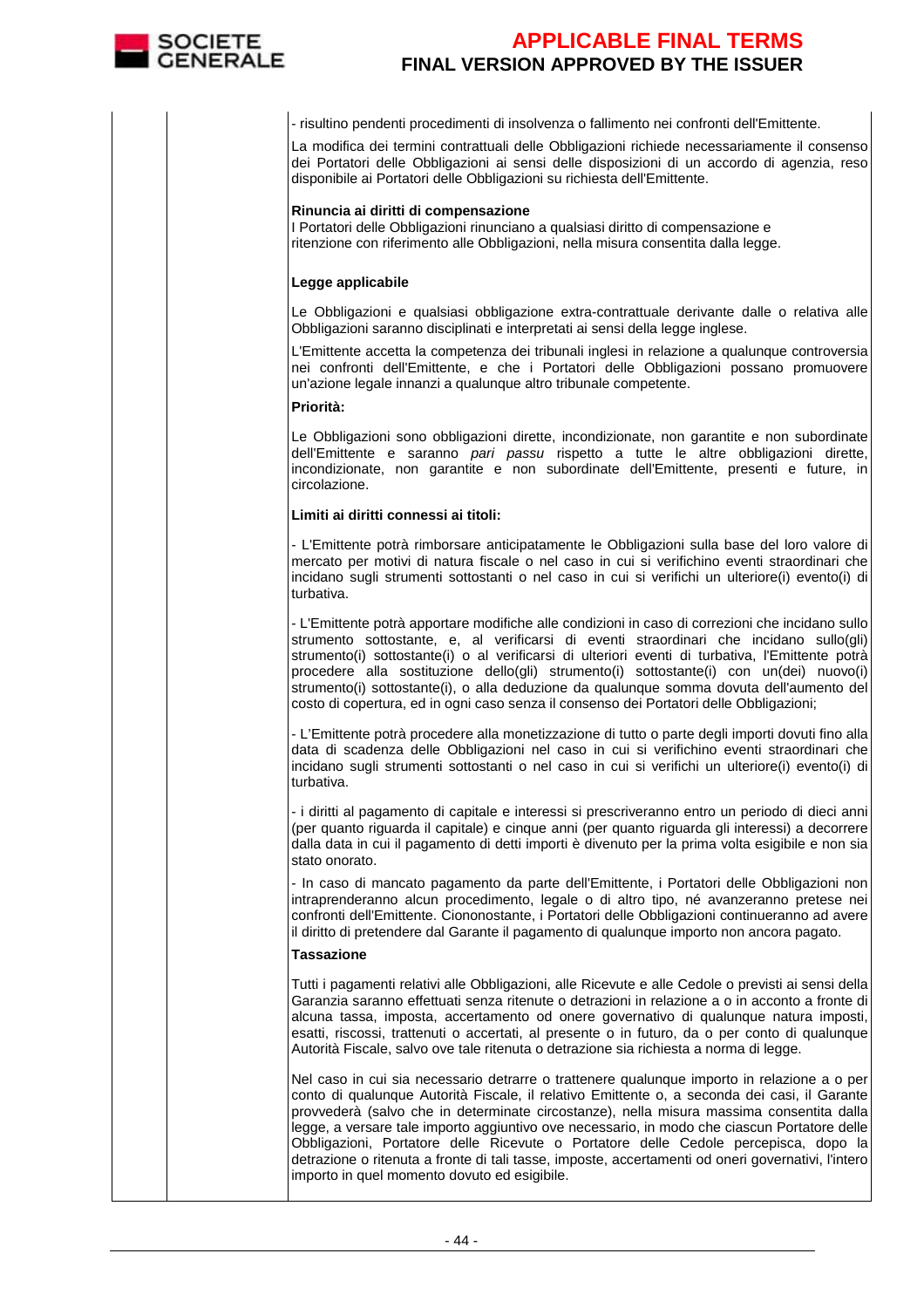

|     |                                                     | Nonostante le disposizioni precedenti, in nessun caso l'Emittente o, a seconda dei casi, il<br>Garante, sarà tenuto al pagamento di qualsivoglia importo addizionale in relazione alle<br>Obbligazioni, Ricevute o Cedole a fronte di eventuali ritenute o detrazioni (i) che siano<br>richieste ai sensi di un accordo descritto nella Sezione 1471(b) dell'Internal Revenue Code<br>del 1986 (il " Codice") o altrimenti imposte in base alle Sezioni dalla 1471 alla 1474 del<br>Codice, ogni regolamento o accordo a norma dello stesso, o qualsiasi interpretazione<br>ufficiale di ciò, ovvero qualsivoglia legge che dia attuazione ad un approccio intergovernativo<br>ad esso relativo o (ii) che siano imposte ai sensi della Sezione 871(m) del Codice.<br>Dove:<br>Per Giurisdizione Fiscale si intende il Lussemburgo ovvero qualsivoglia struttura politica o<br>relativa autorità di riferimento che abbia potere in materia fiscale. |                                                                                                                                                                                                                                                                                                                                |  |  |
|-----|-----------------------------------------------------|------------------------------------------------------------------------------------------------------------------------------------------------------------------------------------------------------------------------------------------------------------------------------------------------------------------------------------------------------------------------------------------------------------------------------------------------------------------------------------------------------------------------------------------------------------------------------------------------------------------------------------------------------------------------------------------------------------------------------------------------------------------------------------------------------------------------------------------------------------------------------------------------------------------------------------------------------|--------------------------------------------------------------------------------------------------------------------------------------------------------------------------------------------------------------------------------------------------------------------------------------------------------------------------------|--|--|
| C.9 | Procedure per<br>l'esercizio dei                    | Si veda l'Elemento C.8 che precede.                                                                                                                                                                                                                                                                                                                                                                                                                                                                                                                                                                                                                                                                                                                                                                                                                                                                                                                  |                                                                                                                                                                                                                                                                                                                                |  |  |
|     | diritti:<br>interesse,<br>rendimento,<br>rimborso e | Specificata)                                                                                                                                                                                                                                                                                                                                                                                                                                                                                                                                                                                                                                                                                                                                                                                                                                                                                                                                         | La data di emissione delle Obbligazioni è il 25/06/2019 (la Data di Emissione) e ciascuna<br>Obbligazione avrà una denominazione specificata di USD 2 000 (la Denominazione                                                                                                                                                    |  |  |
|     | rappresentant<br>i e dei                            | Interessi:                                                                                                                                                                                                                                                                                                                                                                                                                                                                                                                                                                                                                                                                                                                                                                                                                                                                                                                                           |                                                                                                                                                                                                                                                                                                                                |  |  |
|     | Portatori delle<br>Obbligazioni                     | Interessi)                                                                                                                                                                                                                                                                                                                                                                                                                                                                                                                                                                                                                                                                                                                                                                                                                                                                                                                                           | La data di decorrenza degli interessi è: la Data di Emissione (la Data di Decorrenza degli                                                                                                                                                                                                                                     |  |  |
|     |                                                     | Tasso(i) di interesse:                                                                                                                                                                                                                                                                                                                                                                                                                                                                                                                                                                                                                                                                                                                                                                                                                                                                                                                               | 1,5% per anno, pagabile annualmente<br>in via posticipata                                                                                                                                                                                                                                                                      |  |  |
|     |                                                     | Periodo(i) Specificato(i) / Data(e) di<br>Pagamento Interessi(i)<br>(GG/MM/AAAA)                                                                                                                                                                                                                                                                                                                                                                                                                                                                                                                                                                                                                                                                                                                                                                                                                                                                     | 25/06/2020; 25/06/2021; 27/06/2022                                                                                                                                                                                                                                                                                             |  |  |
|     |                                                     | <b>Importo Cedola Fissa</b>                                                                                                                                                                                                                                                                                                                                                                                                                                                                                                                                                                                                                                                                                                                                                                                                                                                                                                                          | Salvo in caso di rimborso anticipato, in<br>ogni Data di Pagamento Interessi,<br>l'Emittente dovrà pagare ai Portatori<br>delle<br>Obbligazioni,<br>per<br>ogni<br>Obbligazione, un importo determinato<br>dall'Agente di Calcolo, come segue:<br>Tasso di Interesse x Denominazione<br>Specifica x Frazione Giorni di Calcolo |  |  |
|     |                                                     | Frazione Giorni di Calcolo:                                                                                                                                                                                                                                                                                                                                                                                                                                                                                                                                                                                                                                                                                                                                                                                                                                                                                                                          | Giorni<br>Effettivi/Giorni<br>Effettivi<br>(Actual/Actual) (ISDA)                                                                                                                                                                                                                                                              |  |  |
|     |                                                     | Importo Interessi Strutturati                                                                                                                                                                                                                                                                                                                                                                                                                                                                                                                                                                                                                                                                                                                                                                                                                                                                                                                        | Salvo ove rimborsati in anticipo, alla<br>Data Pagamento Interessi(i) (i = 4),<br>l'Emittente pagherà ai Portatori delle<br>Obbligazioni, per ciascuna Obbligazione,<br>un importo determinato dall'Agente di<br>Calcolo come segue:                                                                                           |  |  |
|     |                                                     |                                                                                                                                                                                                                                                                                                                                                                                                                                                                                                                                                                                                                                                                                                                                                                                                                                                                                                                                                      | Scenario 1:                                                                                                                                                                                                                                                                                                                    |  |  |
|     |                                                     |                                                                                                                                                                                                                                                                                                                                                                                                                                                                                                                                                                                                                                                                                                                                                                                                                                                                                                                                                      | Se<br>alla<br>Data<br>Valutazione(i),<br>Performance(i) è superiore a 0%, allora:                                                                                                                                                                                                                                              |  |  |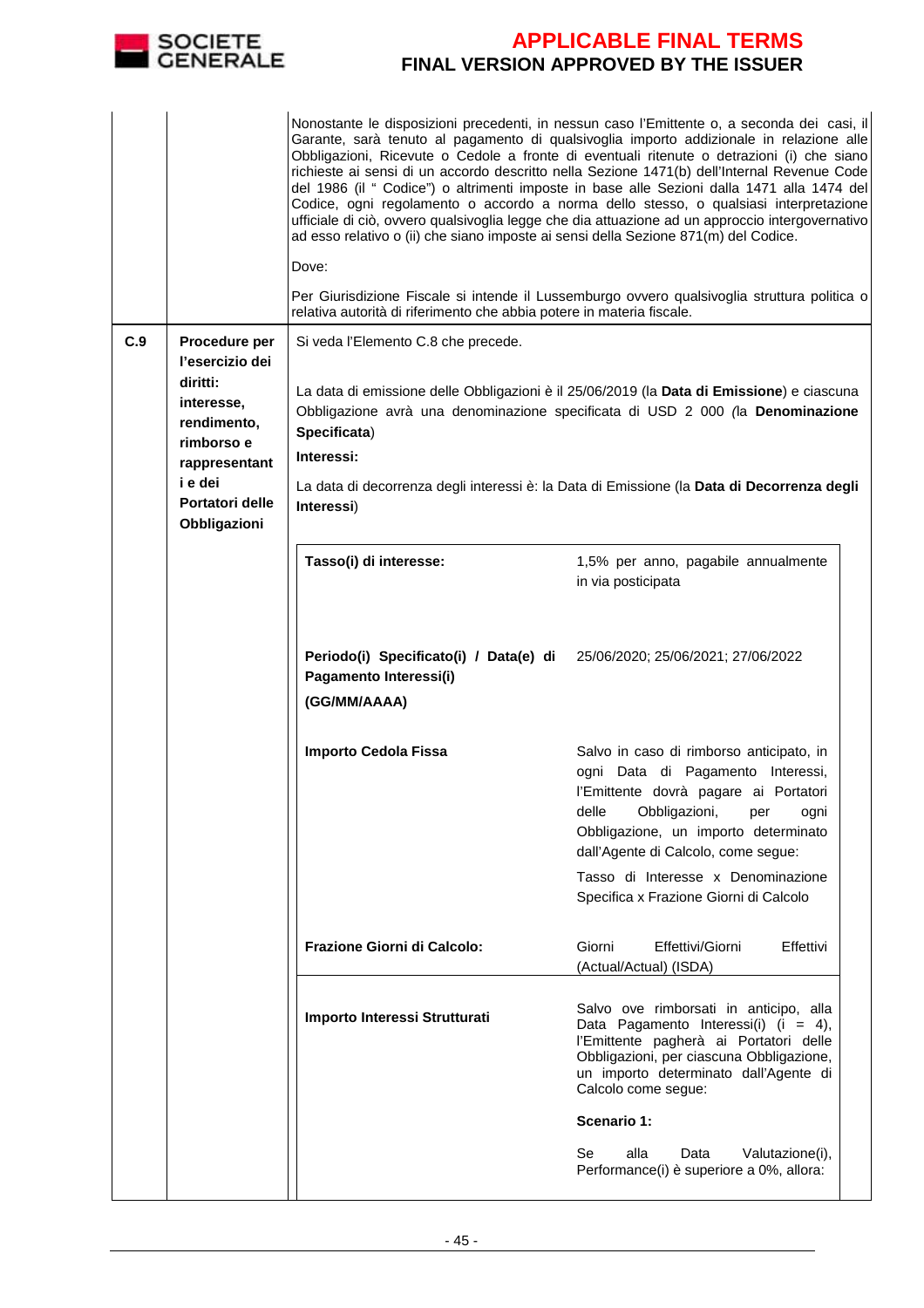

|  |                                                      |                                   |                                | Importo<br>Interessi<br>Denominazione<br>Performance(4)                                                                       | Strutturati(i)<br>$=$<br>Specificata<br>X |
|--|------------------------------------------------------|-----------------------------------|--------------------------------|-------------------------------------------------------------------------------------------------------------------------------|-------------------------------------------|
|  |                                                      |                                   |                                | Scenario 2:                                                                                                                   |                                           |
|  |                                                      |                                   |                                | Se<br>alla<br>Data<br>Performance(i) è inferiore o pari a 0%,<br>allora:                                                      | Valutazione(i),                           |
|  |                                                      |                                   |                                | Importo Interessi Strutturati(i) = 0 (zero)                                                                                   |                                           |
|  | Periodi<br>Pagamento Interessi:                      | <b>Interessi</b>                  | <b>Specificati/Date</b>        | Data Pagamento Interessi(4): La Data di<br>Scadenza                                                                           |                                           |
|  | Definizioni relative alla(e) data(e):                |                                   |                                | Applicabile                                                                                                                   |                                           |
|  | Data di Valutazione(0):<br>(GG/MM/AAAA)              |                                   |                                | 25/06/2019                                                                                                                    |                                           |
|  | Data di Valutazione(i);<br>$(i = 4)$<br>(GG/MM/AAAA) |                                   |                                | 19/06/2023                                                                                                                    |                                           |
|  | Definizioni relative al Prodotto:                    |                                   |                                | Applicabile, nel rispetto delle previsioni<br>della Condizione 4 dei Termini e<br>Condizioni Aggiuntivi relativi alle Formule |                                           |
|  | Performance(i)<br>$(i=4)$                            |                                   |                                | Indica (S(i) / S(0)) - 100%                                                                                                   |                                           |
|  | S(i)<br>$(i=0 o i=4)$                                |                                   |                                | Indica<br>rispetto<br>ad<br>Valutazione(i) il Prezzo di Chiusura del<br>Sottostante                                           | Data<br>ogni                              |
|  | Sottostante:                                         |                                   |                                |                                                                                                                               |                                           |
|  | Il tipo di sottostante è: indice<br>elettroniche.    |                                   |                                | Informazioni relative al sottostante sono disponibili sui seguenti siti web o pagine                                          |                                           |
|  | Nome dell'<br><b>Indice</b>                          | <b>Bloomberg</b><br><b>Ticker</b> | <b>Sponsor</b><br>dell' Indice | Mercato Regolamentato                                                                                                         | <b>Sito internet</b>                      |
|  | <b>STOXX®</b><br>Global ESG<br>eaders Select         | SGESGSEP                          | <b>STOXX</b><br>Limited        | Ciascun mercato sul quale<br>i titoli compresi nell'indice<br>sono negoziati, come di                                         | www.stoxx.com                             |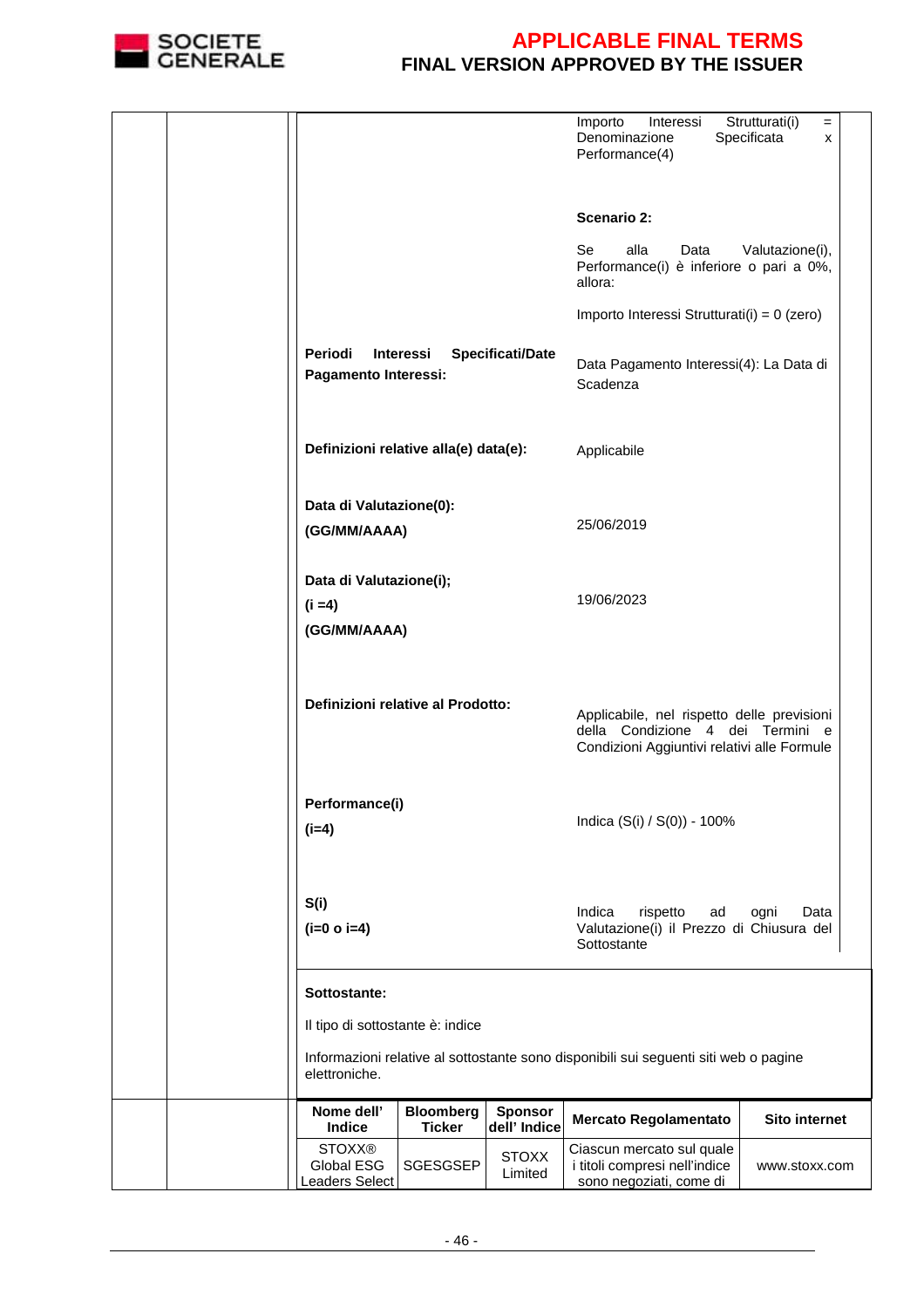

|                                 | <b>50 EUR</b>                                          |                                                                                                                                       |  | volta in volta determinato<br>dallo Sponsor Indice                                                                                                                                                                                                                                                                |             |
|---------------------------------|--------------------------------------------------------|---------------------------------------------------------------------------------------------------------------------------------------|--|-------------------------------------------------------------------------------------------------------------------------------------------------------------------------------------------------------------------------------------------------------------------------------------------------------------------|-------------|
|                                 | <b>Rimborso:</b>                                       |                                                                                                                                       |  |                                                                                                                                                                                                                                                                                                                   |             |
|                                 |                                                        | Rimborso a discrezione dell'Emittente:                                                                                                |  | Applicabile in base alla Condizione 5.5 dei<br>Termini e delle Condizioni Generali                                                                                                                                                                                                                                |             |
|                                 | (i)                                                    | Importo del Rimborso<br>Opzionale                                                                                                     |  | Salvo ove rimborsati in anticipo, l'Emittente<br>rimborserà le Obbligazioni alla Data di<br>Rimborso Opzionale(i) (i da 2 a 3), ai sensi<br>delle seguenti previsioni in relazione a<br>ciascuna Obbligazione                                                                                                     |             |
|                                 |                                                        |                                                                                                                                       |  | Importo<br>di<br>Rimborso<br>Denominazione Specificata x [100% + (i x<br>$3,5\%)$                                                                                                                                                                                                                                 | Opzionale   |
|                                 | (ii)                                                   | Date del Rimborso<br>Opzionale: (GG/MM/AAAA)                                                                                          |  | Date del Rimborso Opzionale (i da 2 a 3):<br>25/06/2021; 27/06/2022                                                                                                                                                                                                                                               |             |
|                                 | (iii)                                                  | Periodo di Preavviso                                                                                                                  |  | 15 Giorni Lavorativi prima della Data del<br>Rimborso Opzionale                                                                                                                                                                                                                                                   |             |
|                                 | (iv)                                                   | <b>Rimborso Parziale</b>                                                                                                              |  | Non Applicabile                                                                                                                                                                                                                                                                                                   |             |
|                                 | Importo di Rimborso Finale<br>Data di Scadenza         |                                                                                                                                       |  | Salvo ove rimborsati in anticipo, l'Emittente<br>rimborserà le Obbligazioni alla Data di<br>Scadenza, ai sensi delle seguenti previsioni<br>in relazione a ciascuna Obbligazione<br>Rimborso<br>Importo<br>di<br>Denominazione Specificata x 100%<br>La Data di Scadenza delle Obbligazioni<br>sarà il 26/06/2023 | Finale<br>= |
|                                 | Rappresentante dei Portatori delle Obbligazioni:       |                                                                                                                                       |  |                                                                                                                                                                                                                                                                                                                   |             |
|                                 | alcun Rappresentante dei Portatori delle Obbligazioni. |                                                                                                                                       |  | Non Applicabile. Poiché le Obbligazioni sono disciplinate dal diritto inglese, non esiste                                                                                                                                                                                                                         |             |
| C.10<br>Spiegazione<br>chiara e |                                                        | Si veda il precedente Elemento C.9.<br>Il valore delle Obbligazioni e il pagamento di uno degli importi cedolari a un Portatore delle |  |                                                                                                                                                                                                                                                                                                                   |             |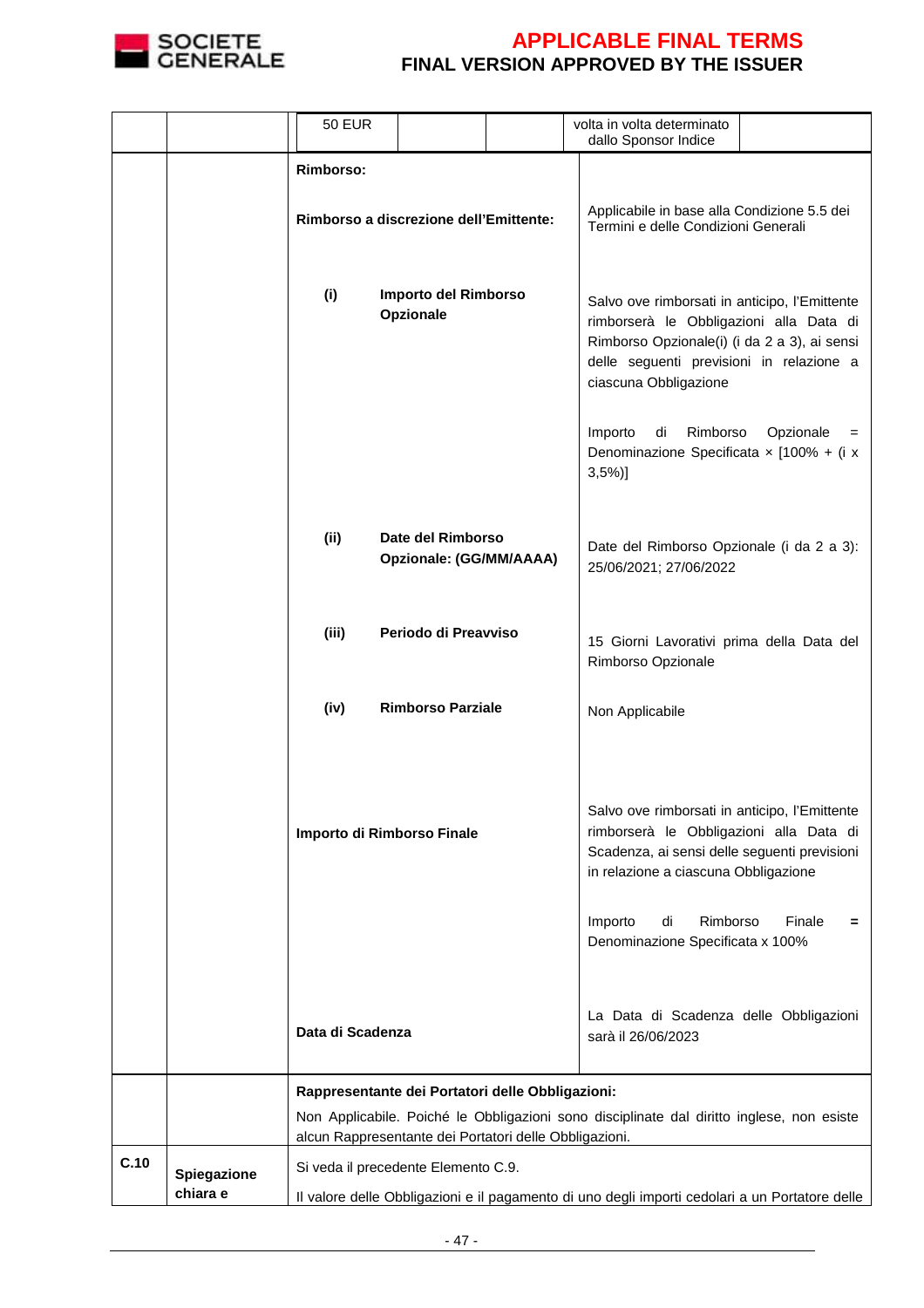

|      | comprensibile           | Obbligazioni alla relativa data di pagamento degli interessi dipenderanno dalla performance |
|------|-------------------------|---------------------------------------------------------------------------------------------|
|      | che consenta            | dell(e)' attività sottostante(i), alla(e) relativa(e) data(e) di valutazione                |
|      | agli investitori        |                                                                                             |
|      | di                      |                                                                                             |
|      | comprendere             |                                                                                             |
|      | come il valore          |                                                                                             |
|      | del proprio             |                                                                                             |
|      | investimento            |                                                                                             |
|      | sia influenzato         |                                                                                             |
|      | dal valore              |                                                                                             |
|      | dello(gli)              |                                                                                             |
|      | strumento(i)            |                                                                                             |
|      | sottostante(i),         |                                                                                             |
|      | specialmente            |                                                                                             |
|      | nei casi in cui i       |                                                                                             |
|      | rischi sono più         |                                                                                             |
|      | evidenti                |                                                                                             |
| C.11 |                         |                                                                                             |
|      | Se i titoli offerti     | Sarà presentata domanda di ammissione alla negoziazione delle Obbligazioni su EuroTLX,      |
|      | sono o saranno          | un Sistema Multilaterale di Negoziazione organizzato e gestito da EuroTLX Sim S.p.A         |
|      | oggetto di una          |                                                                                             |
|      | domanda di              |                                                                                             |
|      | ammissione              |                                                                                             |
|      | alla                    |                                                                                             |
|      | negoziazione ai         |                                                                                             |
|      | fini di                 |                                                                                             |
|      | ottenerne la            |                                                                                             |
|      | distribuzione           |                                                                                             |
|      | su un mercato           |                                                                                             |
|      | regolamentato           |                                                                                             |
|      | o in altri              |                                                                                             |
|      | mercati                 |                                                                                             |
|      | equivalenti,            |                                                                                             |
|      | con                     |                                                                                             |
|      | indicazione dei         |                                                                                             |
|      |                         |                                                                                             |
|      | mercati in<br>questione |                                                                                             |

|     | Sezione D - Rischi                                |                                                                                                                                                                                                                                             |  |  |  |  |  |
|-----|---------------------------------------------------|---------------------------------------------------------------------------------------------------------------------------------------------------------------------------------------------------------------------------------------------|--|--|--|--|--|
| D.2 | Principali informazioni<br>relative ai principali | Un investimento nelle Obbligazioni comporta dei rischi che devono essere<br>di<br>decisione<br>valutati<br>prima<br>qualsiasi<br>di<br>investimento.                                                                                        |  |  |  |  |  |
|     | rischi specifici<br>dell'emittente                | In particolare, il Gruppo è esposto ai rischi intrinseci della propria attività<br>principale, inclusi:                                                                                                                                     |  |  |  |  |  |
|     |                                                   | Rischi relativi a profili macroeconomici, mercati<br>contesto<br>e –<br>regolamentare:                                                                                                                                                      |  |  |  |  |  |
|     |                                                   | L'economia globale e i mercati finanziari continuano a presentare alti livelli di<br>incertezza, che potrebbero incidere significativamente e negativamente sulle<br>attività, la posizione finanziaria e i risultati economici del Gruppo. |  |  |  |  |  |
|     |                                                   | potrebbero essere<br>del Gruppo<br>negativamente<br>influenzati<br>risultati<br>dall'esposizioni nei mercati regionali.                                                                                                                     |  |  |  |  |  |
|     |                                                   | La Brexit e il suo impatto sui mercati finanziari e sul contesto economico<br>potrebbero avere un impatto negativo sulle attività del Gruppo e sui suoi risultati                                                                           |  |  |  |  |  |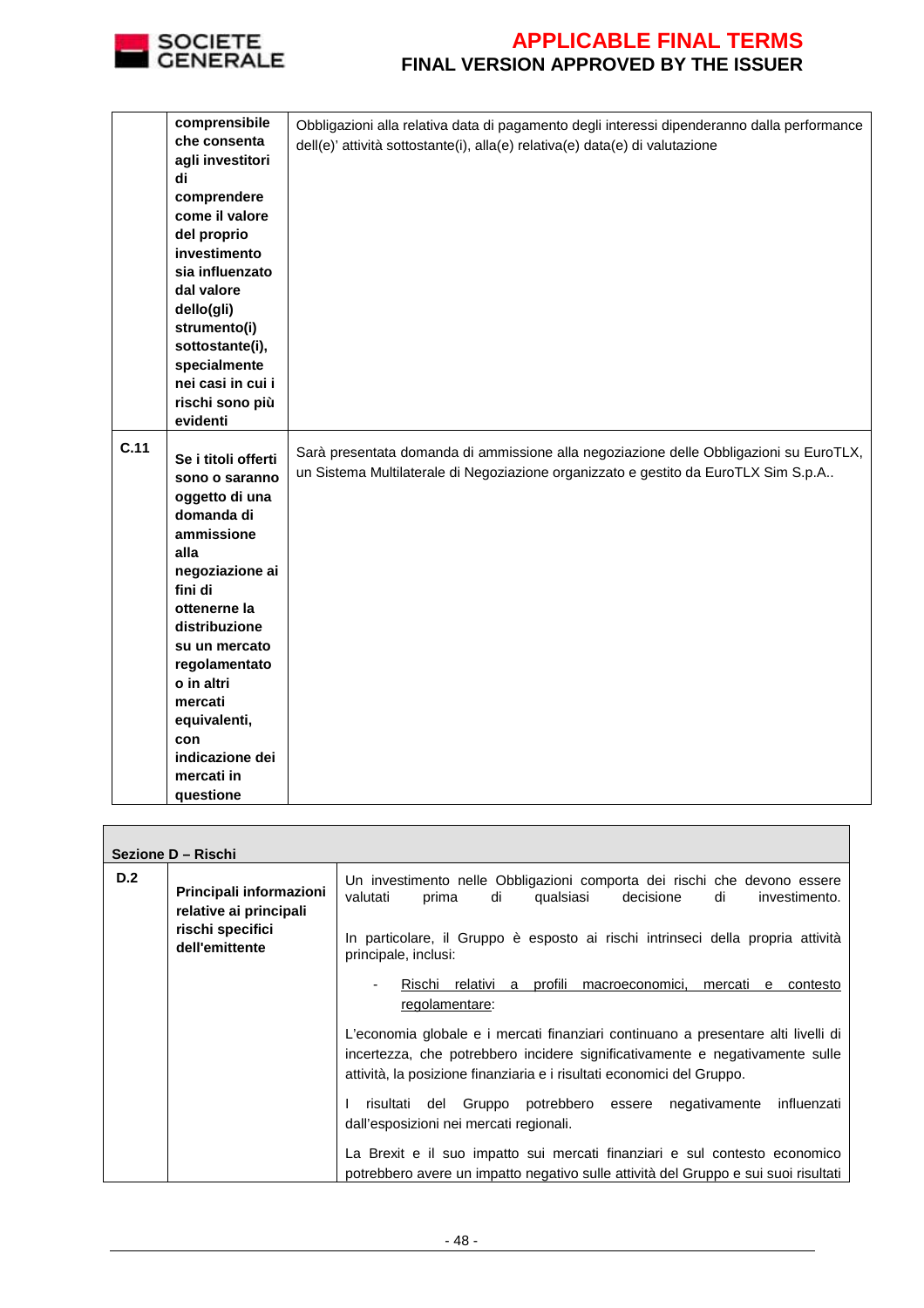

| economici.                                                                                                                                                                                                                                                                                                              |
|-------------------------------------------------------------------------------------------------------------------------------------------------------------------------------------------------------------------------------------------------------------------------------------------------------------------------|
| Ci si attende che l'accresciuto grado di competizione, da parte di soggetti<br>bancari e non bancari, possa produrre un effetto negativo sulle attività e i<br>risultati del Gruppo, sia nel Mercato domestico francese che in ambio<br>internazionale.                                                                 |
| Il Gruppo è soggetto a un ampio quadro di vigilanza e regolamentazione in<br>ciascuno dei paesi in cui opera ed i cambiamenti di questi regimi potrebbero<br>avere un effetto significativo sulle attività, alla posizione e sui costi del Gruppo,<br>nonché sul contesto finanziario ed economico in cui questo opera. |
| Il Gruppo può generare ricavi inferiori nelle attività di brokeraggio e in altre<br>attività remunerate su base commissionale, nella fase di ribasso dei mercati.                                                                                                                                                       |
| Rischi di credito:                                                                                                                                                                                                                                                                                                      |
| Il Gruppo è esposto al rischio di controparte ed al rischio di concentrazione, che<br>potrebbero produrre un effetto negativo sulle attività, i risultati economici e la<br>posizione finanziaria del Gruppo.                                                                                                           |
| La solidità finanziaria e la condotta di altre istituzioni finanziarie e partecipanti al<br>mercato potrebbe avere un impatto negativo sul Gruppo.                                                                                                                                                                      |
| I risultati economici e la posizione finanziaria del Gruppo potrebbero essere<br>negativamente influenzati da accantonamenti tardivi o insufficienti per<br>esposizioni creditizie.<br>Rischi di mercato e strutturali:                                                                                                 |
| La volatilità dei mercati finanziari potrebbe generare significative perdite per il<br>Gruppo con riferimento alle proprie attività di trading e di investimento.                                                                                                                                                       |
| Variazioni nei tassi di interesse potrebbero avere un effetto negativo sulle<br>attività bancarie e di gestione patrimoniale del Gruppo.                                                                                                                                                                                |
| Variazioni nei tassi di cambio potrebbero avere un impatto negativo sui risultati<br>del Gruppo.                                                                                                                                                                                                                        |
| Il declino protratto dei mercati finanziari o la ridotta liquidità in tali mercati<br>possono rendere più difficile la vendita di beni o manovrare posizioni<br>commerciali e potrebbero portare a perdite significative per certe attività del<br>Gruppo.                                                              |
| Le strategie di copertura del Gruppo possono non prevenire tutti i rischi di<br>perdita.                                                                                                                                                                                                                                |
| Rischi operativi:                                                                                                                                                                                                                                                                                                       |
| Inadempienze operative, chiusure o vincoli di capacità che interessano le<br>istituzioni con le quali il Gruppo intrattiene relazioni commerciali, o il guasto o la<br>violazione dei sistemi informatici del Gruppo, potrebbero tradursi in perdite e<br>danni reputazionali per il Gruppo.                            |
| Il Gruppo può incorrere in perdite quale conseguenza di eventi imprevisti o<br>catastrofici, inclusi attacchi terroristici e disastri naturali.                                                                                                                                                                         |
| IL Gruppo è esposto a rischi legali che potrebbero influenzare negativamente la<br>sua posizione finanziaria e risultati economici.                                                                                                                                                                                     |
| Danni reputazionali potrebbero incidere sulla posizione competitiva del Gruppo.<br>Rischi relativi ai Modelli                                                                                                                                                                                                           |
| Il sistema di risk management del Gruppo, che si basa specificamente su<br>modelli, potrebbe non essere efficace e potrebbe esporre il Gruppo a rischi non                                                                                                                                                              |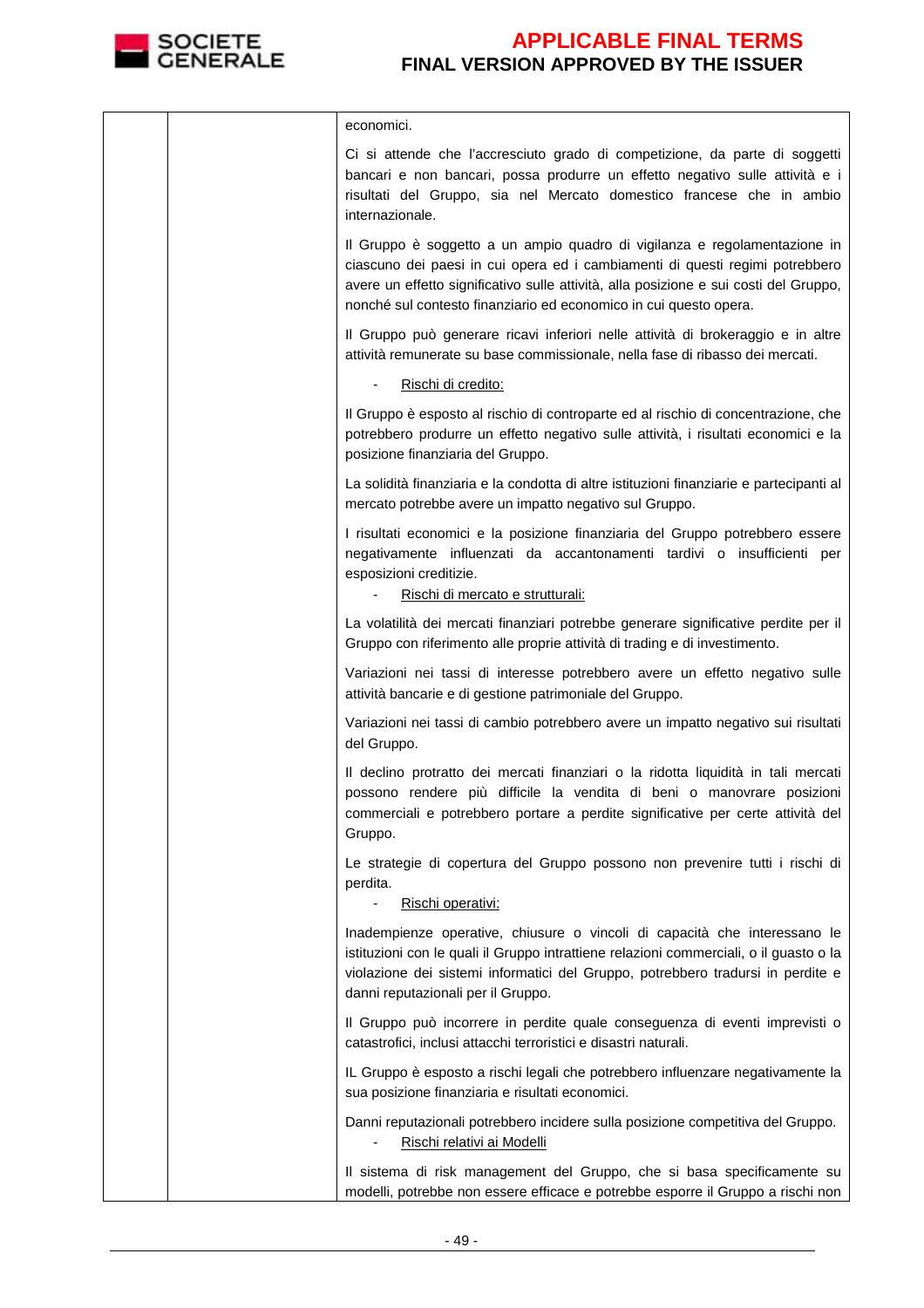

|     |                                                                                           | identificati e non previsti, ciò che potrebbe generare perdite significative.<br>Rischi di funding                                                                                                                                                                                                                                                                                                                                                                                                                                                                                                                                                                                                                                                                                                                                                        |
|-----|-------------------------------------------------------------------------------------------|-----------------------------------------------------------------------------------------------------------------------------------------------------------------------------------------------------------------------------------------------------------------------------------------------------------------------------------------------------------------------------------------------------------------------------------------------------------------------------------------------------------------------------------------------------------------------------------------------------------------------------------------------------------------------------------------------------------------------------------------------------------------------------------------------------------------------------------------------------------|
|     |                                                                                           | Una serie di misure eccezionali adottate da governi, banche centrali e regolatori<br>potrebbero avere un impatto sfavorevole sulle attività, i risultati e la posizione<br>finanziaria del Gruppo.                                                                                                                                                                                                                                                                                                                                                                                                                                                                                                                                                                                                                                                        |
|     |                                                                                           | La dipendenza del Gruppo dal proprio accesso a fonti di finanziamento e i<br>vincoli di liquidità potrebbero avere un impatto sfavorevole sulle attività, i<br>risultati e la posizione finanziaria del Gruppo.<br>Rischi strategici e di business                                                                                                                                                                                                                                                                                                                                                                                                                                                                                                                                                                                                        |
|     |                                                                                           | Rischi relativi all'implementazione del piano strategico del Gruppo.                                                                                                                                                                                                                                                                                                                                                                                                                                                                                                                                                                                                                                                                                                                                                                                      |
|     |                                                                                           | Per redigere il proprio bilancio consolidato conformemente con gli IFRS come<br>adottati dall'Unione Europea, il Gruppo si affida ad ipotesi e stime che, se non<br>corrette, potrebbero avere un impatto significativo negativo sul proprio bilancio.                                                                                                                                                                                                                                                                                                                                                                                                                                                                                                                                                                                                    |
|     |                                                                                           | Se il Gruppo effettua un'acquisizione può non essere in grado di gestire il<br>processo di integrazione in un modo economicamente efficace o ottenere i<br>benefici attesi.                                                                                                                                                                                                                                                                                                                                                                                                                                                                                                                                                                                                                                                                               |
|     |                                                                                           | L'incapacità del Gruppo di attrarre e trattenere personale qualificato, nonché<br>cambiamenti significativi nel quadro normativo relativo ai processi di gestione<br>del personale e retribuzioni, possono materialmente influire negativamente<br>sull'andamento del Gruppo.                                                                                                                                                                                                                                                                                                                                                                                                                                                                                                                                                                             |
|     |                                                                                           | Poiché l'Emittente è parte del Gruppo, anch'esso è soggetto ai medesimi fattori<br>di rischio.                                                                                                                                                                                                                                                                                                                                                                                                                                                                                                                                                                                                                                                                                                                                                            |
| D.3 | Principali informazioni<br>relative ai principali<br>rischi<br>specifici<br>dei<br>titoli | La possibilità di rimborso facoltativo a scelta dell'Emittente, in una data<br>prestabilita, potrebbe incidere negativamente sul valore di mercato delle<br>Obbligazioni. I futuri investitori devono tener presente il rischio di reinvestimento<br>alla luce degli altri investimenti disponibili all'epoca del rimborso.                                                                                                                                                                                                                                                                                                                                                                                                                                                                                                                               |
|     |                                                                                           | L'investimento in Obbligazioni a Tasso Fisso comporta rischi correlati alle<br>oscillazioni dei tassi di mercato, la qual cosa potrebbe incidere negativamente<br>sul valore di tali Obbligazioni.                                                                                                                                                                                                                                                                                                                                                                                                                                                                                                                                                                                                                                                        |
|     |                                                                                           | I pagamenti sia in relazione al capitale sia agli interessi, e sia a scadenza che<br>ad altre date relativi alle Obbligazioni sono calcolati con riferimento a uno o più<br>sottostanti, il rendimento delle Obbligazioni si basa sulle variazioni del valore<br>del sottostante, il quale può oscillare. Si richiama l'attenzione dei futuri<br>investitori sul fatto che le Obbligazioni potrebbero essere volatili e che gli<br>investitori potrebbero non percepire alcun interesse.                                                                                                                                                                                                                                                                                                                                                                  |
|     |                                                                                           | I termini e le condizioni delle Obbligazioni possono prevedere disposizioni ai<br>sensi delle quali il verificarsi di determinate turbative di mercato potrebbe<br>comportare ritardi nel regolamento delle Obbligazioni ovvero determinate<br>modifiche. Inoltre, nel caso di eventi che interessino gli strumenti sottostanti, i<br>termini e le condizioni delle Obbligazioni consentono all'Emittente di sostituire<br>gli strumenti sottostanti con strumenti sottostanti nuovi, cessare l'esposizione<br>alle attività sottostanti e applicare un tasso di riferimento ai proventi così ottenuti<br>fino alla data di scadenza delle Obbligazioni, prorogare la data di scadenza<br>delle Obbligazioni, rimborsare anticipatamente le Obbligazioni sulla base del<br>relativo valore di mercato, o detrarre da qualunque importo dovuto il maggiore |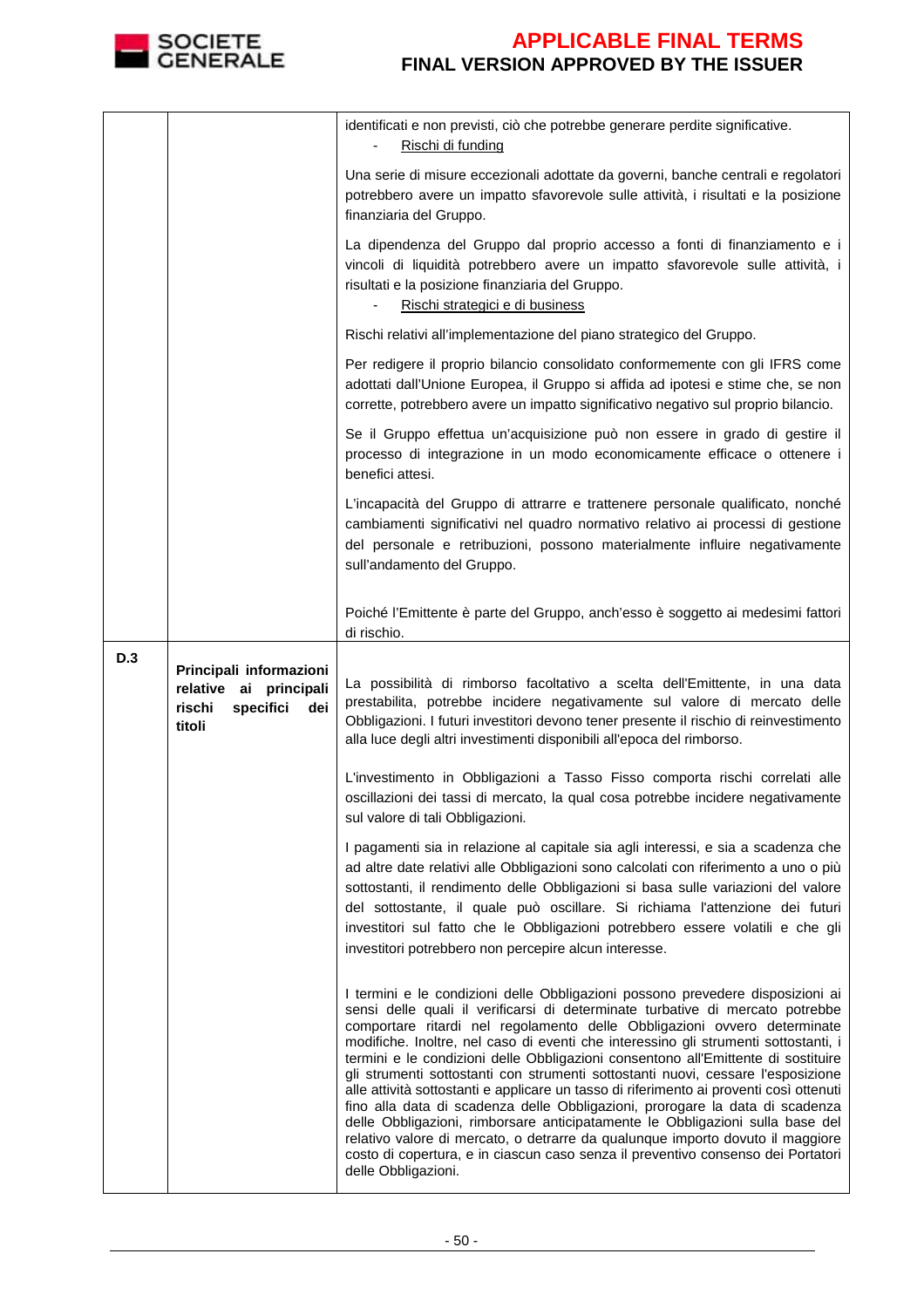

 $\overline{1}$ 

### **APPLICABLE FINAL TERMS FINAL VERSION APPROVED BY THE ISSUER**

|  | La Garanzia costituisce un'obbligazione contrattuale generale e non garantita<br>del Garante e di nessun altro soggetto. Qualsiasi pagamento inerente alle<br>Obbligazioni è correlato altresì all'affidabilità creditizia del Garante.                                                                                                                                                                                                                                                                                                                                                                                                          |
|--|--------------------------------------------------------------------------------------------------------------------------------------------------------------------------------------------------------------------------------------------------------------------------------------------------------------------------------------------------------------------------------------------------------------------------------------------------------------------------------------------------------------------------------------------------------------------------------------------------------------------------------------------------|
|  | Si richiama l'attenzione di coloro che desiderano investire nelle Obbligazioni<br>che beneficiano della Garanzia sul fatto che, in caso di mancato pagamento da<br>parte di un Emittente, gli importi cui hanno diritto i Portatori delle Obbligazioni si<br>limiteranno agli importi ottenuti tramite un'apposita azione da promuoversi ai<br>sensi della Garanzia e in conformità ai relativi termini, ed essi non avranno<br>alcun diritto di istituire alcun procedimento, di natura giudiziaria o altrimenti, né<br>di avanzare alcuna pretesa nei confronti dell'Emittente.                                                                |
|  | La Garanzia è una mera garanzia di pagamento e non una garanzia relativa alla<br>performance dell'Emittente rilevante né ad alcuno degli altri obblighi dello<br>stesso ai sensi delle Obbligazioni, che beneficiano della Garanzia.                                                                                                                                                                                                                                                                                                                                                                                                             |
|  | Société Générale opererà in qualità di emittente ai sensi del Programma, di<br>Garante delle Obbligazioni emesse dall'Emittente e di fornitore di strumenti di<br>copertura per l'Emittente. Di conseguenza, gli investitori saranno esposti non<br>solo al rischio di credito del Garante, ma anche ai rischi operativi derivanti dalla<br>mancanza di indipendenza del Garante con riguardo all'assunzione dei propri<br>doveri e obblighi in qualità di Garante e fornitore di strumenti di copertura                                                                                                                                         |
|  | I potenziali conflitti di interesse e i rischi operativi derivanti da tale mancanza di<br>indipendenza dovrebbero in parte essere mitigati dal fatto che all'interno del<br>Garante, l'implementazione della Garanzia e la fornitura di strumenti di<br>copertura compente a divisioni differenti, ognuna gestita come unità operativa<br>distinta, segregata da barriere informative (i cosiddetti Chinese Walls) e gestita<br>da team diversi.                                                                                                                                                                                                 |
|  | L'Emittente e il Garante, e qualunque delle rispettive controllate e/o affiliate, in<br>relazione alle altre rispettive attività commerciali, potrebbero essere in possesso<br>di, o acquisire, informazioni rilevanti in merito alle attività sottostanti. Tali attività<br>e informazioni potrebbero comportare conseguenze negative per i Portatori<br>delle Obbligazioni.                                                                                                                                                                                                                                                                    |
|  | L'Emittente e il Garante e qualunque delle rispettive controllate e/o affiliate<br>potrebbero operare in altre vesti in relazione alle Obbligazioni, ad esempio in<br>qualità di market maker, agente per il calcolo o agente. Pertanto, potrebbero<br>verificarsi potenziali conflitti di interesse.<br>In relazione all'offerta delle Obbligazioni, l'Emittente e il Garante e/o le rispettive<br>affiliate potrebbero stipulate una o più operazioni di copertura con riguardo a<br>una o più attività di riferimento o relativi derivati, suscettibili di incidere sul<br>prezzo di mercato, sulla liquidità o sul valore delle Obbligazioni |
|  | La regolamentazione e la rifoma dei "benchmarks" potrebbe influire<br>negativamente sul valore delle Obbligazioni collegate o che usano tali<br>"benchmarks" come riferimento.                                                                                                                                                                                                                                                                                                                                                                                                                                                                   |
|  | Nel corso della vita delle Obbligazioni, il valore di mercato degli stessi potrebbe<br>risultare inferiore al capitale investito. Inoltre, in caso di insolvenza da parte<br>dell'Emittente e/o del Garante potrebbe verificarsi la perdita totale del capitale<br>investito.                                                                                                                                                                                                                                                                                                                                                                    |

| Sezione E – Offerta |                                                |                                                                                                                                                                                                         |
|---------------------|------------------------------------------------|---------------------------------------------------------------------------------------------------------------------------------------------------------------------------------------------------------|
| E.2b                | Motivi dell'offerta e<br>utilizzo dei proventi | I proventi netti di ciascuna emissione delle Obbligazioni saranno utilizzati ai fini<br>del finanziamento generico del Gruppo Société Générale, ivi compreso ai fini<br>del perseguimento del profitto. |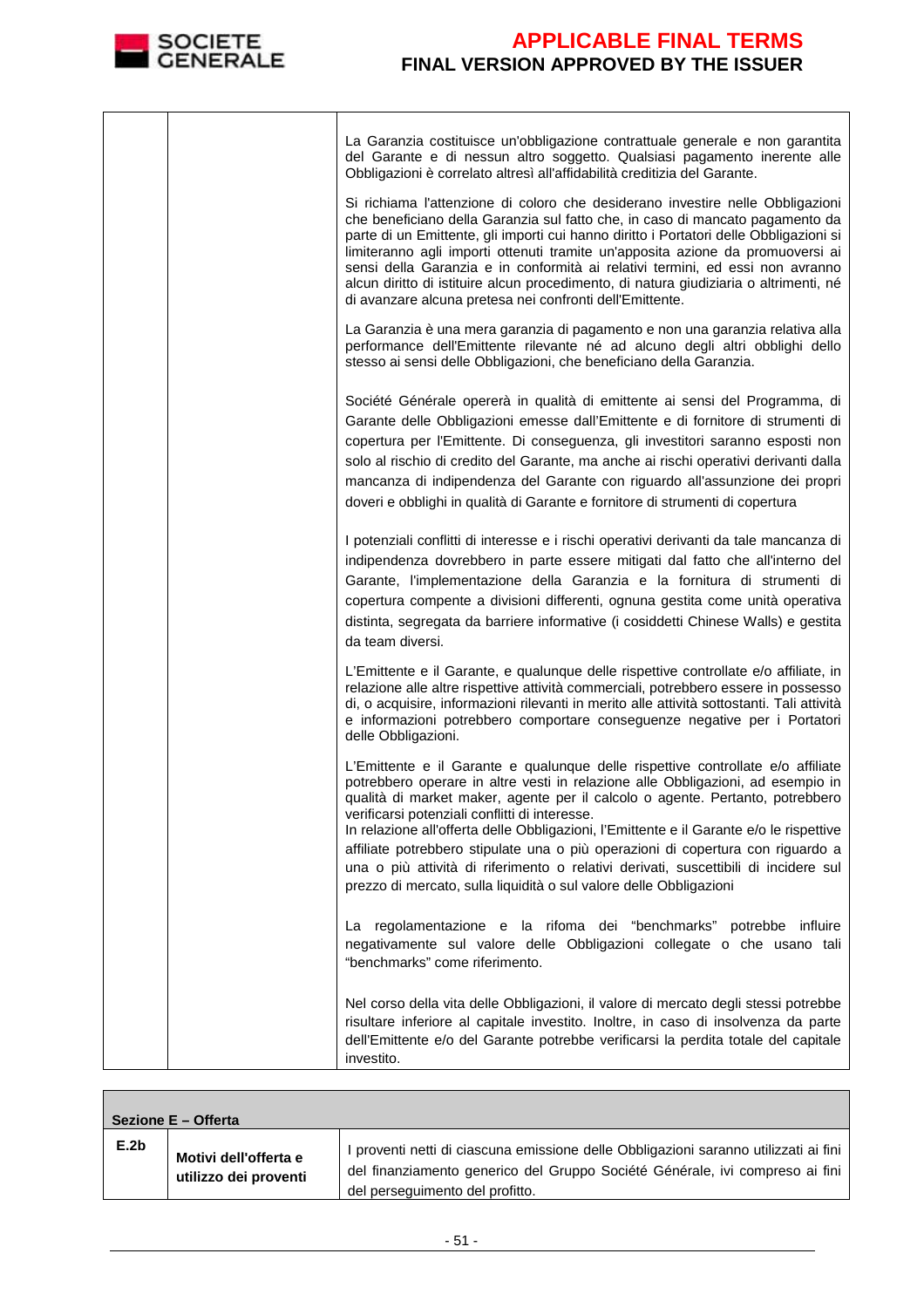

|     |                                    | nominale delle Obbligazioni.                                              | Société Générale si impegna a tenere nei suoi libri assets <sup>1</sup> in Positive Impact<br>Finance ("Positive Impact Finance") per un importo pari al 100% dell'importo                                                                                                                                                             |
|-----|------------------------------------|---------------------------------------------------------------------------|----------------------------------------------------------------------------------------------------------------------------------------------------------------------------------------------------------------------------------------------------------------------------------------------------------------------------------------|
|     |                                    |                                                                           | Société Générale si impegna a monitorare i suoi assets in Positive Impact<br>Finance attraverso la rigorosa Société Générale Environmental & Social (E&S)<br>attraverso un processo di gestione dei rischi, durante la vita delle Obbligazioni.                                                                                        |
|     |                                    | sostenibilità degli assets in Positive Impact Finance.                    | Vigeo Eiris è stata commissionata da Société Générale per condurre una<br>valutazione indipendente delle credenziali di sostenibilità degli assets in<br>Positive Impact Finance secondo la metodologia di Vigeo Eiris Environmental,<br>Social and Governance (ESG). Vigeo Eiris ha confermato le credenziali di                      |
|     |                                    | Positive Impact Finance fino alla scadenza delle Obbligazioni.            | Société Générale nominerà Vigeo Eiris o un analogo consulente esterno ESG<br>per riesaminare su base annua le credenziali di sostenibilità degli assets in                                                                                                                                                                             |
|     |                                    | Con,                                                                      |                                                                                                                                                                                                                                                                                                                                        |
|     |                                    | Vigeo Eiris:                                                              | esperto nella valutazione delle aziende e<br>delle organizzazioni per quanto riguarda le<br>loro pratiche e le loro prestazioni in materia<br>ambientale, sociale e governativa ("ESG").                                                                                                                                               |
|     |                                    | Positive Impact Finance:                                                  | Positive Impact Finance è quello che serve<br>per fornire un contributo positivo a uno o<br>più dei tre pilastri dello sviluppo sostenibile<br>(economico, ambientale e sociale), una<br>volta che qualsiasi impatto negativo<br>sia<br>debitamente<br>potenziale<br>stato<br>identificato e mitigato.                                 |
|     |                                    | sostituirà tali assets con altri assets Positive Impact Finance.          | <sup>1</sup> Condizioni: nel caso in cui uno degli assets Positive Impact Finance<br>attualmente attribuito da Société Générale a questo prodotto sia prepagato,<br>venduto, abbia cessato di esistere o per qualsiasi altra ragione non potrà<br>essere attribuito a tale prodotto, allora Société Générale, nei limiti del possibile |
| E.3 | Descrizione dei termini            | Giurisdizione(i) dell'offerta pubblica: Italia                            |                                                                                                                                                                                                                                                                                                                                        |
|     | e delle condizioni<br>dell'offerta | Periodo di Offerta:                                                       |                                                                                                                                                                                                                                                                                                                                        |
|     |                                    | Offerta, come descritto di seguito.                                       | Dal 20 maggio 2019 (incluso) alle 09:00 CET (Central European Time) al 20<br>giugno 2019 (incluso), alle 16:00 CET, salvo chiusura anticipata del Periodo di                                                                                                                                                                           |
|     |                                    | Le Obbligazioni verranno collocate:                                       |                                                                                                                                                                                                                                                                                                                                        |
|     |                                    | (a) all'interno dei locali dei Collocatori (presso le sedi e le filiali); |                                                                                                                                                                                                                                                                                                                                        |
|     |                                    | 16.00 CET; e                                                              | (b) mediante offerta fuori sede ai sensi dell'articolo 30 e dell'articolo 31 del d.lgs<br>24 febbraio 1998 n. 58 come successivamente modificato (il "Testo Unico della<br>Finanza") dal 20 maggio 2019 alle 9.00 CET al 17 giugno 2019 (incluso), alle                                                                                |
|     |                                    | CET,                                                                      | (c) mediante tecniche di comunicazione a distanza ai sensi dell'articolo 32 del<br>TUF dal 20 maggio 2019 alle 9.00 CET al 10 giugno 2019 (incluso), alle 16.00                                                                                                                                                                        |
|     |                                    |                                                                           | salvo chiusura anticipata del Periodo d'Offerta come descritto di seguito.                                                                                                                                                                                                                                                             |
|     |                                    |                                                                           | Se concordato con il Dealer, un Collocatore può collocare le Obbligazioni per<br>un periodo più corto rispetto al Periodo di Offerta, a condizione che in tale caso<br>le date di inizio e di fine siano indicate nel modulo di adesione del Collocatore                                                                               |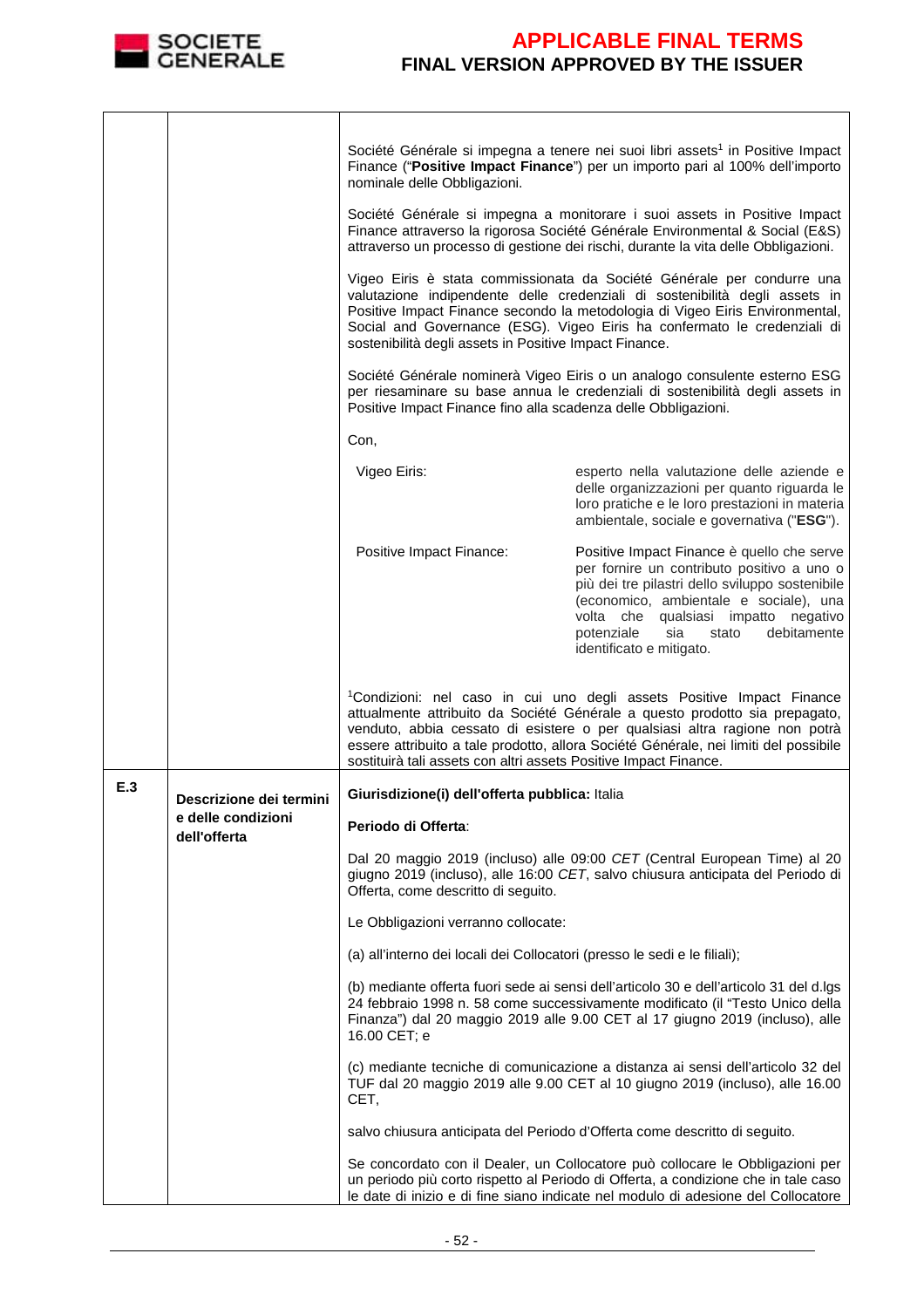

|     |                                                            | di riferimento.                                                                                                                                                                                                                                                                                                                                                                                                                                                                                                                                                                                                                                                                                                                                                                                                                                                                                                                                                 |
|-----|------------------------------------------------------------|-----------------------------------------------------------------------------------------------------------------------------------------------------------------------------------------------------------------------------------------------------------------------------------------------------------------------------------------------------------------------------------------------------------------------------------------------------------------------------------------------------------------------------------------------------------------------------------------------------------------------------------------------------------------------------------------------------------------------------------------------------------------------------------------------------------------------------------------------------------------------------------------------------------------------------------------------------------------|
|     |                                                            | I Collocatori che intendono collocare le Obbligazioni attraverso l'offerta fuori<br>sede ai sensi dell'articolo 30 del Testo Unico della Finanza raccoglieranno i<br>Moduli di adesione - invece che direttamente presso le loro filiali e uffici -<br>attraverso consulenti finanziari abilitati all'offerta fuori sede ai sensi dell'articolo<br>31 del Testo Unico della Finanza.                                                                                                                                                                                                                                                                                                                                                                                                                                                                                                                                                                            |
|     |                                                            | Ai sensi dell'articolo 30, comma 6, del Testo Unico della Finanza, la validità e<br>l'efficacia dei contratti sottoscritti tramite Offerta Fuori Sede è sospesa per un<br>periodo di 7 (sette) giorni dalla data di sottoscrizione del Modulo di Adesione da<br>parte del relativo investitore.                                                                                                                                                                                                                                                                                                                                                                                                                                                                                                                                                                                                                                                                 |
|     |                                                            | Entro tale periodo gli investitori possono comunicare al relativo Collocatore il<br>loro recesso, senza dover pagare alcun costo o commissione.                                                                                                                                                                                                                                                                                                                                                                                                                                                                                                                                                                                                                                                                                                                                                                                                                 |
|     |                                                            | Le Obbligazioni verranno anche offerte mediante tecniche di comunicazione a<br>distanza ai sensi dell'articolo 32 del Testo Unico della Finanza (ad esempio<br>attraverso le piattaforme di trading online dei Collocatori). In tale caso gli<br>investitori possono acquistare le Obbligazioni via internet, dopo essere stati<br>identificati dal Collocatore, utilizzando le loro password/codici identificativi<br>personali. Ai sensi dell'articolo 67-duodecies del d.lgs n. 206/2005 come<br>successivamente modificato (il "Codice del Consumo"), la validità e l'efficacia<br>dei contratti sottoscritti mediante tecniche di comunicazione a distanza sono<br>sospese per un periodo di 14 (quattordici) giorni dalla data di sottoscrizione del<br>modulo di adesione da parte dell'investitore di riferimento. Entro tale periodo gli<br>investitori possono comunicare al relativo Collocatore il loro recesso senza<br>alcun costo o commissione. |
|     |                                                            | Prezzo di Offerta: Le Obbligazioni saranno offerte al Prezzo di Emissione, una<br>parte del quale, pari al massimo al 2,50%, è costituita dalla commissione di<br>collocamento che sarà corrisposta dall'Emittente al singolo Collocatore.                                                                                                                                                                                                                                                                                                                                                                                                                                                                                                                                                                                                                                                                                                                      |
|     |                                                            | Condizioni a cui è soggetta l'offerta: L'offerta delle Obbligazioni è<br>subordinata alla loro emissione e a qualunque condizione aggiuntiva contenuta<br>nei termini generali di attività degli intermediari finanziari, dagli stessi notificate<br>agli investitori.                                                                                                                                                                                                                                                                                                                                                                                                                                                                                                                                                                                                                                                                                          |
|     |                                                            | L'Emittente si riserva il diritto di chiudere il Periodo di Offerta prima della<br>scadenza inizialmente stabilita per qualunque motivo.                                                                                                                                                                                                                                                                                                                                                                                                                                                                                                                                                                                                                                                                                                                                                                                                                        |
|     |                                                            | L'Emittente si riserva il diritto di ritirare l'offerta e annullare l'emissione delle<br>Obbligazioni per qualunque motivo e in un qualsiasi momento alla Data di<br>Emissione o precedentemente alla stessa. Resta inteso che qualora un<br>potenziale investitore abbia richiesto la sottoscrizione e l'Emittente eserciti tale<br>diritto, tale potenziale investitore non avrà alcun diritto di sottoscrivere o<br>acquistare altrimenti le Obbligazioni.                                                                                                                                                                                                                                                                                                                                                                                                                                                                                                   |
|     |                                                            | In ogni caso, l'avviso agli investitori relativo alla chiusura anticipata o, a<br>seconda dei casi, al ritiro dell'offerta sarà pubblicato sul sito web dell'Emittente<br>(http://prospectus.socgen.com).                                                                                                                                                                                                                                                                                                                                                                                                                                                                                                                                                                                                                                                                                                                                                       |
|     |                                                            | La validità dell'offerta è soggetta al rilascio dell'autorizzazione alla negoziazione<br>sull'EuroTLX da parte di EuroTLX Sim S.p.A. entro e non oltre il giorno<br>immediatamente precedente alla Data di Emissione; diversamente, l'offerta<br>deve considerarsi ritirata e l'emissione annullata. L'Emittente s'impegna a<br>presentare per tempo la relativa domanda a EuroTLX Sim S.p.A., al fine di<br>consentire a EuroTLX Sim S.p.A. di prendere una decisione, in base ai suoi<br>regolamenti, entro il giorno immediatamente precedente alla Data di Emissione.                                                                                                                                                                                                                                                                                                                                                                                       |
|     |                                                            | Prezzo di Emissione: 100% dell'Importo Nominale Totale                                                                                                                                                                                                                                                                                                                                                                                                                                                                                                                                                                                                                                                                                                                                                                                                                                                                                                          |
| E.4 | Descrizione di<br>qualunque interesse<br>rilevante ai fini | Fatte salve le eventuali commissioni spettanti al/i dealer, per quanto a<br>conoscenza dell'Emittente nessuno dei soggetti coinvolti nell'emissione delle<br>Obbligazioni ha un interesse rilevante nell'offerta.                                                                                                                                                                                                                                                                                                                                                                                                                                                                                                                                                                                                                                                                                                                                               |
|     |                                                            | Il Dealer e le sue affiliate si sono impegnate, e potrebbero in futuro impegnarsi,                                                                                                                                                                                                                                                                                                                                                                                                                                                                                                                                                                                                                                                                                                                                                                                                                                                                              |